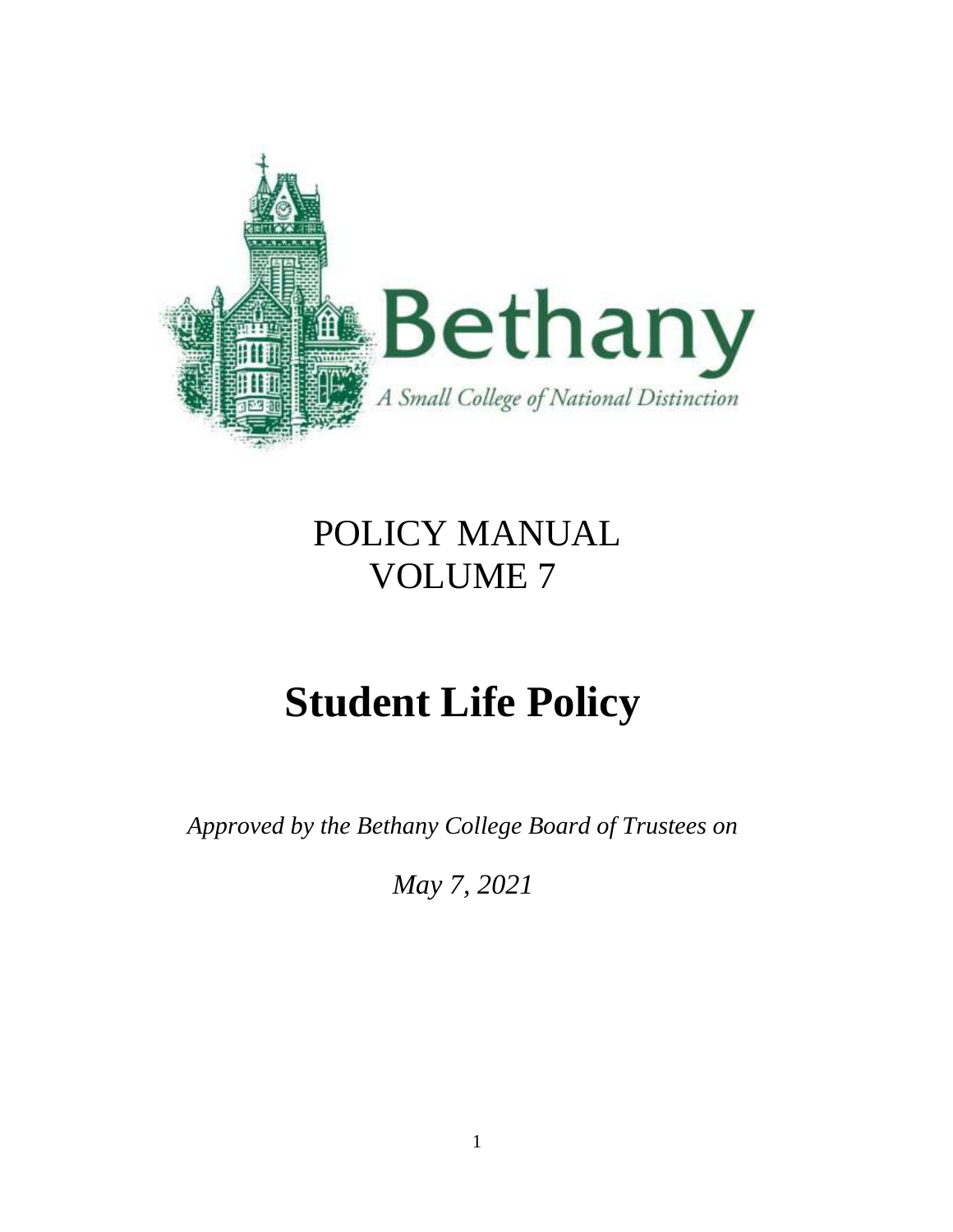**Policy dictates that the Officers of Bethany College are:** 

**President of the College Provost and Dean of Faculty Chief Financial Officer Chief Advancement Officer**

**Specific titles for the latter three may vary according to organizational structure. For the purpose of Bethany College policy documents for the 2021-22 academic year, the Chief Academic Officer is the Provost and Dean of Faculty; the Chief Financial Officer is the Vice President for Finance; and, the Chief Advancement Officer is the Vice President for Institutional Advancement and Alumni Affairs. Titles for these three positions may change at the discretion of the President of the College.**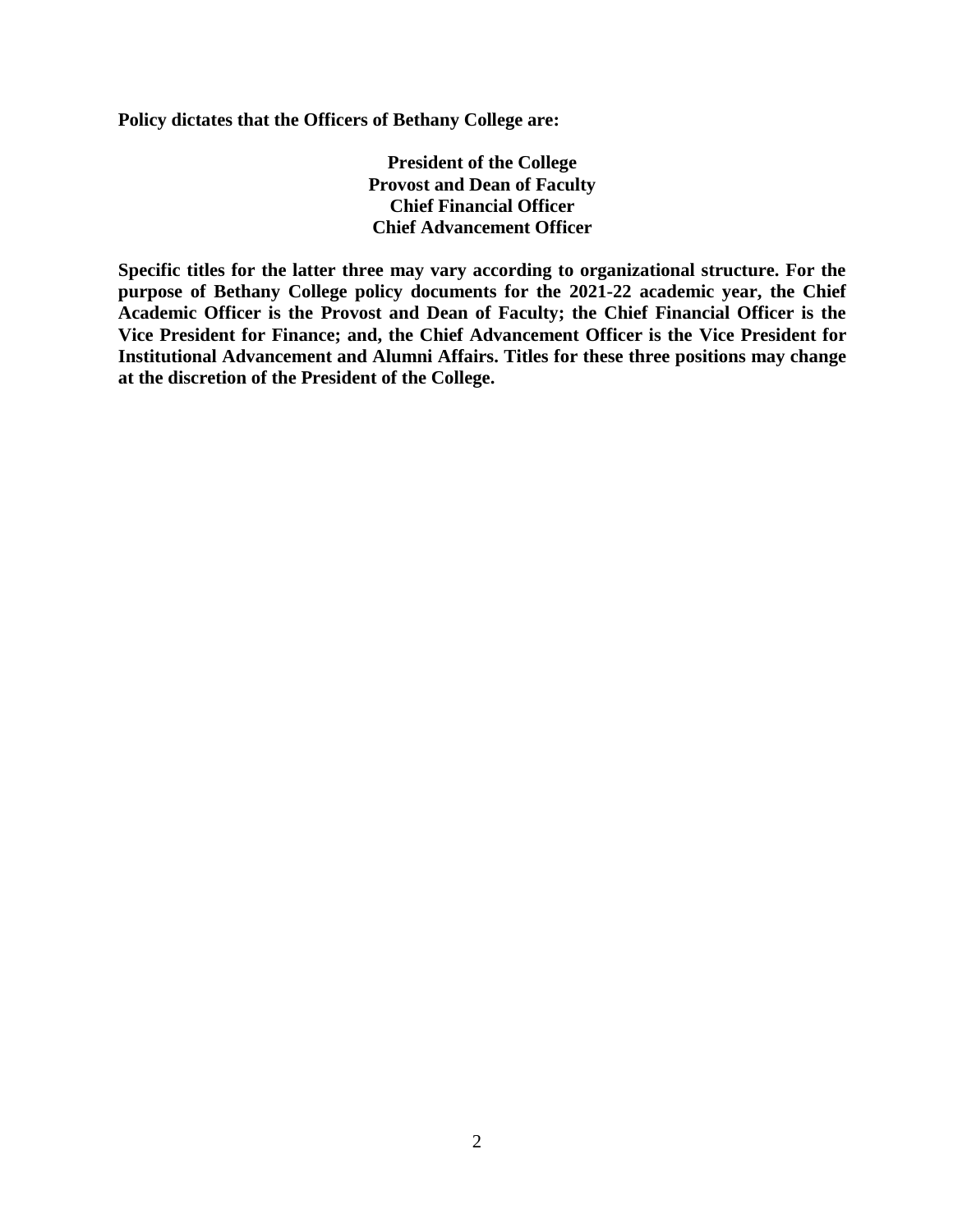## **TABLE OF CONTENTS** Volume 7 **Student Life Policy**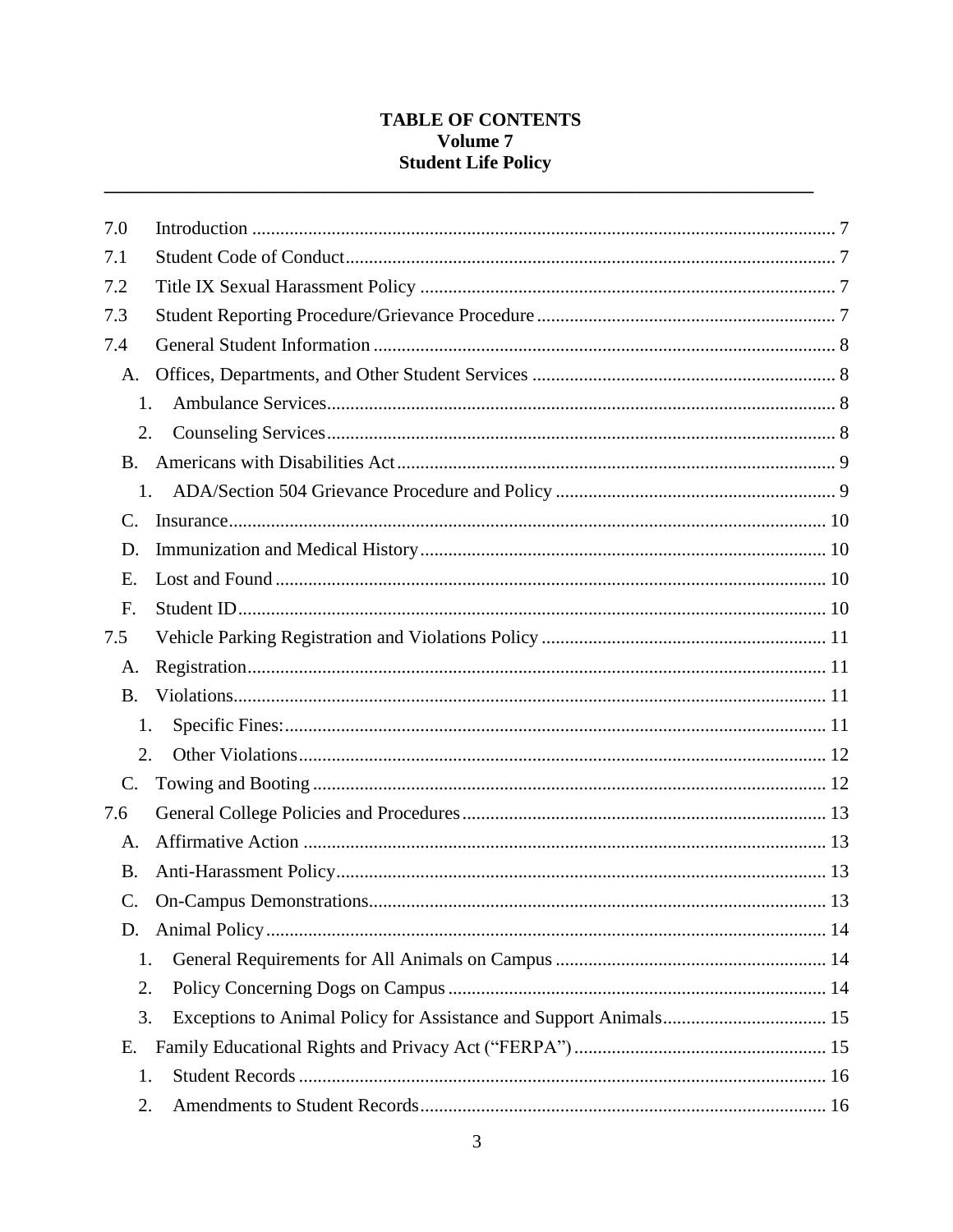| 3.        |     |  |
|-----------|-----|--|
| 4.        |     |  |
| F.        |     |  |
| G.        |     |  |
| Н.        |     |  |
| J.        |     |  |
| Κ.        |     |  |
| L.        |     |  |
| M.        |     |  |
| 1.        |     |  |
| N.        |     |  |
| O.        |     |  |
| P.        |     |  |
| Q.        |     |  |
| R.        |     |  |
| S.        |     |  |
| 7.7       |     |  |
| A.        |     |  |
| 7.8       |     |  |
| 7.9       |     |  |
| A.        |     |  |
| <b>B.</b> |     |  |
| 1.        |     |  |
| 2.        |     |  |
| 3.        |     |  |
| 4.        |     |  |
| 5.        |     |  |
| 6.        |     |  |
| 7.        |     |  |
| 8.        |     |  |
| 9.        |     |  |
|           | 10. |  |
|           | 11. |  |
|           | 12. |  |
|           | 13. |  |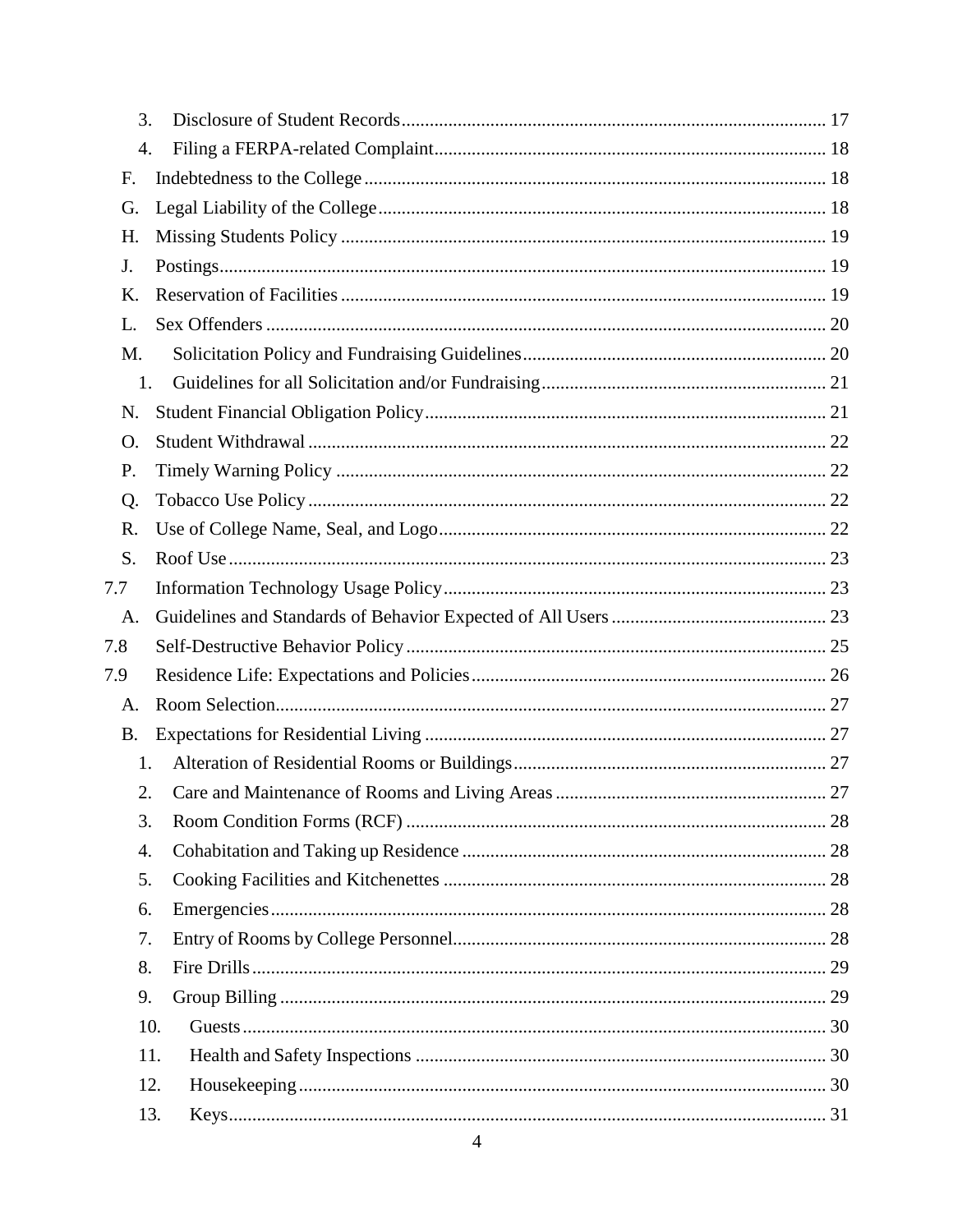| 14.       |  |
|-----------|--|
| 15.       |  |
| 16.       |  |
| 17.       |  |
| 18.       |  |
| 19.       |  |
| 20.       |  |
| 21.       |  |
| 22.       |  |
| 23.       |  |
|           |  |
| 1.        |  |
| 2.        |  |
| 3.        |  |
| 4.        |  |
| 5.        |  |
| 6.        |  |
| 7.        |  |
| 8.        |  |
| 9.        |  |
| 10.       |  |
| 11.       |  |
| 12.       |  |
|           |  |
| Ε.        |  |
| F.        |  |
| G.        |  |
| 1.        |  |
|           |  |
| А.        |  |
| <b>B.</b> |  |
| C.        |  |
| 1.        |  |
| 2.        |  |
| 3.        |  |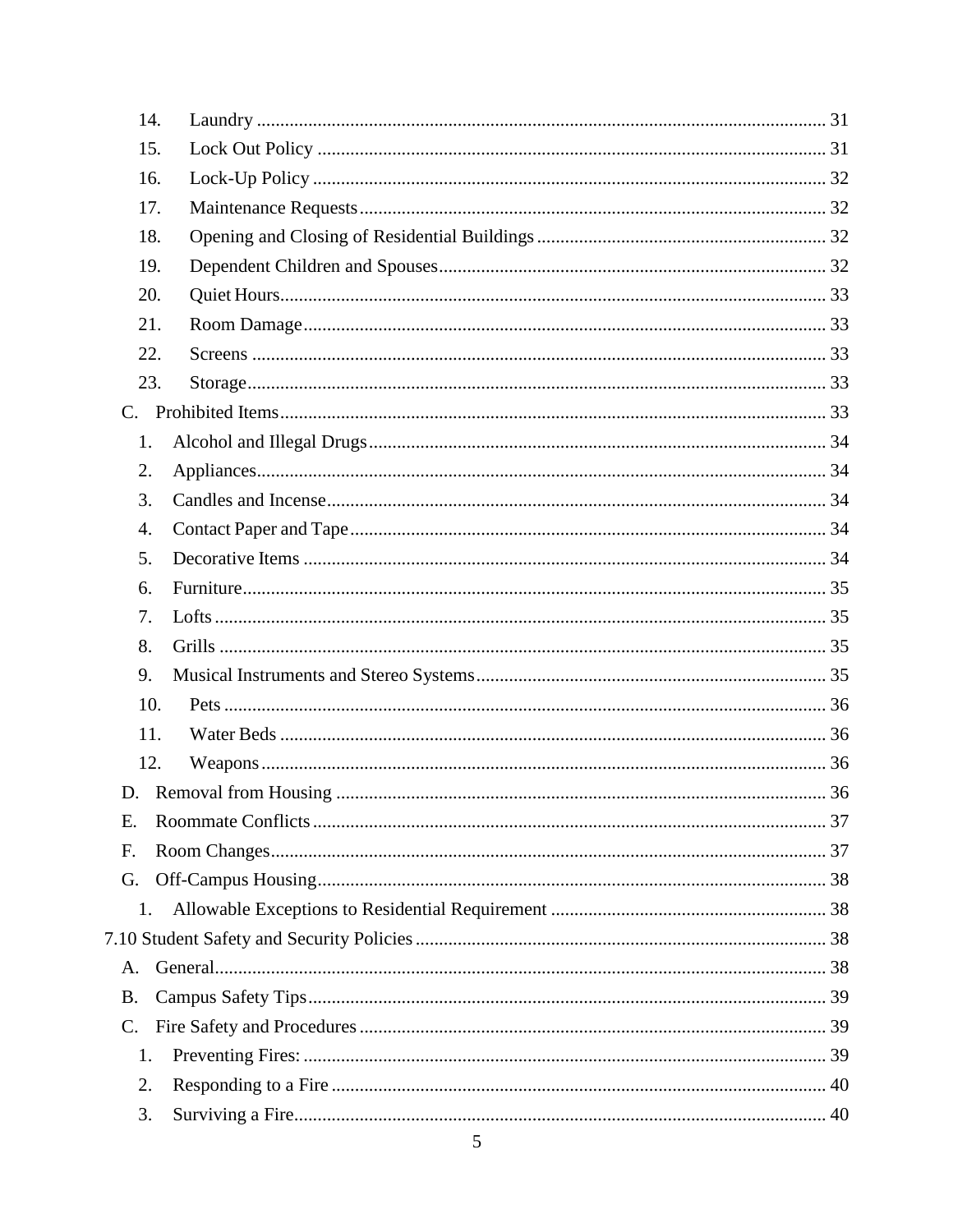| 4.        |  |
|-----------|--|
| 5.        |  |
| 6.        |  |
| 7.        |  |
| 8.        |  |
| 9.        |  |
| 10.       |  |
| D.        |  |
| 7.10      |  |
| A.        |  |
| <b>B.</b> |  |
| 1.        |  |
| 2.        |  |
| 3.        |  |
| C.        |  |
| 1.        |  |
| 2.        |  |
| 3.        |  |
| 4.        |  |
| D.        |  |
| 1.        |  |
| 2.        |  |
| 3.        |  |
| Е.        |  |
| F.        |  |
| G.        |  |
|           |  |
|           |  |
| 1.        |  |
| 2.        |  |
| <b>B.</b> |  |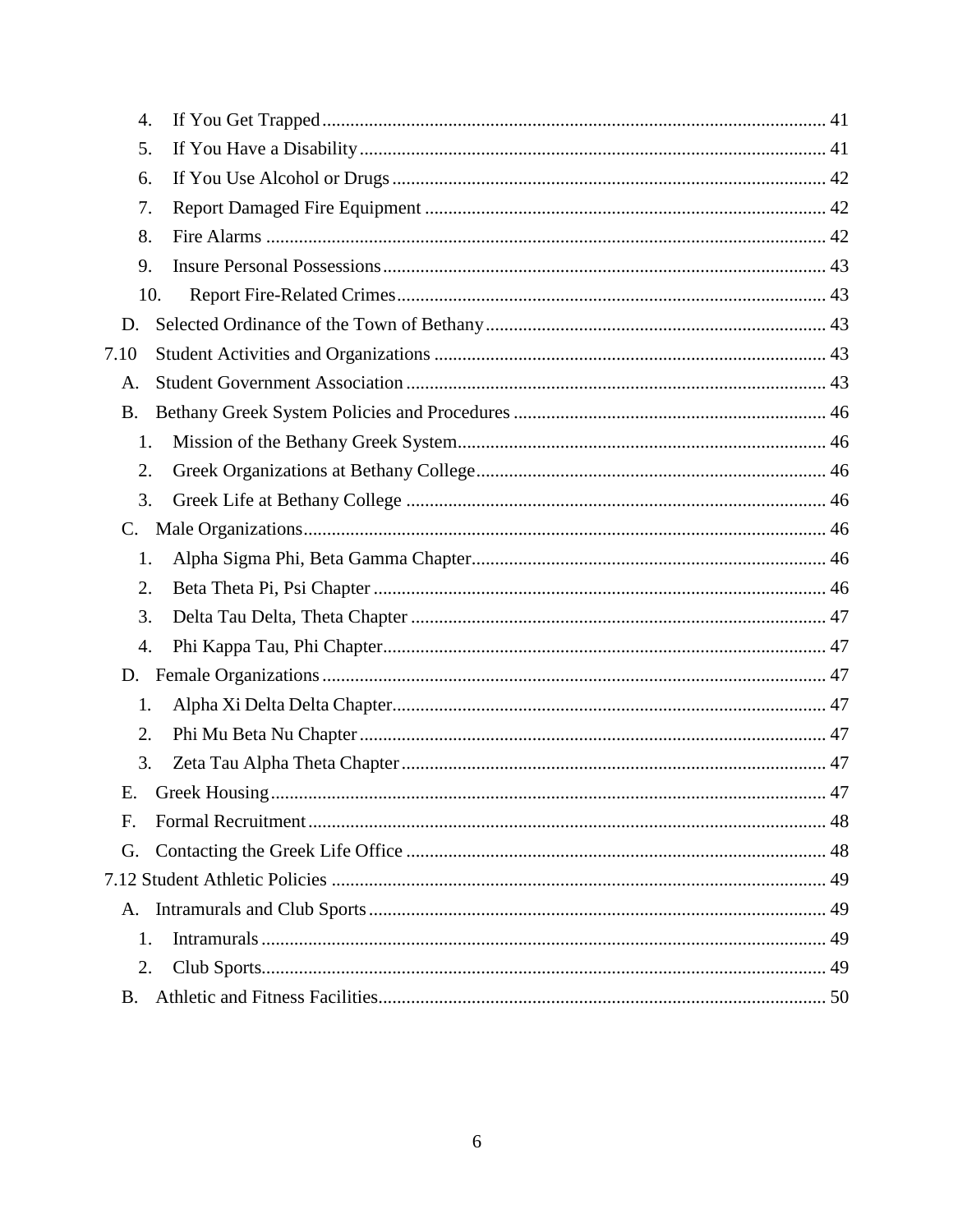## **Volume 7 Student Life Policy**

#### <span id="page-6-0"></span>**7.0 Introduction**

This Volume VII contains current information regarding Bethany College policies, regulations, and other student life information. Academic policies appear in Volume VI of the Policy Manual. Bethany College reserves the right in its sole judgment to promulgate and change rules and regulations and to make any changes of any kind to its student life policies whenever it is deemed necessary or desirable.

#### <span id="page-6-1"></span>**7.1 Student Code of Conduct**

Nothing in this *Volume 7 – Student Life Policy* is intended to change or alter the provisions included in the College's Student Code of Conduct. For a full discussion concerning student expectations, please see Bethany College's Volume 7.1, Student Code of Conduct, as linked here:

[Bethany College Policy Manual Volume 7.1](https://2a2fc3rfbvx3l0sao396kxen-wpengine.netdna-ssl.com/student-life/wp-content/uploads/sites/9/2021/10/Student-Code-of-Conduct.pdf) – Student Code of Conduct

## <span id="page-6-2"></span>**7.2 Title IX Sexual Harassment Policy**

In order to foster a better understanding of the Title IX policies and expectations of Bethany College students, please see the stand alone document as linked here:

[Title IX Sexual Harassment Policy](https://2a2fc3rfbvx3l0sao396kxen-wpengine.netdna-ssl.com/about-bethany/wp-content/uploads/sites/2/2021/10/Title-IX-Sexual-Harassment-Policy.pdf)

## <span id="page-6-3"></span>**7.3 Student Reporting Procedure/Grievance Procedure**

If a student has a concern or a grievance, please read below:

Students have the right to file a Grievance Report based on the procedure set forth in the College's Student Complaint and Grievance Procedures policy. A grievance report is a formal documentation of a perceived wrong or unjust or unfair act committed by a faculty or staff member based on a student's disability that is believed to have caused the student distress. These reports are provided to the department supervisor or chair for follow up or resolution.

Students have the right to report any bias incident. A bias incident is conduct, speech, or expression motivated, in whole or in part, by bias or prejudice. It differs from a hate crime in that no criminal activity is involved. Bias, in and of itself, is not illegal and each state has different laws that govern hate crimes and hate incidents by bias. Therefore, each report submitted is handled on a case-by-case basis in accordance with our internal policies and procedures.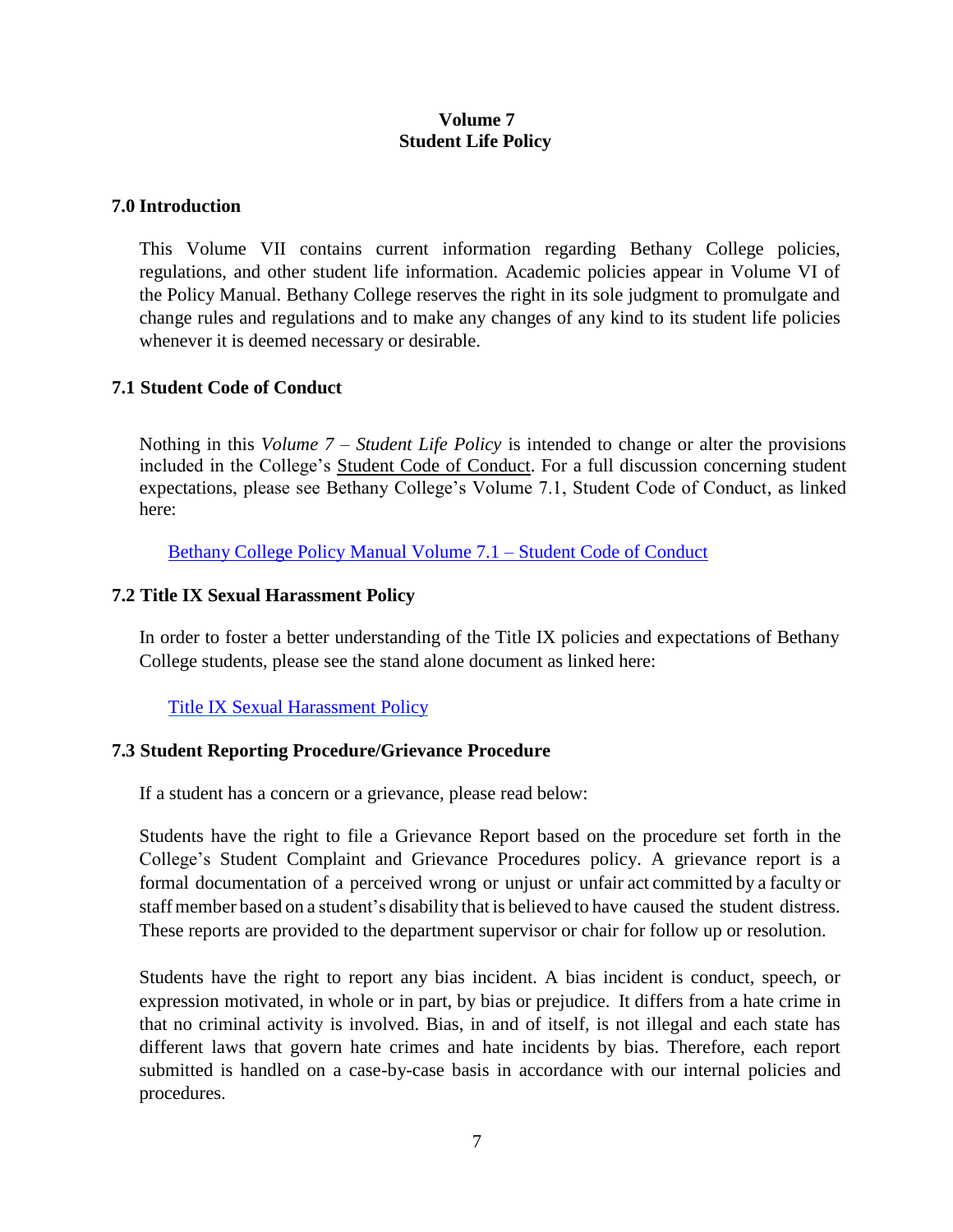If you submit a report and provide your contact information, you may be contacted to meet in person with the Dean of Students, Assistant Dean of Residence Life, and/or Director of Student Conduct. Working together with the appropriate staff will allow you to develop a plan for the next steps in further collection of information and outcome or resolution.

The Dean of Students may be contacted by phone at 304-829-7630 or via email at [DOS@Bethanywv.edu.](mailto:DOS@Bethanywv.edu)

#### <span id="page-7-0"></span>**7.4 General Student Information**

#### <span id="page-7-2"></span><span id="page-7-1"></span>**A. Offices, Departments, and Other Student Services**

1. Ambulance Services

The Bethany Volunteer Fire Department has EMT and Paramedic staffing. Ambulance service is obtained by calling 911. As with any other ambulance, there is a fee charged for services. The fee to the patient may vary based on services provided and individual insurance policy coverage.

Bethany College is not obligated to provide return transportation, but will make every effort to accommodate the student's return to campus. A college official may provide return transportation at their convenience or a transportation fee may be charged to the student.

## <span id="page-7-3"></span>2. Counseling Services

The purpose of the Counseling Services Office is to provide short-term counseling or referral services for Bethany College students who are experiencing emotional, psychological, or other non-academic problems that are affecting their lives and studies at the College. Students with concerns, stresses, or other special needs may be provided with counseling and other support on campus, when feasible and appropriate, at no cost to the student. When a student cannot be directly helped by the Counseling Services Office, the Office will provide referrals to appropriate help off campus. Students are responsible for the costs of any such off-campus help; that cost may be borne by the student or the student's parents and/or their health insurance. The Counseling Services Office aims to provide holistic (body, mind, and spirit) counseling services and other relevant support to all Bethany College students in need of its services in order to assist students in having a positive living and learning experience. Additionally, the Counseling Services Office seeks to promote emotional, psychological, mental, and spiritual wellness and growth in the student body as a whole. Except when legally mandated, counseling is confidential. Appointments may be made by calling 304-829-7572.

Crisis services are available 24 hours a day through the on-call staff member of the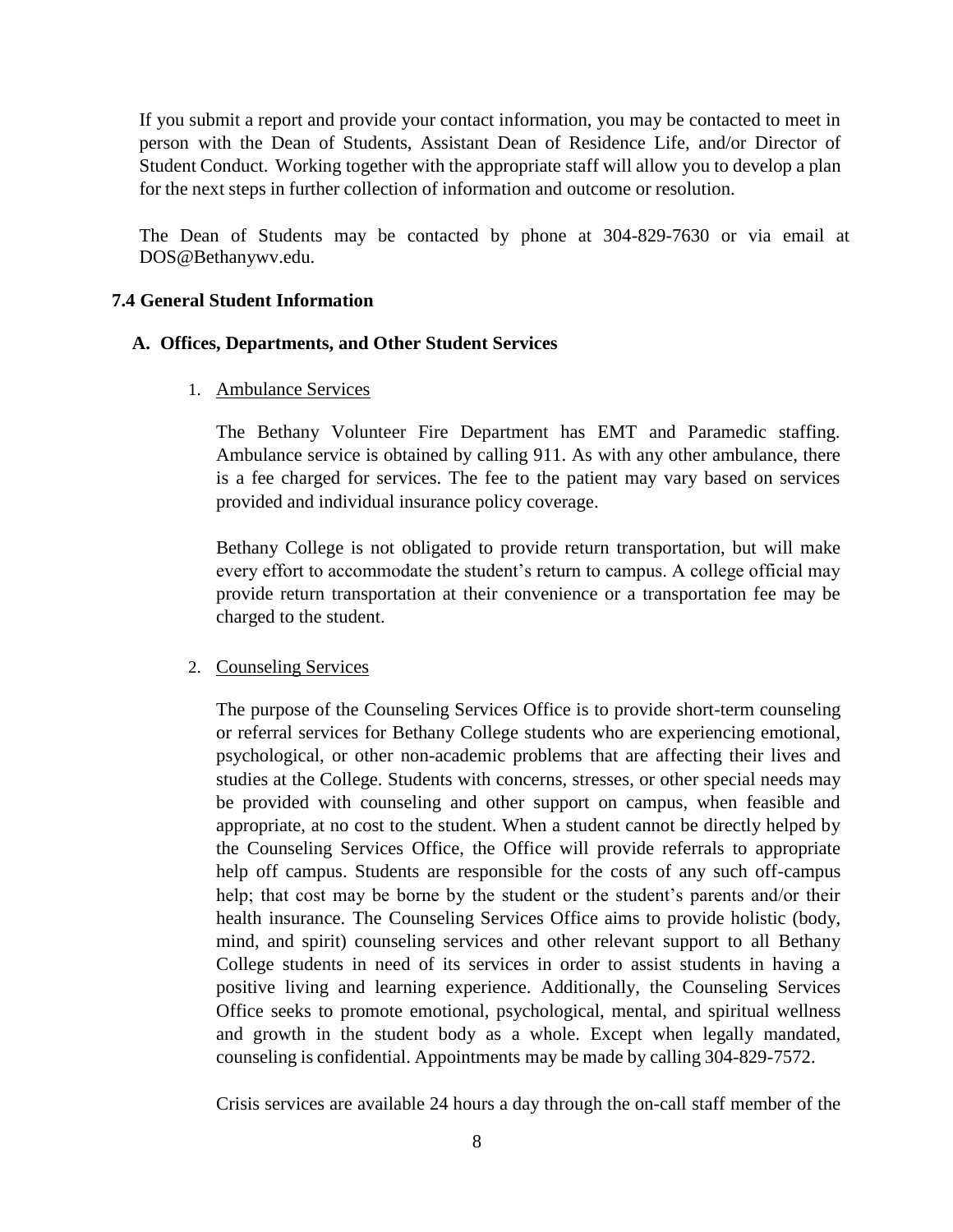Office of Student Life. To contact the on-call staff member of the Office of Student Life, please contact a Resident Assistant or Security Officer and ask them to have the "On-Call Staff Person" call you.

## **FOR EMERGENCY SITUATIONS WHEN A STUDENT MIGHT POSSIBLY HURT THEMSELVES OR OTHERS, CALL CAMPUS SECURITY AT 304.830.3924 OR CALL AN EMERGENCY OPERATOR AT 911 FOR IMMEDIATE ASSISTANCE.**

#### <span id="page-8-0"></span>**B. Americans with Disabilities Act**

The College complies with the Americans with Disabilities Act for its employees, students and campus visitors as required by law.

Those students needing special accommodations for housing, meals, classes, or other scholastic needs shall provide documentation from their primary care provider as to the specific nature of those needs, and how Bethany College can work with the student to provide the best possible accommodation. If a student does not disclose the need for special accommodations, the College is not responsible for those needs. The Office of Student Life will work with those students that disclose any special needs to the College to work through appropriate accommodations.

Students who need accommodations should see the individual who serves as the Section 504 Coordinator for the College. The Section 504 Coordinator can be contacted by phone at 304-829-7064.

## <span id="page-8-1"></span>1. ADA/Section 504 Grievance Procedure and Policy

It is the policy of Bethany College to comply with the requirements of the Americans with Disabilities Act (ADA) and Section 504 of the Rehabilitation Act of 1973. Bethany College has adopted an internal Grievance Procedure to meet the requirements of the ADA. This Grievance Procedure provides for a prompt and equitable resolution of complaints. It may be utilized by any member of the campus community, including, but not limited to, students, employees, visitors, and contractors, who wants to file a complaint alleging discrimination on the basis of a disability in the provision of services, programs and/or activities by Bethany College or any of its employees.

A complaint should be in writing and contain information about the alleged discrimination. It is helpful to the process for an individual to include name, address, and the phone number of the person who is making the complaint. It is also pertinent to include the location, date, and description of the alleged problem. We will also provide alternative means to file a complaint, such as in person or a video recording, to provide an accommodation for persons with disabilities upon request.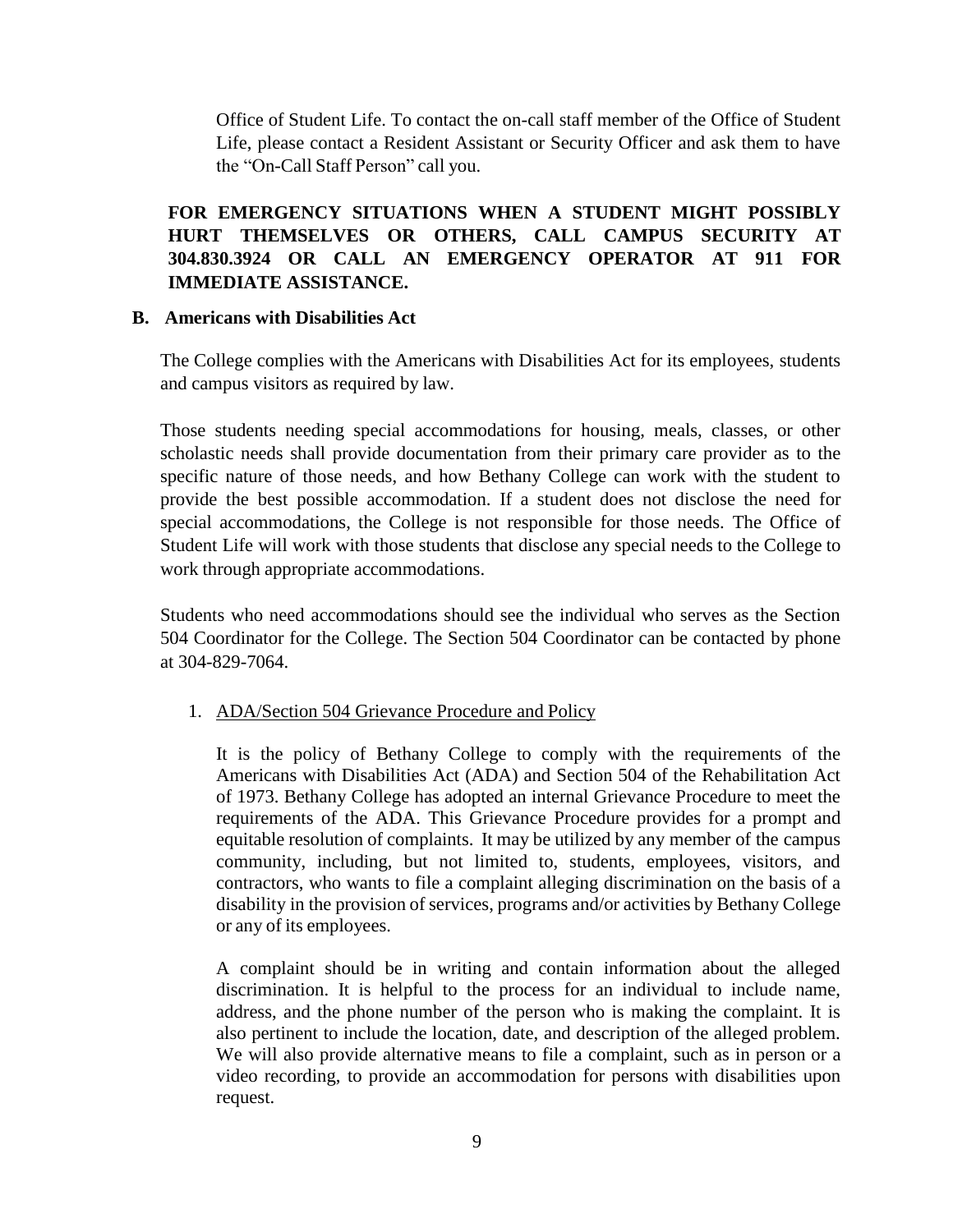The complaint should be submitted by the individual making the allegation and/or their designee as soon as possible, but no later than 90 calendar days after the alleged violation to:

**Khali Blankenship Carpenter, Esq.** Section 504 Coordinator/Title IX Coordinator 304-829-7064 or [kblankenship@bethanywv.edu](mailto:kblankenship@bethanywv.edu)

It is against the law for Bethany College to retaliate against anyone who files a grievance or cooperates in the investigation of a grievance. The Section 504 Coordinator should be notified immediately if anyone associated with the grievance procedure is subjected to any perceived retaliation as a result of that person's participation in the grievance process.

#### <span id="page-9-0"></span>**C. Insurance**

All students are required to have some type of medical insurance. Bethany College offers a student medical insurance policy (at an applicable fee) to those who are not covered by their parents' or other insurance. Each year students will receive enrollment information with regard to the medical insurance plan. Students with medical insurance may opt out of the College offered plan. If they fail to take action to opt out by the specified date, they will be enrolled in and charged for the plan.

## <span id="page-9-1"></span>**D. Immunization and Medical History**

Bethany College requires anyone attending the College to document dates of immunizations. A physical examination and health and medical history form must be completed PRIOR to registration. Failure to comply may result in a denial of registration privileges until compliance is confirmed by the Wellness Center.

#### <span id="page-9-2"></span>**E. Lost and Found**

Personal belongings lost on campus should be turned in to and/or recovered from, the Lost and Found areas located at the Office of Safety and Security in Cummins Community Center.

Any item that is not claimed within 90 days of being turned in, will become the property of Bethany College and will be disposed of accordingly by the Department of Campus Safety and Security.

## <span id="page-9-3"></span>**F. Student ID**

Each student, upon arrival at Bethany College, will be issued a photo ID. Replacement of a lost ID is \$10.00; replacement of a broken ID card is \$10 (broken ID cards must be turned in at the time of replacement). Replacement cards may be obtained at the Office of Student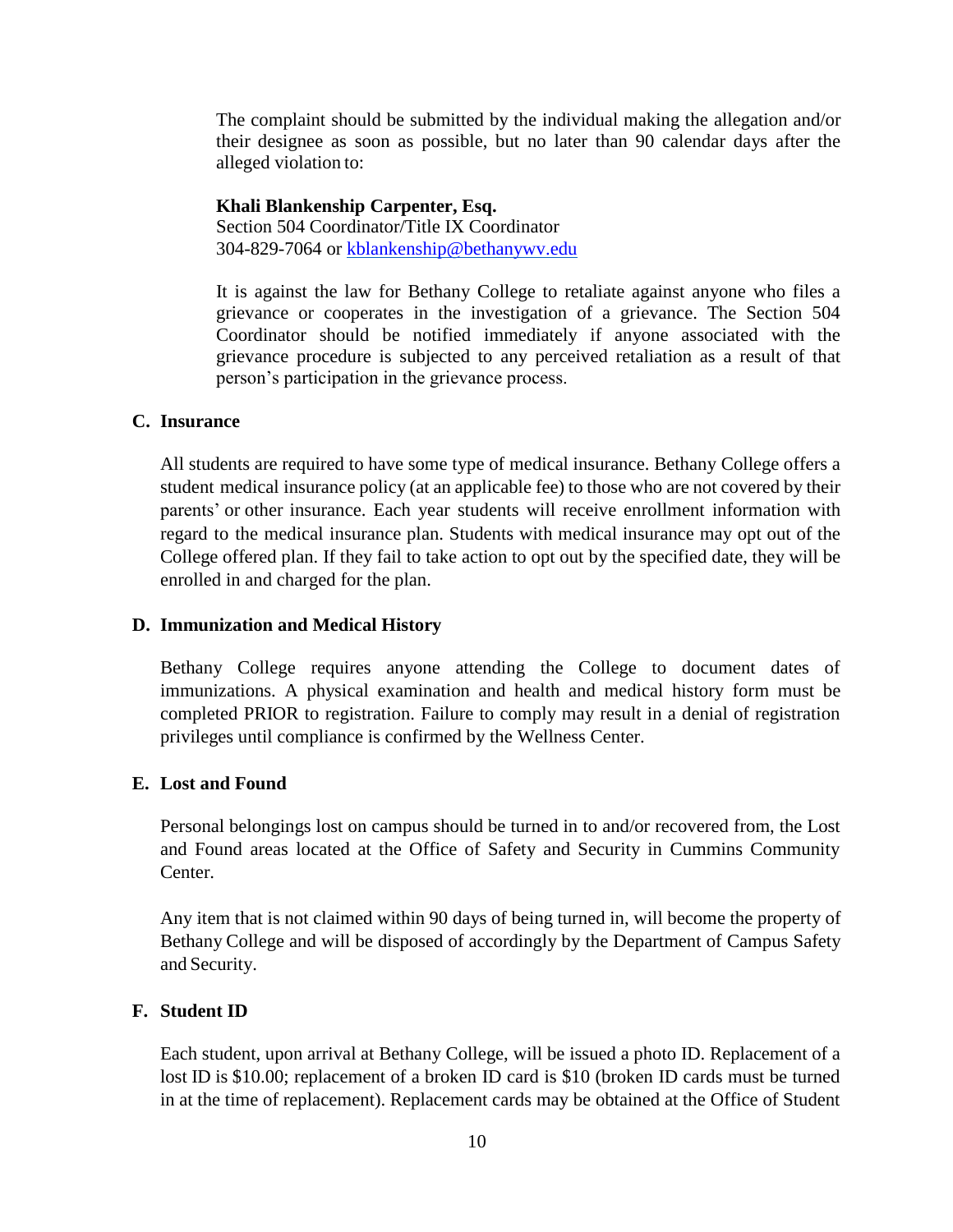Life. Student IDs are needed for access to Campbell Village and Cochran residence halls, meals in all Dining Services locations, and services at the library.

## <span id="page-10-0"></span>**7.5 Vehicle Parking Registration and Violations Policy**

#### <span id="page-10-1"></span>**A. Registration**

Policies and procedures have been adopted by Bethany College to ensure the safety of all drivers on campus. These policies and procedures apply to all full and part-time students. The number of parking spaces available at Bethany College is sufficient for students, faculty, and staff if all cars are registered and the following regulations are obeyed. The Department of Safety and Security is responsible for the enforcement of these regulations.

Students are required to register any vehicle they choose to bring to campus. All vehicles parked on campus must display a valid Bethany College vehicle permit issued by the Department of Safety and Security.

#### <span id="page-10-2"></span>**B. Violations**

All drivers are expected to obey posted traffic and parking signs at all times. Some parking lots on campus are designated as "Faculty and Staff Only" parking between the hours of 7:30 a.m. and 4:30 p.m., Monday through Friday. Other parking lots on campus are designated as upperclassman only parking and are monitored and ticketed 24 hours per day, 7 days per week during the academic year. All vehicles on campus are subject to the fines and disciplinary actions below:

- <span id="page-10-3"></span>1. Specific Fines:
	- a. Fire Lane Violation \$100.00
	- b. Invalid or No Registration \$25.00
	- c. Failure to obey STOP sign \$25.00
	- d. Parking on Unpaved Surfaces \$50.00
	- e. Reckless driving \$50.00
	- f. Parking in an Unmarked Parking space \$25.00
	- g. Parking in restricted area \$25.00 (This includes Yellow-lined areas, area behind Campbell Hall, Faculty/Staff lots, etc.)
	- h. Handicapped Space Violation \$100.00
	- i. Wrong way on a One Way Street \$50.00 (e.g. Campbell Village road,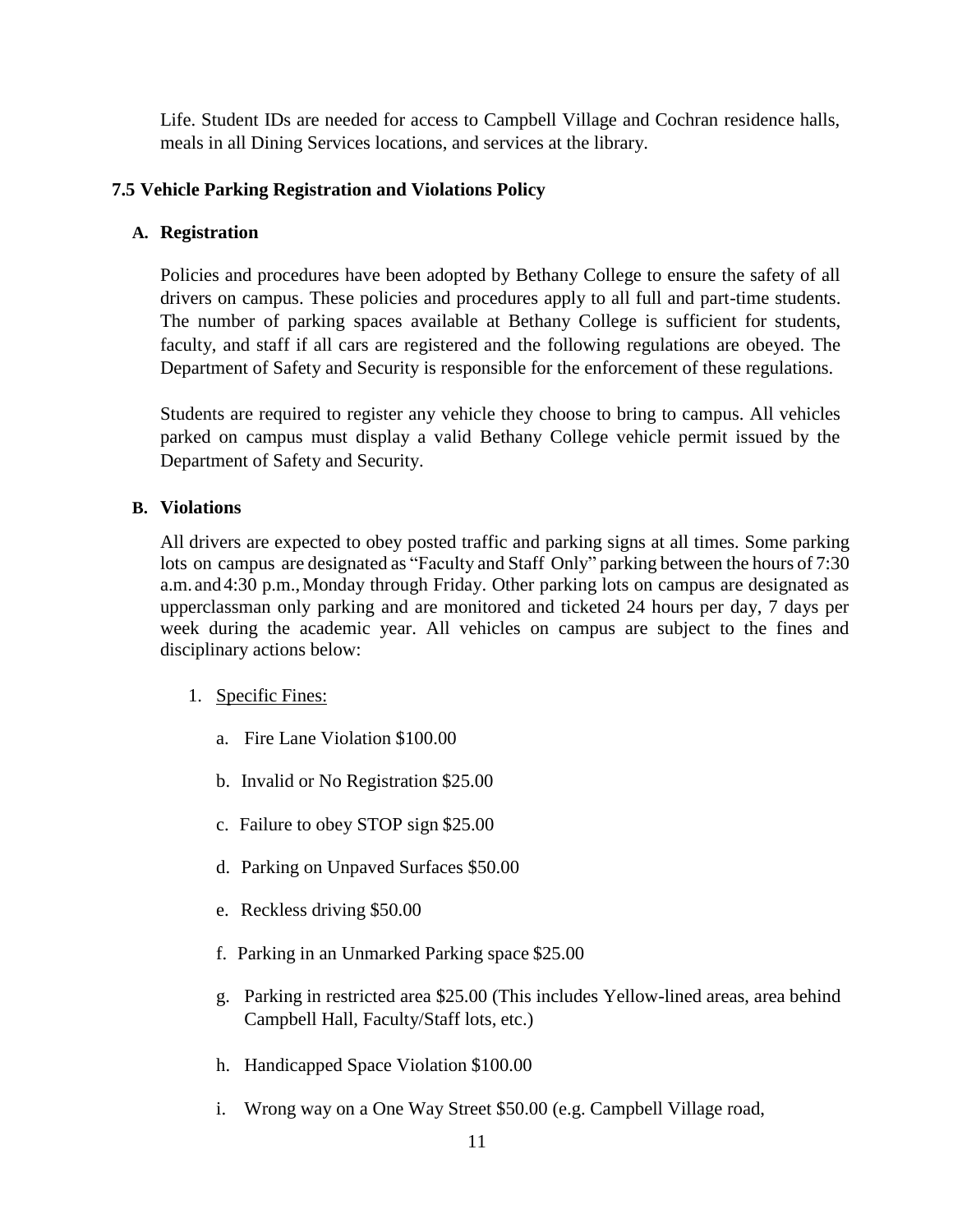Richardson Hall road)

j. Fraudulent Parking Permit \$100.00 - It is a violation of this policy to alter a registration permit or to display or allow the display of a registration permit not registered to a student's vehicle. Permits are non-transferable. Students displaying fraudulent or "borrowed" permits will be fined and be referred to the Director of Student Conduct for resolution.

## <span id="page-11-0"></span>2. Other Violations

- a. Bethany College will not compromise the safety of its campus community by permitting the unsafe operation of motor vehicles on campus, especially when such behavior is due to intoxication, or the influence of illicit substances. Violations of this provision will lead to the loss of registration, fine, and College disciplinary action. The College also reserves the right to refer students to the appropriate law enforcement authorities.
- b. No student shall ride on the top of, or hang out of, any vehicle. Students are not permitted to ride in trunks or the rear of hatchback cars or sport utility vehicles. This is a *serious safety violation* and will result in a **\$50.00** fine to the driver and **\$25.00** fine to each passenger not properly seated. Riding in the bed of pick-up trucks is permitted, but passengers must be seated in the bed. Riding on side rails or fender wells *is not permitted* and is subject to the fines indicated above.
- c. After three (3) violations, parking privileges *will* be suspended for the remainder of the school year. Subsequent violations willresult in the offender's vehicle being towedfromcampusatthe owner's expenseincluding any storage fees incurred.
- d. Fleeing or failure to yield to a Security officer will be considered reckless operation and the student will be subject to a fine of \$100 and/or the towing of the vehicle.
- e. Parking in fire lanes or restricted areas is not permitted. Temporary parking using hazard/caution lights is not permitted. Vehicles will be booted or towed, and fined \$50.
- f. Driving on footpaths, sidewalks, and grass-covered areas is not permitted and will be considered reckless operation. The student will be subject to a fine of \$50 and/or booting or towing of the vehicle.

## <span id="page-11-1"></span>**C. Towing and Booting**

Any vehicle violation mentioned above is subject to having the vehicle towed or booted at the discretion of the College. Should a violation result in towing or booting a vehicle, the student is financially responsible for the cost of removing the boot or the cost of towing and storage of the vehicle plus any property damage caused by the violation.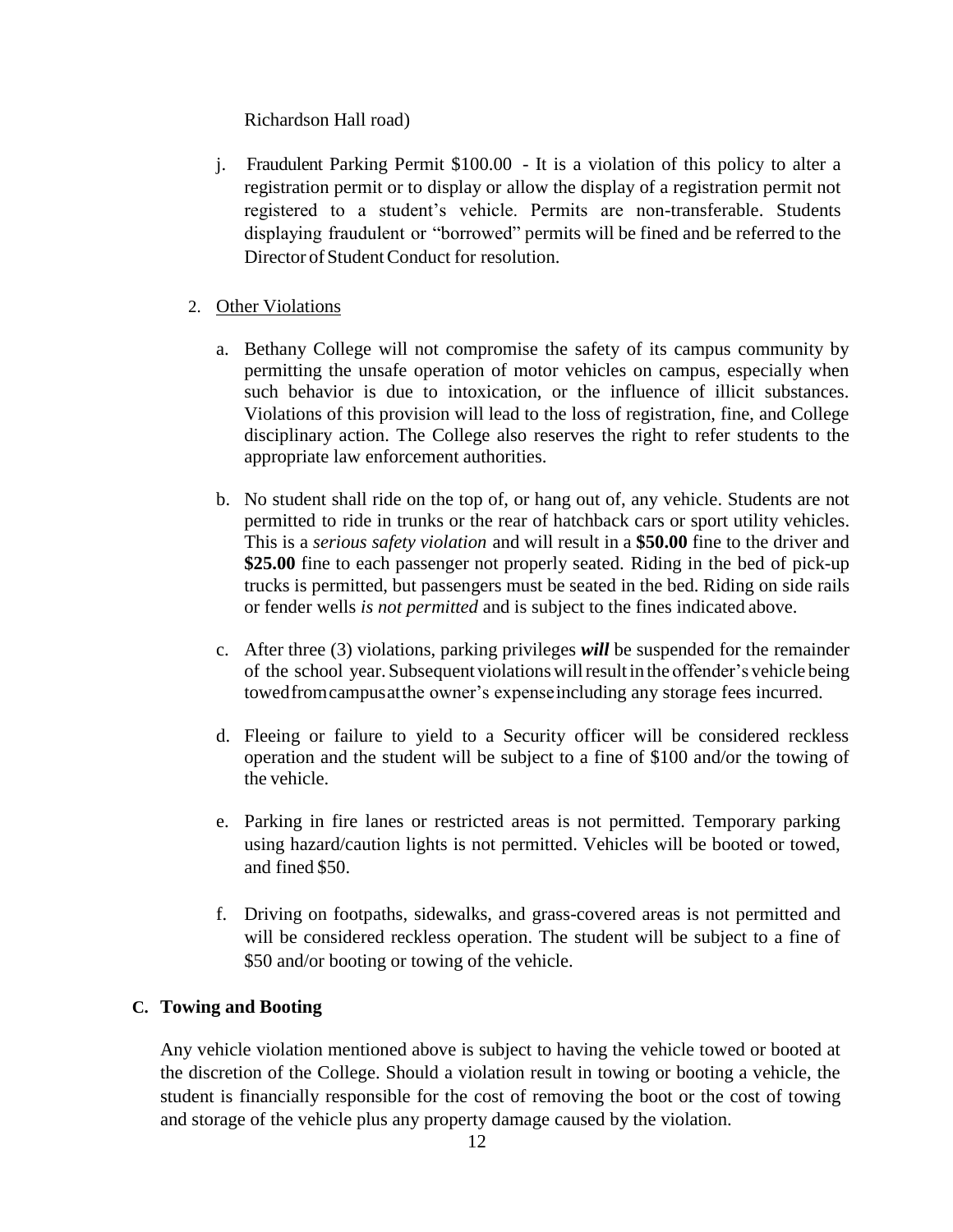#### <span id="page-12-0"></span>**7.6 General College Policies and Procedures**

#### <span id="page-12-1"></span>**A. Affirmative Action**

Bethany College does not discriminate on the basis of race, religion, color, national origin, gender, sexual orientation, age, disability, disabled veteran status, or on any other basis that would be in violation of any applicable federal, state, or local law in the administration of its educational policies, admissions policies, and scholarship and loan programs. The College is committed to creating a community in which a diverse student population can live and work with tolerance and respect for the rights of each individual. Area Affirmative Action Officers(AAOs) are the administrative officers over each area ofCollege life (President's Cabinet). Individuals who suspect improper actions by other members of the Bethany College community shall report these actions to the AAO of the relevant area.

Someone who suspects that an area AAO has acted improperly shall contact the Chief Affirmative Action Officer (Director of Human Resources).

#### <span id="page-12-2"></span>**B. Anti-Harassment Policy**

The College is committed to upholding standards that promote respect and human dignity in an environment fostering learning and professionalism. It is the policy of the College to maintain an educational and work environment free from all types of discrimination and harassment and an open environment that values and protects individual dignity and the integrity of human relationships.

Accordingly, all forms of discrimination against or harassment of any member of the College community, whether based on race, religion, color, national origin, gender, sexual orientation, age, disability, disabled veteran status, or on any other basis that would be in violation of any applicable federal, state, or local law, are prohibited.

The College recognizes that the academic setting is distinct from the workplace in that wide latitude is required for professional judgment in determining the appropriate content and presentation of academic material. Assertions regarding any of the characteristics listed above, however, should be directly related to the exchange of ideas, ideologies, or philosophies. Any such assertions in the teaching context that are persistent, pervasive, and not germane to the subject matter may constitute sexual or another form of harassment and will not be tolerated.

#### <span id="page-12-3"></span>**C. On-Campus Demonstrations**

Demonstrations shall, under normal circumstances, be registered twenty-four hours in advance with the Dean of Students. All demonstrations (and expression of any form) must be peaceful and orderly. Demonstrations may be organized and led only by members of the Bethany College community.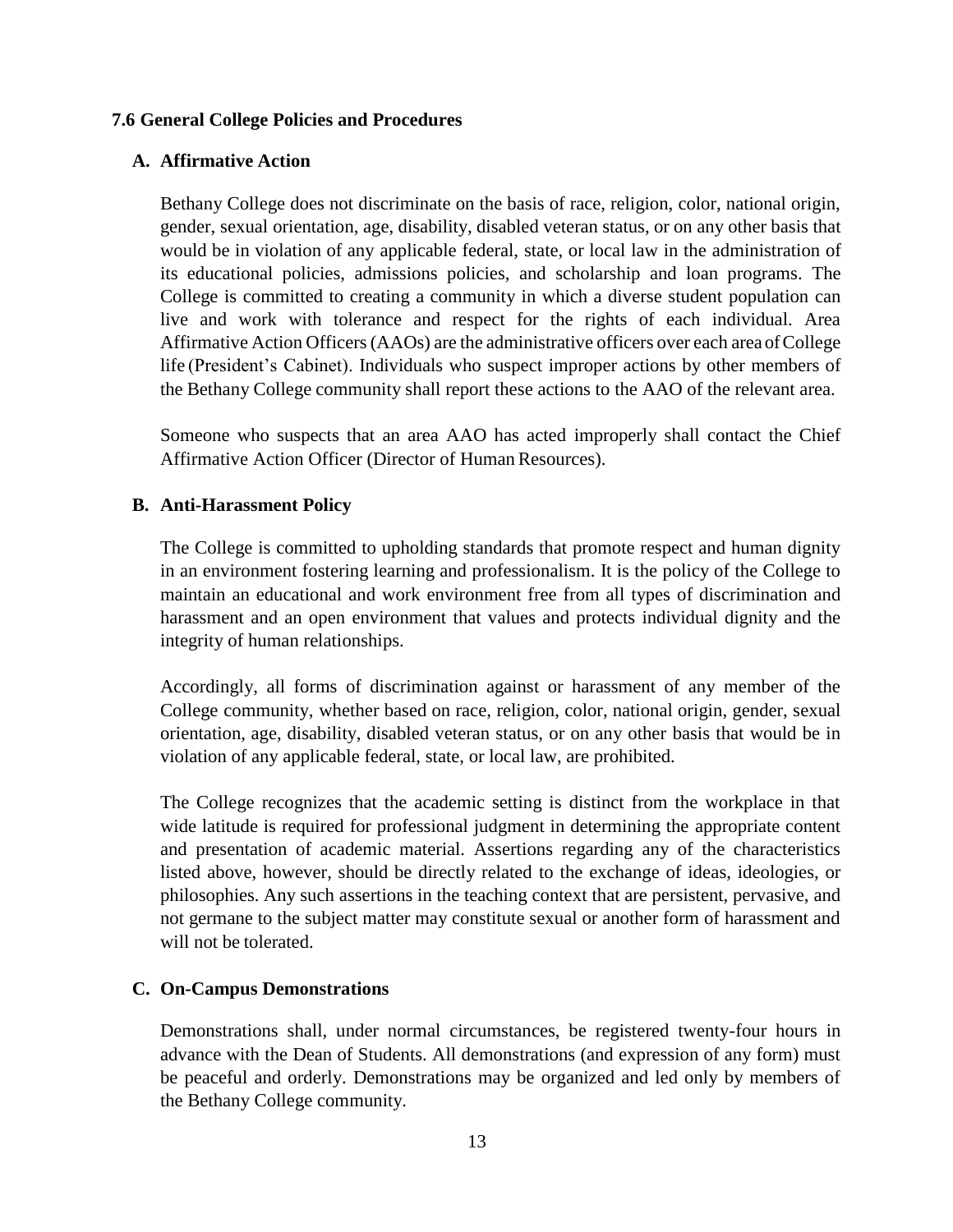#### <span id="page-13-0"></span>**D. Animal Policy**

Bethany College is committed to fostering a campus environment that is conducive to academic discourse for all individuals irrespective of need. This includes a commitment to a campus community where all individuals feel safe and welcome, as well as for everyone to have the opportunity to participate in activities both inside and outside of the classroom.

For some individuals in our campus communities, the presence of animals in campus buildings can be an access issue due to allergies, phobias, and/or discomfort around animals. It is our wish that individuals should not have to avoid areas of campus due to the presence of an animal.

Therefore, we seek to clarify our policy around animals on campus. Animals, other than College-owned research animals and/or fish in a small aquarium under ten gallons, are not permitted in campus buildings or in outdoor athletic facilities, with the following exceptions:

- <span id="page-13-1"></span>1. General Requirements for All Animals on Campus
	- a. All animals in open spaces on campus must be under the control and supervision of the owner always.
	- b. Animals are not to be left alone tied, chained, or otherwise attached to trees, poles, fences, bulletin boards, or other stationary objects.
	- c. Cleaning up after your animal is the responsibility of the pet owner or individual in control of the animal. Failure to clean up after your animal, or to keep your animal in a hygienic state, may result in fines, service hours, or revocation of permission to have the animal on campus.
	- d. All animals are to be on a leash at all times when you are outside of your residence hall room.
	- e. Animal owners are responsible for all costs involved in the maintenance of the animal and/or any damage that the animal may cause.
- <span id="page-13-2"></span>2. Policy Concerning Dogs on Campus

Dogs are allowed in all **outdoor** spaces on campus, except for outdoor athletic facilities, under the following conditions:

a. Dogs shall not be brought on campus unless they are under the complete control of the owner and present no hazard to people. An owner shall not regard the wearing of a muzzle by a dog as control;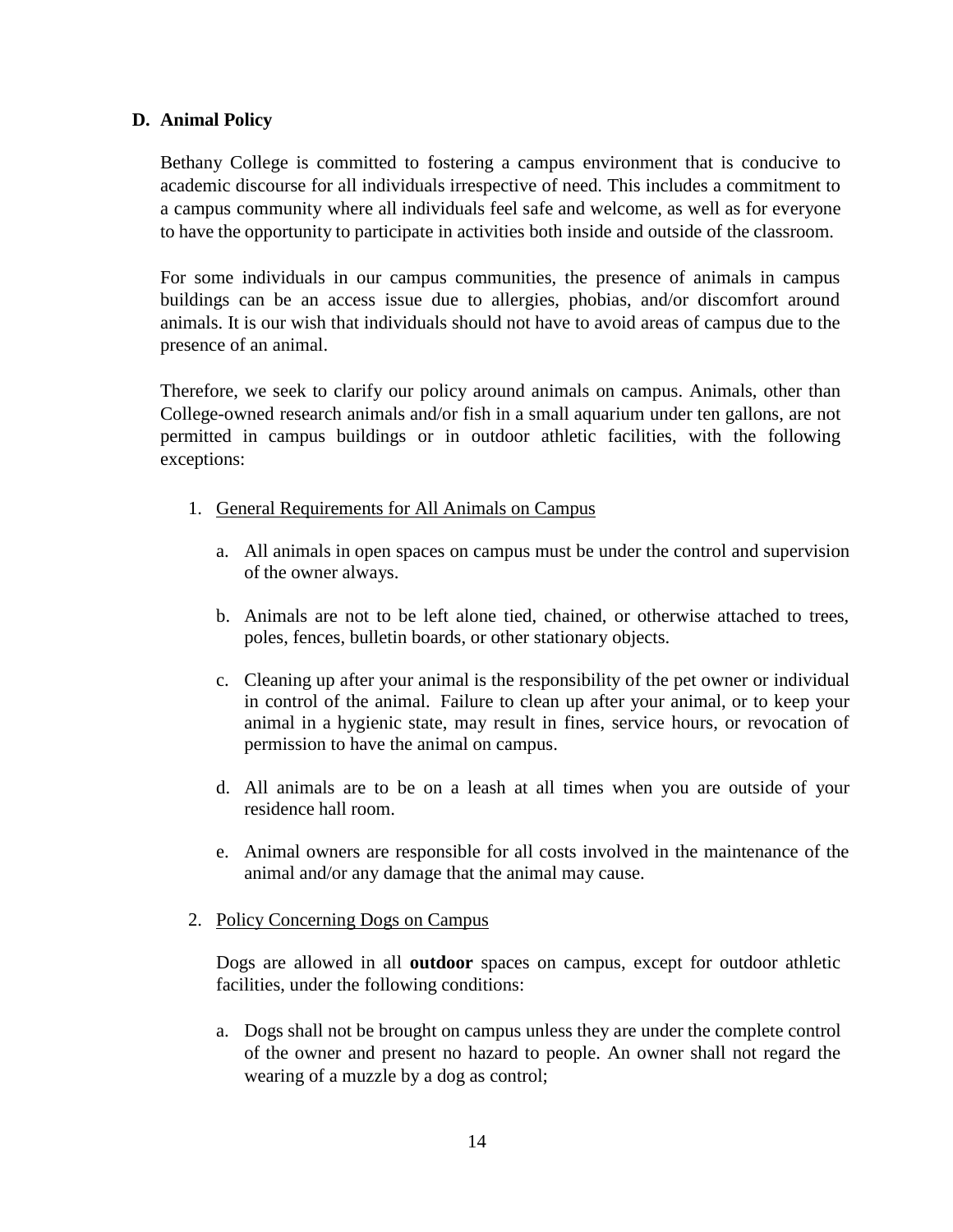- b. Dogs are not permitted to be brought onto the campus except when they are secured to a leash, cord, chain, or similar direct physical control of a maximum length of six (6) feet, the other end of which is retained by a person; or if the dog is securely confined in a vehicle, cage or similar restrictive conveyance;
- c. Dogs are not to be left alone tied, chained, or otherwise attached to trees, poles, fences, bulletin boards, or other stationary objects; and
- d. Dogs must have a valid license and tags as evidence of current rabies vaccinations.
- e. Cleaning up after your animal is the responsibility of the pet owner or individual in control of the animal. Failure to clean up after your animal, or to keep your animal in a hygienic state, may result in fines, service hours, or revocation of permission to have the animal on campus.
- <span id="page-14-0"></span>3. Exceptions to Animal Policy for Assistance and Support Animals
	- f. Please refer to the [College's Assistance Animal and Emotional Support Animal](http://2a2fc3rfbvx3l0sao396kxen-wpengine.netdna-ssl.com/student-life/wp-content/uploads/sites/9/2021/10/Assistance-Animal-and-Emotional-Support-Animal-Policy.pdf)  [Policy](http://2a2fc3rfbvx3l0sao396kxen-wpengine.netdna-ssl.com/student-life/wp-content/uploads/sites/9/2021/10/Assistance-Animal-and-Emotional-Support-Animal-Policy.pdf) ("AAESA Policy") for a full discussion concerning this policy. Nothing in this Student Life Policy Manual is intended to change or alter the provisions included in the AAESA Policy.
	- g. Service animals are permitted within the parameters set out in the Americans with Disabilities Act. Bethany College is committed to allowing individuals with qualifying disabilities the use of a Service Animal as defined in the Americans with Disabilities Act to facilitate their full participation and equal access to activities both inside and outside of the classroom. Please refer to the AAESA Policy for further information.
	- h. Emotional Support Animals ("ESAs") for students are allowed in the residence halls when they are necessary to provide otherwise qualified students with documented mental health disabilities an equal opportunity to use and enjoy oncampus housing. All ESAs must be registered with the Office of Student Life prior to bringing the animal to campus. The application to have an ESA on campus must be completed annually. Please refer to the AAESA Policy for further information.

#### <span id="page-14-1"></span>**E. Family Educational Rights and Privacy Act ("FERPA")**

The Federal Educational Rights and Privacy Act of 1974, last amended on July 1, 2003, protects the privacy of student education records. The law applies to all schools that receive funds under an applicable program of the U.S. Department of Education. The Higher Education Reauthorization Act of 1998 allows, but does not require, colleges and universities to contact the parents of students in disciplinary cases involving drugs and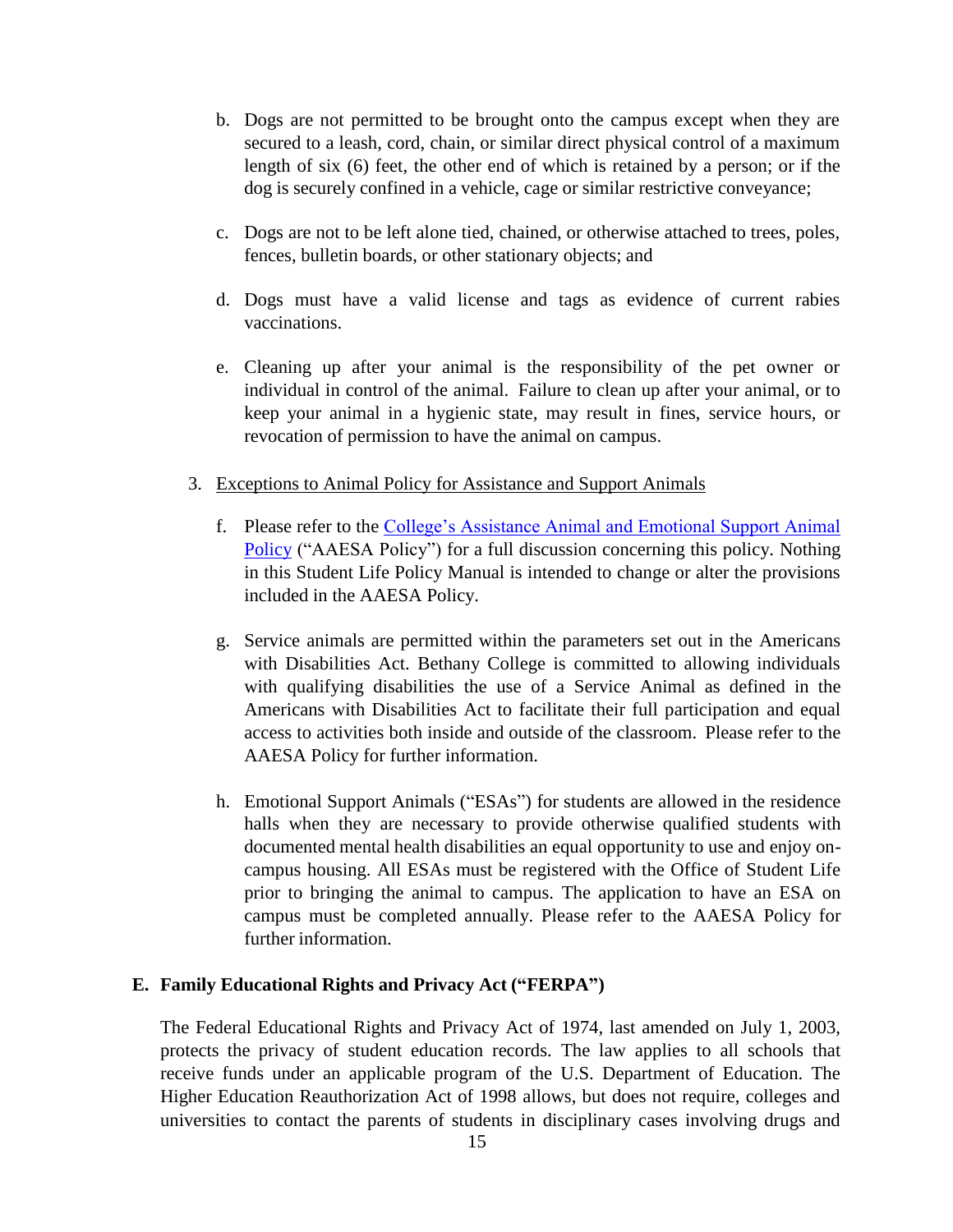alcohol (please see the Parental Notification Policy in Volume VII, Subsection 7.2.16). The Family Education and Privacy Act was enacted by Congress to protect the privacy of student educational records. This privacy right is a right vested in the student.

<span id="page-15-0"></span>1. Student Records

Pursuant to FERPA, eligible students (those over 18 years of age) and parents have the right to inspect and review their education records maintained by the school. Bethany College is not required to provide copies of records unless, for reasons such as great distance, it is impossible for parents or eligible students to review the records. Bethany College may charge a fee for copies.

Information about student rights and responsibilities under FERPA is available at the Office of the Registrar.

- a. There are some records to which the student has no right of access. These are:
	- i. Professional mental health treatment records to the extent necessary, in the judgment of the attending physician or professional counselor, to avoid detrimental effects to the mental health of the student or of others. These records may, however, be reviewed by a physician or other appropriate professional of the student's choice.
	- ii. Financial information furnished by the student's parents in support of an application for financial aid.
	- iii. Confidential letters of recommendation that were placed in the student's file prior to January 1, 1975.
	- iv. Confidential letters of recommendation concerning admission, employment, or honorary recognition, for which the student has waived access. (The College may not require a student to sign a waiver in order to obtain services, but a person writing a recommendation may insist on a waiver as a condition for writing it.).
	- v. Personal notes made by a faculty member or counselor that are accessible only to that person and are not shared with others.
	- vi. Materials in any admissions files, until the student has been admitted to, and has attended the College.
- <span id="page-15-1"></span>2. Amendments to Student Records

Eligible students have the right to request that Bethany College correct records that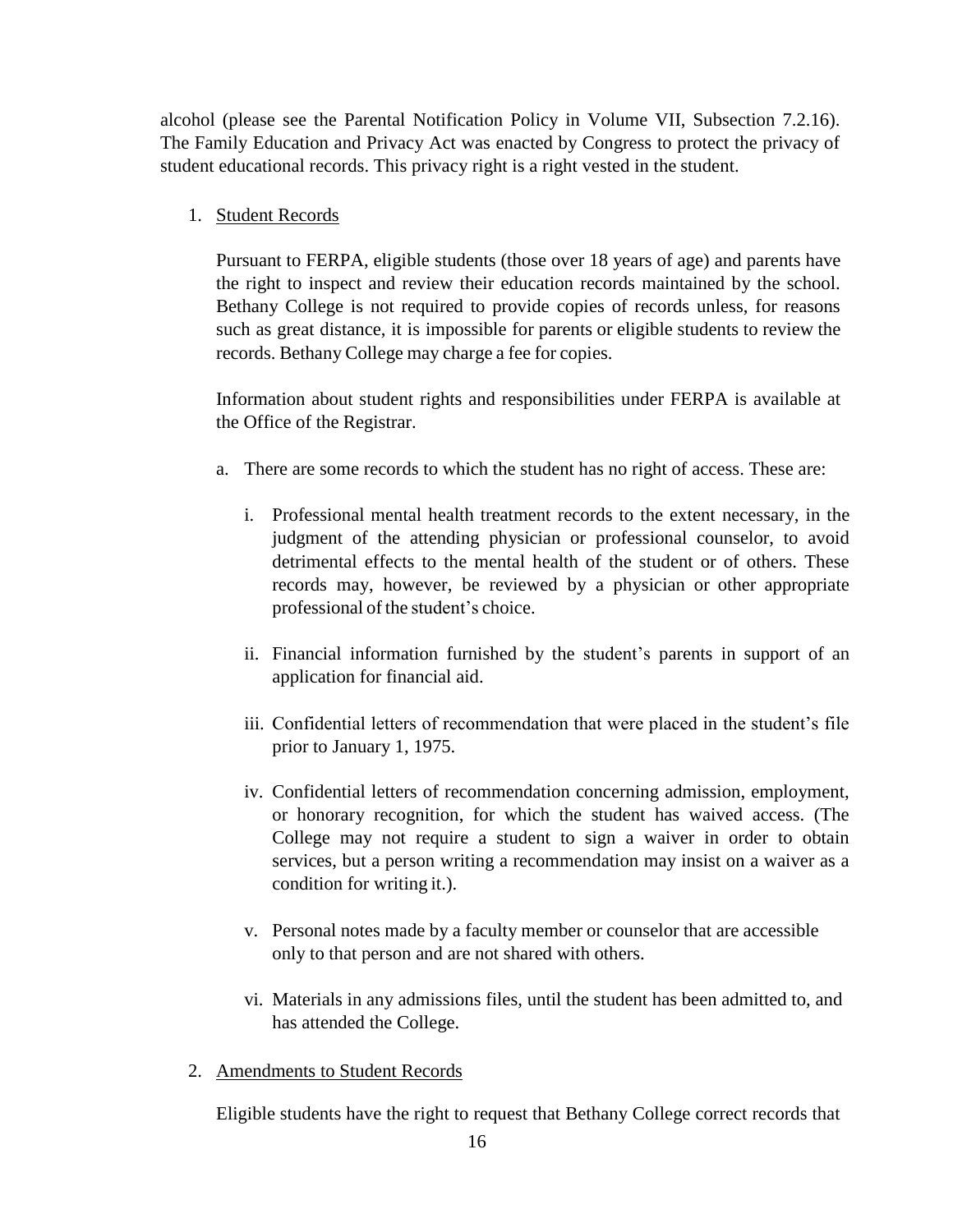they believe to be inaccurate or misleading. If the College decides not to amend the record, the student then has the right to a formal hearing. After the hearing, if the school still decides not to amend the record, the student has the right to place a statement with the record setting forth the student's view about the contested information.

- a. However, Bethany College is not required to consider requests for amendment under FERPA that:
	- i. Seek to change a grade or disciplinary decision; or
	- ii. Seek to change the opinions or reflections of a school official or other person reflected in an education record.
- <span id="page-16-0"></span>3. Disclosure of Student Records

Generally, schools must have written permission from the student in order to release any information from a student's education record.

- a. However, FERPA allows the College to disclose certain records, without consent, to the following parties or under the following conditions (34 CFR § 99.31):
	- i. School officials with legitimate educational interest;
	- ii. Other schools to which a student is transferring;
	- iii. Specified officials for audit or evaluation purpose;
	- iv. Appropriate parties in connection with financial aid to a student or the result of a judicial or quasi-judicial hearing;
	- v. Organizations conducting certain studies for or on behalf of the school;
	- vi. Accrediting organizations;
	- vii. To comply with a judicial order or lawfully issued subpoena;
	- viii. Appropriate officials in cases of health and safety emergencies; and
	- ix. State and local authorities, within a juvenile justice system, pursuant to specific State law.
- b. The College may disclose Directory Information for any purpose, without the prior consent of a student, unless the student has forbidden its disclosure in writing. Students wishing to prevent disclosure of the designated directory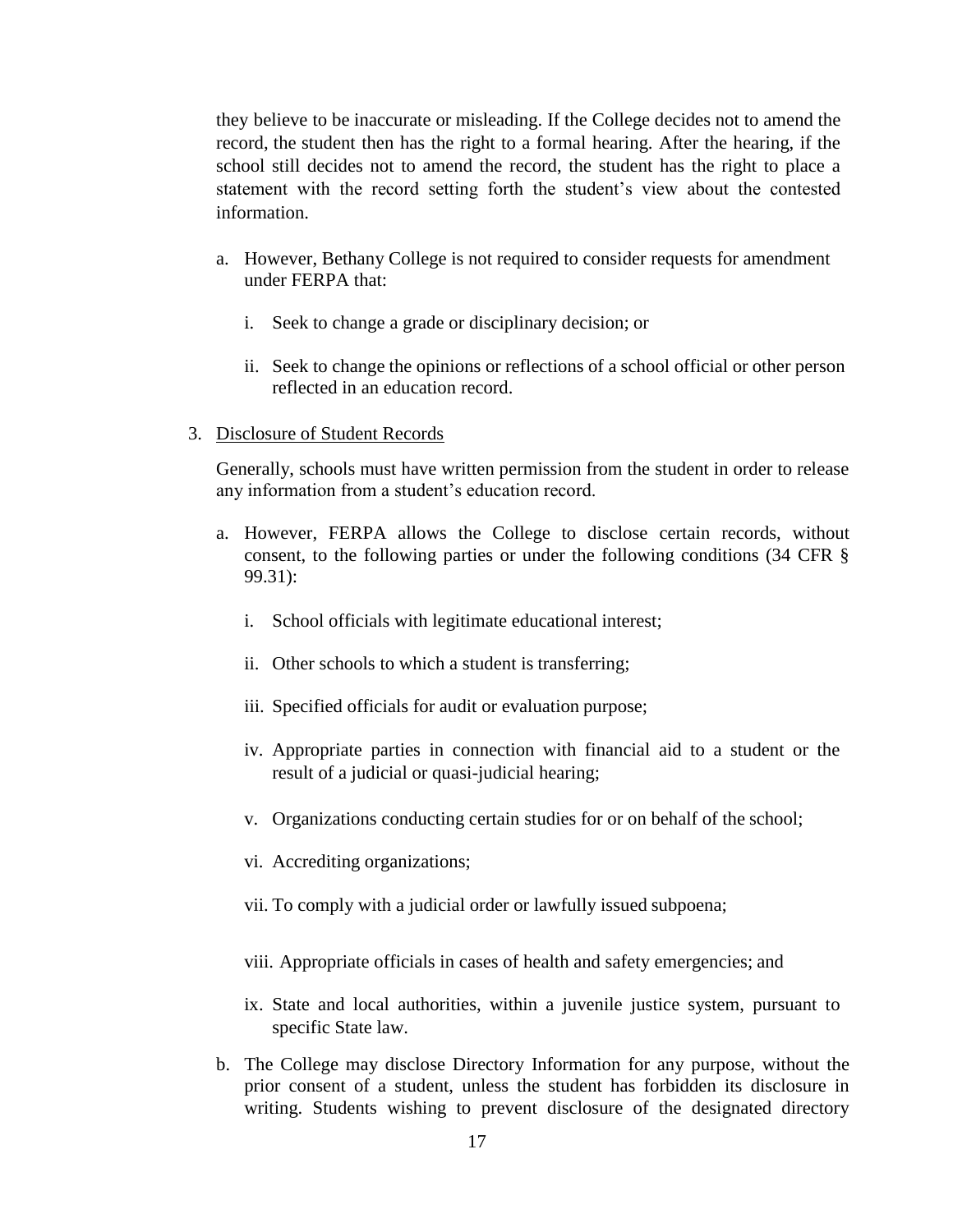information must file written notification to this effect with the Registrar's Office. In the event that such written notification is not filed, the College assumes that the student does not object to the release of the Directory Information. Directory Information includes:

- i. Name;
- ii. Permanent and local address and telephone;
- iii. The division/department attended at the College;
- iv. Class level;
- v. Major field;
- vi. Dates of attendance at the College;
- vii. Degree received and date awarded;
- viii. Honors and awards received;
- ix. Participation in recognized activities;
- x. Previous school(s) attended, and
- xi. Height and weight of members of intercollegiate athletic teams.
- <span id="page-17-0"></span>4. Filing a FERPA-related Complaint

Outside of the institution, students have the right to file a complaint with the Family Policy Compliance Office, Department of Education, 600 Independence Ave., SW, Washington, DC 20202-4605, concerning any alleged failure by the College to comply with FERPA.

#### <span id="page-17-1"></span>**F. Indebtedness to the College**

Financial responsibilities must be resolved before official transcripts are released or other requests for assistance are honored (e.g. Visa assistance). This includes unpaid fines or fees.

#### <span id="page-17-2"></span>**G. Legal Liability of the College**

The College is not legally liable for damages or loss of personal property or failure or interruption of services due to weather or acts of God.

The College does not assume responsibility for lost, stolen, or damaged property. This policy covers not only personal possessions, but also those items in an individual's charge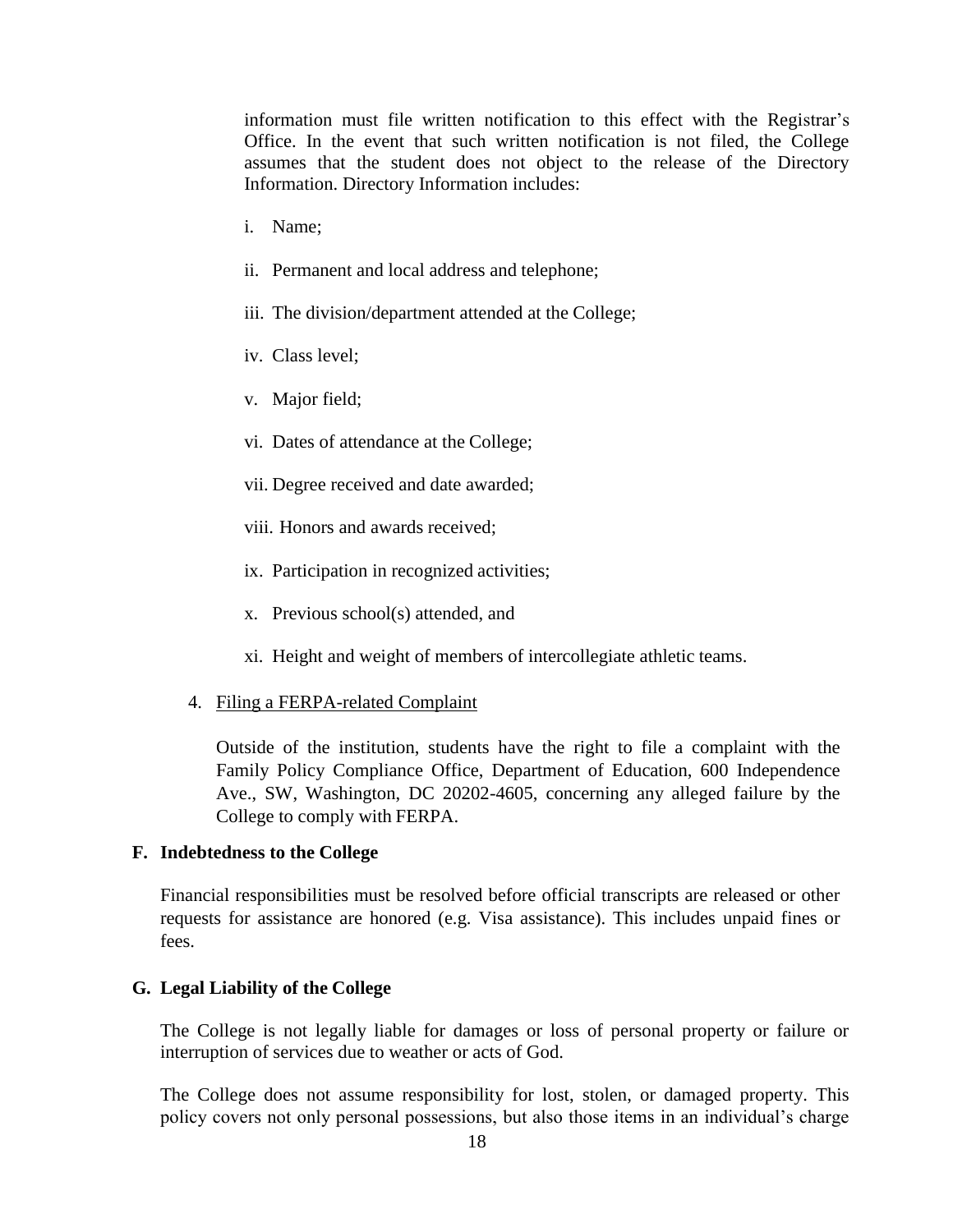(e.g. keys to the residence hall room, residence hall furniture, etc.)

Students are strongly encouraged to insure their personal property by the purchase of insurance against loss from theft and accidental damage.

#### <span id="page-18-0"></span>**H. Missing Students Policy**

At the beginning of each academic year, Bethany College will request all on-campus residents to read, complete, and sign the missing person policy and voluntarily provide a name and number of an emergency contact person in case a student is reported missing for more than 24 hours.

If a Bethany College residential student is suspected missing for more than 24 hours or missing under suspicion of unusual circumstances, please contact Bethany College Safety and Security at 304.830.3924, or any member of the Bethany College Student Life Staff at 304-829-7631.

If a student is a commuter, please contact Bethany College Safety and Security at the number listed above.

All suspected missing persons will be investigated by Bethany College. If, after an investigation, it is suspected the student is missing, a *Missing Person Report* will be filed with the appropriate authorities and law enforcement agencies, and a designated contact person or parent or guardian will be notified within 24 hours of the filed report.

#### <span id="page-18-1"></span>**J. Postings**

All posters, flyers, banners, or publications to be displayed or distributed on the Bethany College campus must bear the identification of the group or individual disseminating the information. The only requirement imposed on any student publication, poster, banner, or other printed or written matter is statements in them must not be untrue, libelous, demeaning, or obscene. Postings may only be displayed in appropriate areas, i.e., bulletin boards. Publicity may not be posted on the glass doors of buildings since this is a fire-safety hazard. Tape, pins, or tacks may not be used to affix postings on wood paneling or painted surfaces. Electronic dissemination of events is highly encouraged.

All postings on the Bethany College campus must be approved and stamped by the Director of Student Activities.

#### <span id="page-18-2"></span>**K. Reservation of Facilities**

Student Activities is responsible for reserving most (but not all) campus spaces for events. For a complete list of the spaces that can be reserved, see the Bethany College Room Guide. Student Activities receives numerous requests for space and events every week.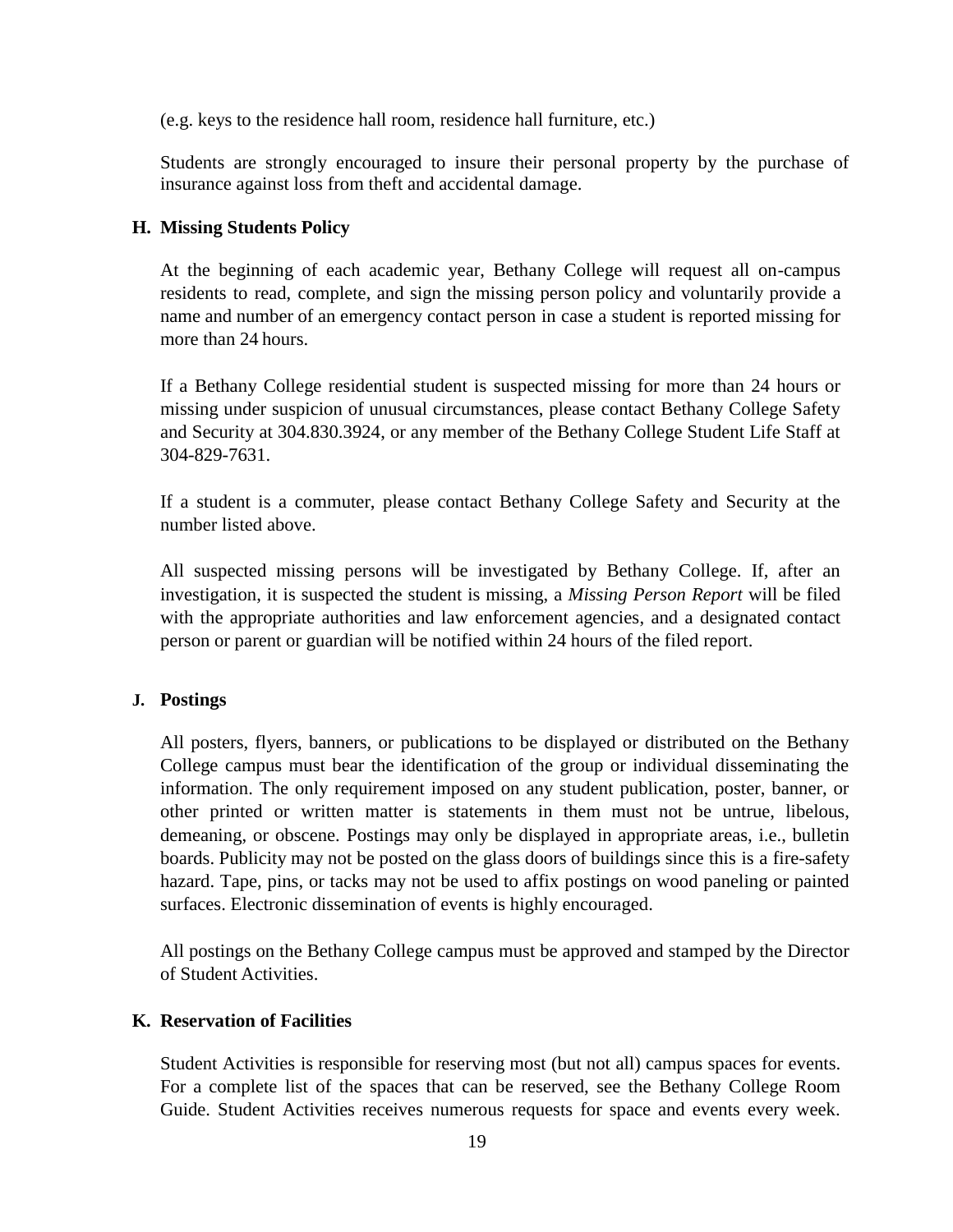For this reason, we ask that you contact us at least five days in advance for room reservations. Please use the [Room Reservation Form](https://www.bethanywv.edu/student-life/housing-dining/campus-facilities/#1519675786464-395cb570-1b76) and allow three business days after you make your request to receive confirmation of your reservation.

All events that take place on Campus must be registered and approved by the Student Activities Office. Once you receive a Room Reservation Confirmation number, your room reservation will be tentatively held for one week**.** At this time, you must complete the [Event Registration Form](https://www.bethanywv.edu/student-life/housing-dining/campus-facilities/#1519839493104-d9124671-1f45) to solidify your room reservation. When preparing to complete the Event Registration Form, be sure to have all of your event details and needs handy. Please allow five business days after you make your request to receive confirmation of your registration.

Please remember, student organizations are not permitted to have alcohol at any event they have on campus without consent from Bethany College. In order to have alcohol at your event, a bartender must be present. Everyone being served at the event must be of legal age to consume alcohol. You must have a measure in place to make sure that all those drinking are at least 21 years of age. You are required to contract security or your organization's advisor must be present to have alcohol at your event. This alcohol must go through the oncampus food provider who will provide the alcohol as well as the bartender.

The on-campus food provider has first right of refusal for any event that is held on campus that will have food served. If you have any more questions regarding the food and alcohol policy for student organizations, please stop in to the Student Life Office. All forms are available at [https://www.bethanywv.edu/student-life/housing-dining/campus-facilities/.](https://www.bethanywv.edu/student-life/housing-dining/campus-facilities/)

## <span id="page-19-0"></span>**L. Sex Offenders**

The Campus Sex Crimes Prevention Act (section 1601 of Public Law 106-386) is a federal law that provides the tracking of convicted, registered sex offenders enrolled as students at institutions of higher education, or working or volunteering on campus. It also amends the Jeanne Clery Disclosure of Campus Security Policy and Campus Crime Statistics Act to require institutions of higher education to issue a statement, in addition to other disclosures required under that Act, advising the campus community where law enforcement agency information provided by a State concerning registered sex offenders may be obtained. Law enforcement agency information provided by the State of West Virginia can be obtained on the [West Virginia State Police website.](https://apps.wv.gov/StatePolice/SexOffender/Disclaimer?continueToUrl=http%3A%2F%2Fapps.wv.gov%2FStatePolice%2FSexOffender)

## <span id="page-19-1"></span>**M. Solicitation Policy and Fundraising Guidelines**

Bethany College has established guidelines regarding solicitation of products or services on campus as well as on-campus fundraising.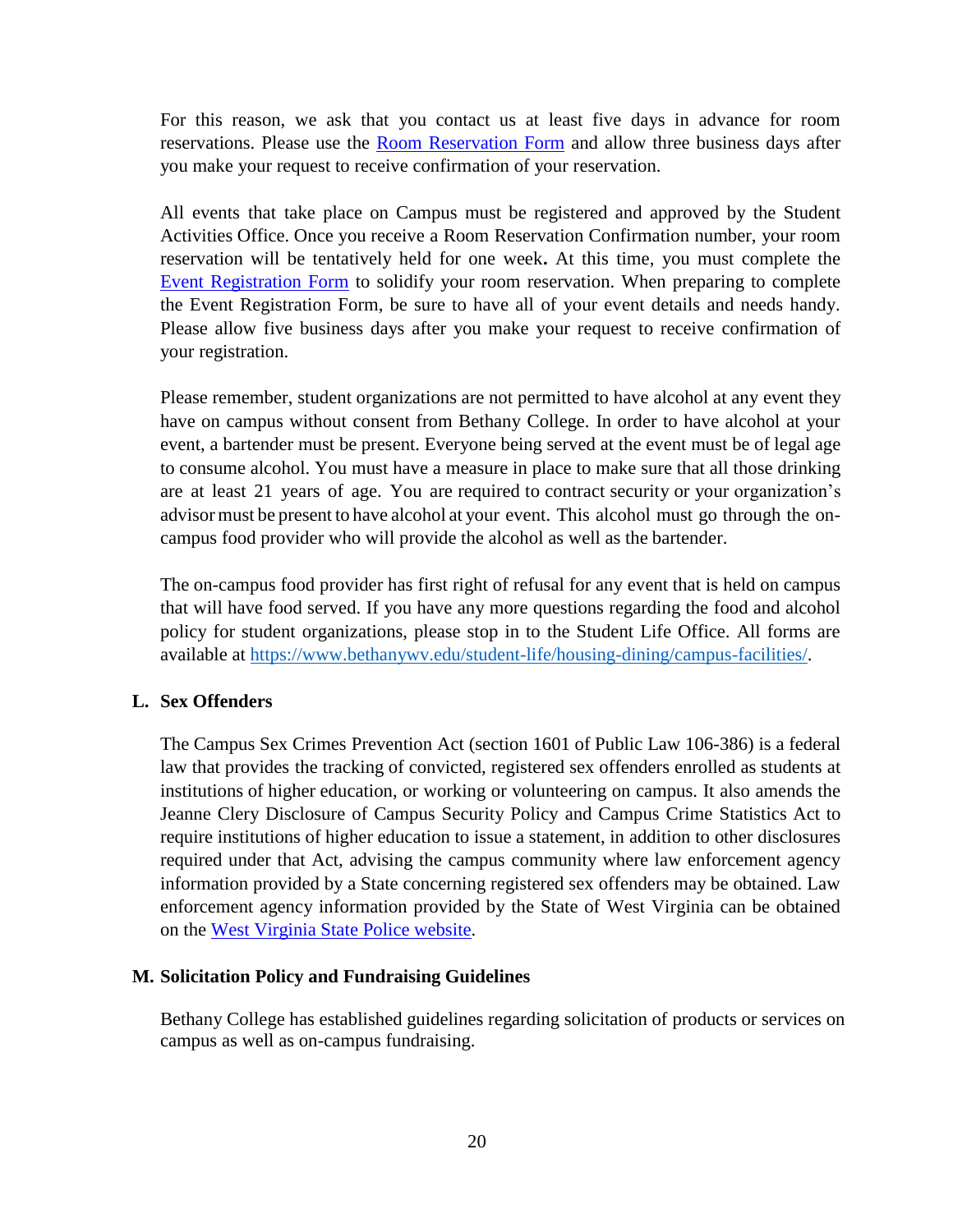#### <span id="page-20-0"></span>1. Guidelines for all Solicitation and/or Fundraising

- a. Fund-raising activities may not conflict with the College's own efforts to raise fundsfor the institution as a whole.
- b. Soliciting parents, alumni, or others is strictly prohibited except with a special exemption from the Dean of Students and the Vice President.
- c. Door-to-door canvassing by outside vendors is prohibited on the College campus.
- d. Alcoholic beverages may not be offered as prizes.
- e. Bulletin boards may not be used to distribute any solicitation material for the purpose of advertising, promoting, or drawing attention to off-campus events that the Dean of Students has not sponsored or recognized.
- f. Products being sold must be of good quality and from a reputable firm.
- g. Potentially hazardous or dangerous items may not be sold.
- h. Fund-raising efforts for non-profit charities must be sponsored or recognized by a club or organization, academic department, or administrative office.
- i. Student clubs and organizations may raise funds for their own benefit, providing they observe the following provisions:
	- i. The Dean of Students must approve the schedule for the event.
	- ii. The effort must not conflict with previously scheduled fund-raising activities.

#### <span id="page-20-1"></span>**N. Student Financial Obligation Policy**

Students who have unpaid financial obligations to the College for any reason (tuition, fees, room, board, fines, etc.) may not receive the diploma or an official transcript until such debts are resolved. Students who have completed all academic requirements (or who otherwise have met the requirements for marching and been cleared by the Academic Standards Committee) may march in the commencement exercises *if their unresolved obligations total less than \$1,500*. These students will receive a letter explaining their situation and balance in their tube rather than a diploma, but they should be notified well ahead of the ceremony that this will be the procedure to avoid any undue surprise.

Students whose unresolved obligations total \$1,500 or more will not be permitted to participate in commencement. The Student Accounts Office will provide seniors preparing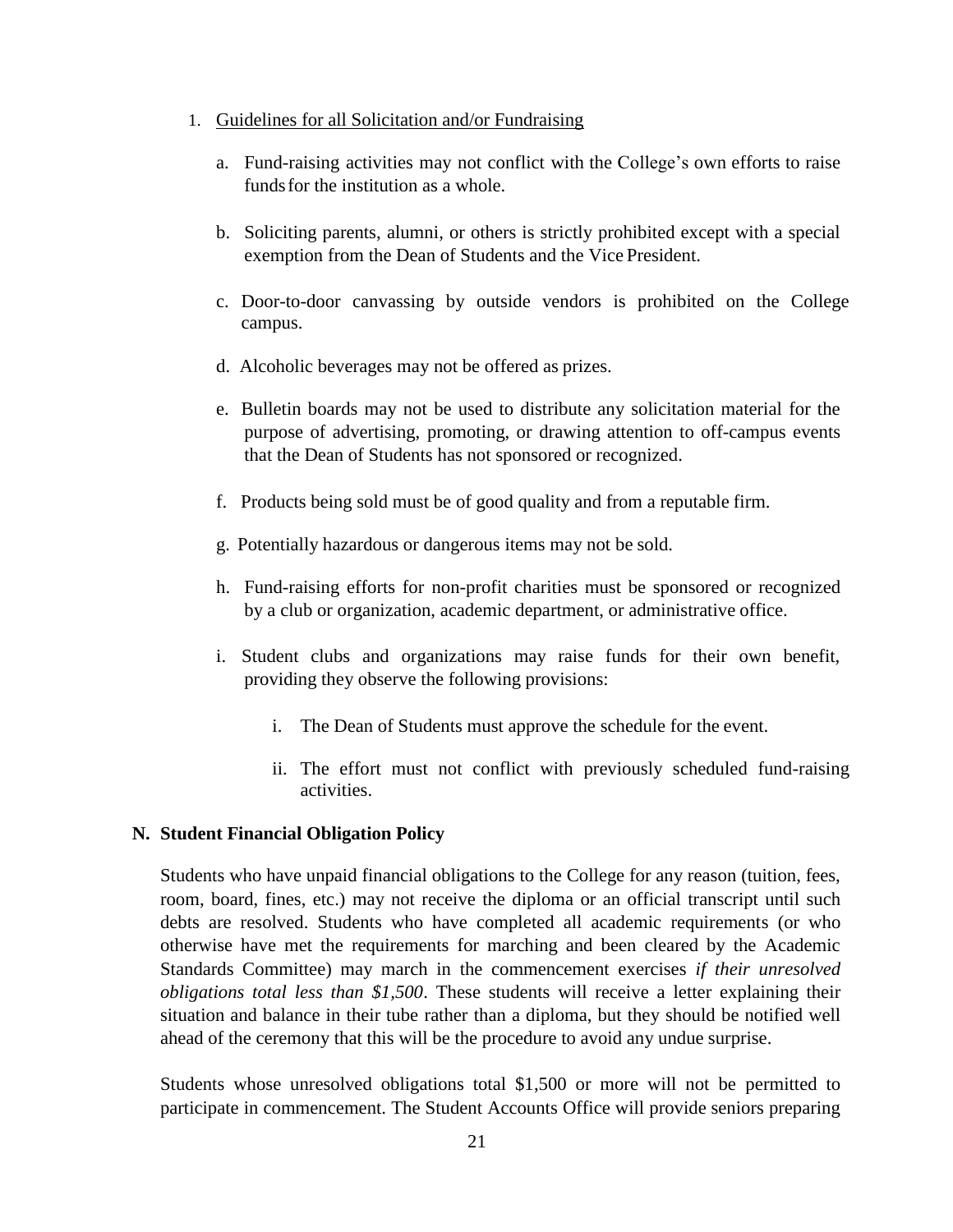for graduation with clear communications regarding the impact that their debts will have on their graduation plans well in advance of the finalization of the graduation program. These communications will clearly identify the amount owed, the last possible date for payment, and the consequences for failing to resolve these obligations.

#### <span id="page-21-0"></span>**O. Student Withdrawal**

A student wishing to withdraw either during the semester or for the next semester must complete a Student Withdrawal form with the Office of Student Life. This form will be processed to the Registrar's Office, Vice President for Finance, and Office of Student Life. Upon withdrawal, the student must turn in their residence hall keys and student identification card. If these items are not returned, appropriate charges will be placed on the student's account prior to closing that account. Questions about student withdrawal should be directed to the Dean of Students at 304.829.7631.

#### <span id="page-21-1"></span>**P. Timely Warning Policy**

In the event that a situation arises, either on or off campus, that, in the judgment of College Officials, constitutes an ongoing or continuing threat, a campus wide "timely warning" will be issued. The warning will be issued through, postings, the college supported e-mail system, and other means of communication deemed necessary by Bethany College.

## <span id="page-21-2"></span>**Q. Tobacco Use Policy**

The use of tobacco products including, but not limited to cigarettes, cigars, pipes, smokeless tobacco, electronic or e-cigarettes, and vaporizers designed to administer nicotine is prohibited inside any of the College's facilities or vehicles. The use of tobacco products is allowed in designated areas outside any facility.

Appropriate signage will be placed at entrances to all buildings advising employees and visitors that Bethany College maintains a tobacco-free environment. Designated tobaccouse areas will be located at least 25 feet away from any building entry way or ventilation intake. This policy relates to all work areas at all times, including before and after normal working hours.

#### <span id="page-21-3"></span>**R. Use of College Name, Seal, and Logo**

Members of the campus community, either individually or collectively, shall not officially use the name, seal or logo of Bethany College in any activity outside of the regular work of the College. A student's violation of this rule is regarded as sufficient cause for dismissal or expulsion. Bethany College's name, seal, and logo are the exclusive property of the College and, consequently, may not be used in connection with goods or services offered by any outside organization without the prior permission of the Vice President for Enrollment Management and Marketing. Members of the campus community publish a considerable number of reports in the form of bulletins, circulars, scientific articles, monographs, and books, some of which are copyrighted and others of which are not.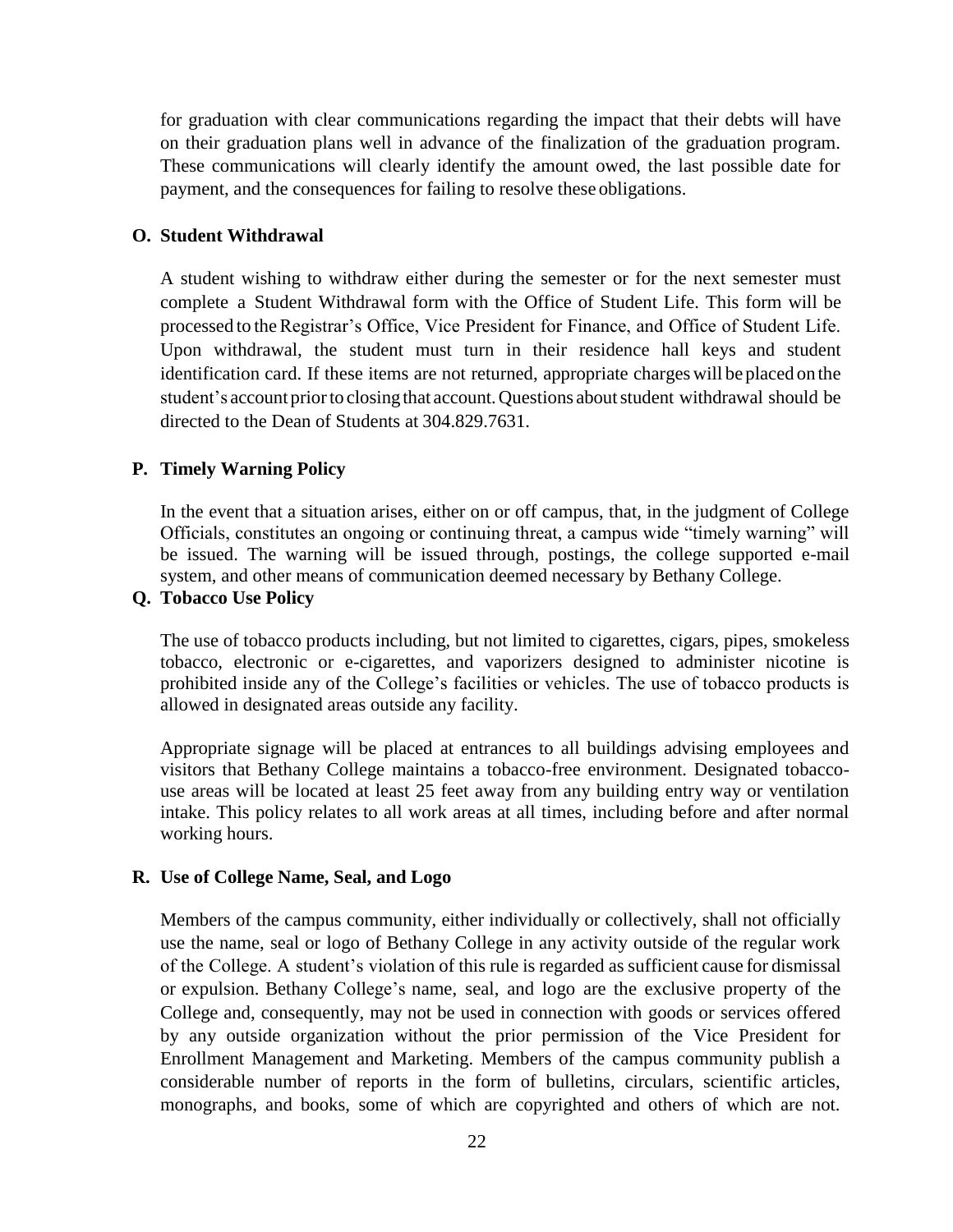Material from such recognized publications is, of course, quotable, and proper recognition should be given to both the individual author and to Bethany College in connection with such quotations.

Official stationery may not be used in connection with "outside activities" except with respect to those academic and scholarly activities described above. No report or statement relating to outside activities may have the name of Bethany College attributed to it. The use of official Bethany College titles for personal gain or publicity is prohibited without the written approval of the Vice President for Enrollment Management and Marketing.

## <span id="page-22-0"></span>**S. Roof Use**

Students are not permitted on the roofs of campus buildings because of the danger involved and the costs of roof repairs. If the need arises to retrieve an article, the Office of Student Life must be contacted for assistance.

## <span id="page-22-1"></span>**7.7 Information Technology Usage Policy**

The Information Technology ("IT") Usage Policy applies to the Bethany College community (e.g. faculty, staff, students, and others who from time to time may be granted use of the College's computing and network resources – hereafter referred to as "user").

To preserve the security, availability, and integrity of Bethany College computing resources, and to protect all users' rights to an open exchange of ideas and information, this policy sets forth the users' responsibilities in the use of these resources. This policy attempts to consolidate and formalize various policies, practices and activities dealing with the use of technology at Bethany College.

Users agree to comply with this and other applicable college policies, as well as all federal, state, and local laws, and regulations. Violations of this policy may result in revocation of access, suspension of accounts, disciplinary action, and/or prosecution.

Individuals shall report problems, outages, or inappropriate technology uses to Student Life, the appropriate administrator, or to the Help Desk.

Access to computing resources at Bethany College may be granted to accepted students, active students, employees, trustees, and faculty emeritus based on their roles and responsibilities at the College. Temporary access may also be granted to vendors, such as food service employees.

## <span id="page-22-2"></span>**A. Guidelines and Standards of Behavior Expected of All Users**

1. User access is granted to an individual and may not be transferred to or shared with another user. This principle is intended to protect the integrity, security, and privacy of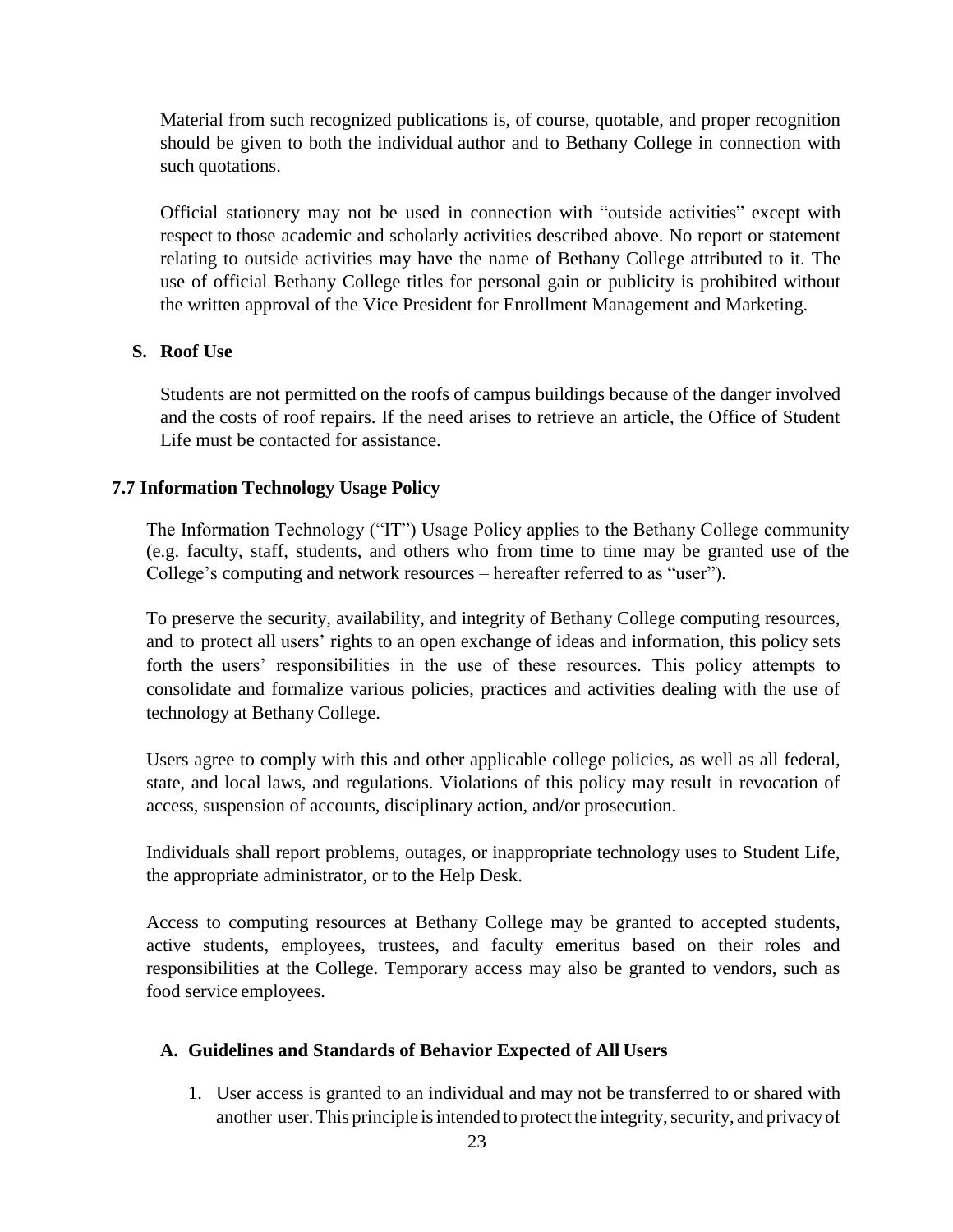users' accounts. Sharing access with another individual undermines the security of users' accounts, leaving it vulnerable to abuse by others. By not sharing accounts, users protect against unauthorized activities on their account, for which they would be responsible.

- 2. The College reserves the right to regulate any activity that occurs on the campus network or on any other technology-based system owned by the College.
- 3. Users must not engage in activity outside the limits of access that have been authorized for them. This includes but is not limited to:
	- a. Performing an act that negatively impacts the operation of computers, peripherals or networks, or that impedes the ability of others to do their work. Examples include but are not limited to:
		- i. Tampering with any transmission medium or hardware device, or connecting any unauthorized device or computer to the College network;
		- ii. Intentionally propagating anything that damages hardware and/or software (virus, worm, spyware);
		- iii. Damaging or destroying data;
		- iv. Modifying any disk or software directory provided by the College for any type of special use;
		- v. Performing an act that places an unnecessary load on a shared computer or the College network.
		- vi. Attempting to circumvent protection schemes for access to data or systems, or otherwise uncover security loopholes.
		- vii. Gaining or granting unauthorized access to computers, devices, software*,* or data. This includes, but is not limited to:
			- a) Admitting someone into a locked facility, or unlocking any facility that is normally locked, without permission; and
			- b) Permitting the use of any account, including one's own personal account, in a way that allows unauthorized access to resources.
- 4. Users must abide by all applicable laws or government regulations, and operate within the limits articulated by the College. Examples include but are not limited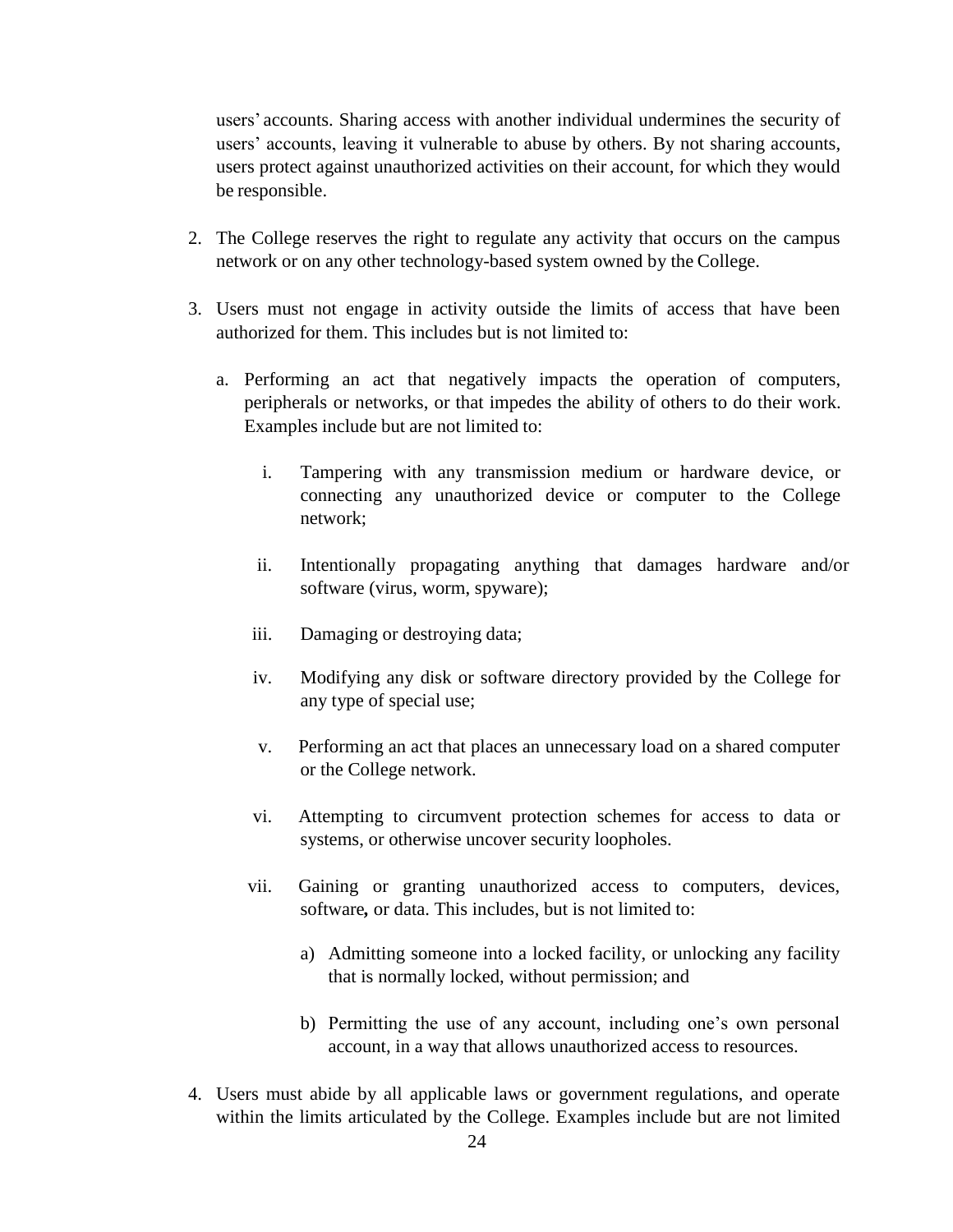- a. Using any material in violation of any software licensing agreement or copyright law;
- b. Using software or data that infringes on the rights of others. Examples include the production or propagation of material that is abusive, profane or sexually, racially or religiously offensive; or material that may injure or harass someone else, or lead to lawsuit or criminal charges;
- c. Monitoring someone else's data communications, or otherwise reading, copying, changing, or deleting files or software without proper permission of the owner; and/or
- d. Using College facilities for personal gain, or for the benefit of an organization other than the College or an approved organization.
- 5. Upon resignation or termination, a faculty or staff member's e-mail and related accounts will be terminated or redirected to an appropriate person at the College.
- 6. After graduation a student's e-mail and related accounts will be left open for one year before being terminated. If a student transfers or is dismissed, accounts will be deactivated after 30 days.

## <span id="page-24-0"></span>**7.8 Self-Destructive Behavior Policy**

Bethany College values all of its students and is concerned with their personal safety and development, as well as the safety and security of the campus environment as a whole. Therefore, should the College become aware that a student is engaging in self-destructive behaviors, it will respond in a compassionate manner that serves the best interests of both the individual student and the greater campus community.

Students who engage in self-destructive behaviors are encouraged to seek help from resources available within the college community and may be referred to Health Services, Student Counseling, and/or a local hospital for evaluation and treatment recommendations. In the instance that an act of self- destructive behavior threatens serious harm to or significantly impacts the person engaging in the behavior and/or the campus community, it may be necessary to withdraw the student from the College with the possibility of conditional reinstatement, which may include a behavioral contract between the College and the student. Re-entry of the student will be approved at the earliest practicable date.

The College reserves the right to notify a student's parent, guardian, or appropriate relative in the case of an act of self-destructive behavior or an apparent threat of serious harm. In some special circumstances it may be in a student's best interest that parents not be notified. Such

to: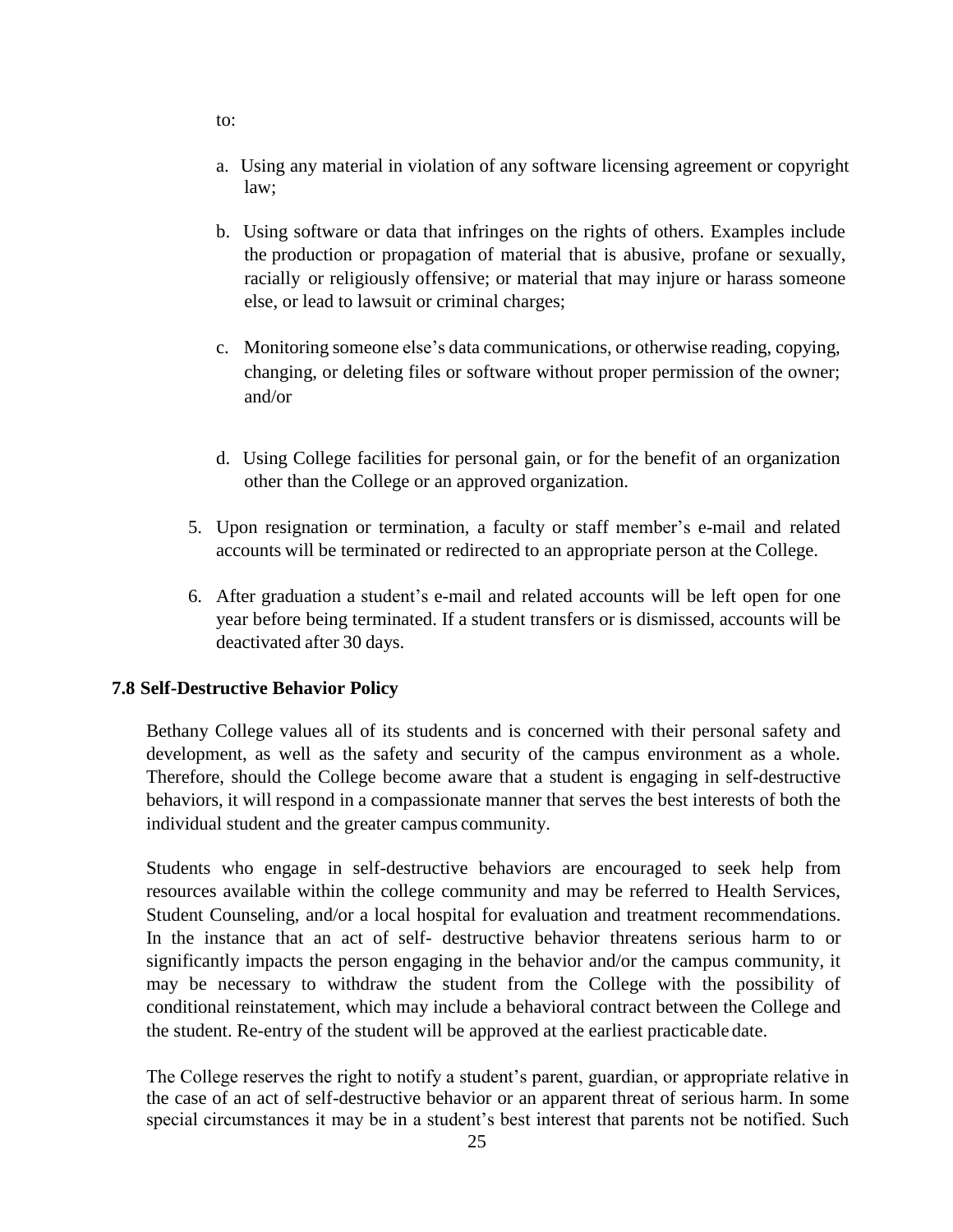cases will be handled on an individual basis.

Bethany College is committed to maintaining a safe educational environment for all students and recognizes that self-destructive behavior can impact others in the residential community. Concerned residents are encouraged to utilize counseling resources provided to students free of charge. Residents are welcome to contact the Counseling Services Office at 304.829.7572.

The aforementioned are illustrative rather than exhaustive. In the event that there arises some ambiguity, inconsistency, or need for clarification of these statements, such definitions, interpretation or clarification will be determined by the Dean of Students, Director of Student Conduct, the College Counselor, or their designee.

Examples of behaviors that may be considered self-destructive include, but are not limited to:

- Inappropriate use of alcohol, including under-age drinking. The effects of alcohol do not relieve individuals of their responsibility to themselves or to the community;
- Use, possession, or distribution of narcotics or other controlled substances;
- Physical abuse, or harming oneself, or intentionally placing oneself in danger; and/or
- Attempted or threatened suicide

## <span id="page-25-0"></span>**7.9 Residence Life: Expectations and Policies**

The general philosophy of residence life at Bethany College is to create a community living experience contributing to the total education of the students. The staff of the Office of Student Life is committed to developing a residential environment which encourages and enhances the student's opportunity to achieve academic excellence. Such a climate can only be realized if mutual cooperation, respect, and effort are expressed by both students and staff members.

Listed below are policies, procedures, and general information pertaining to the residential community. Please note that the Office of Student Life can and will enact policies during the course of the year, should it be deemed necessary to the operation and healthy living environment of the residential community. In such cases, any additional or revised policies will be disseminated via e-mail and posted in all residential facilities.

Please read all resource documents to be fully informed of Bethany College policies, procedures and expectations. If you have any questions, please feel free to contact the Director of Residence Life at 304- 829-7631.

Community living, sharing your space with one, four, eight, or 100 people can be a stressful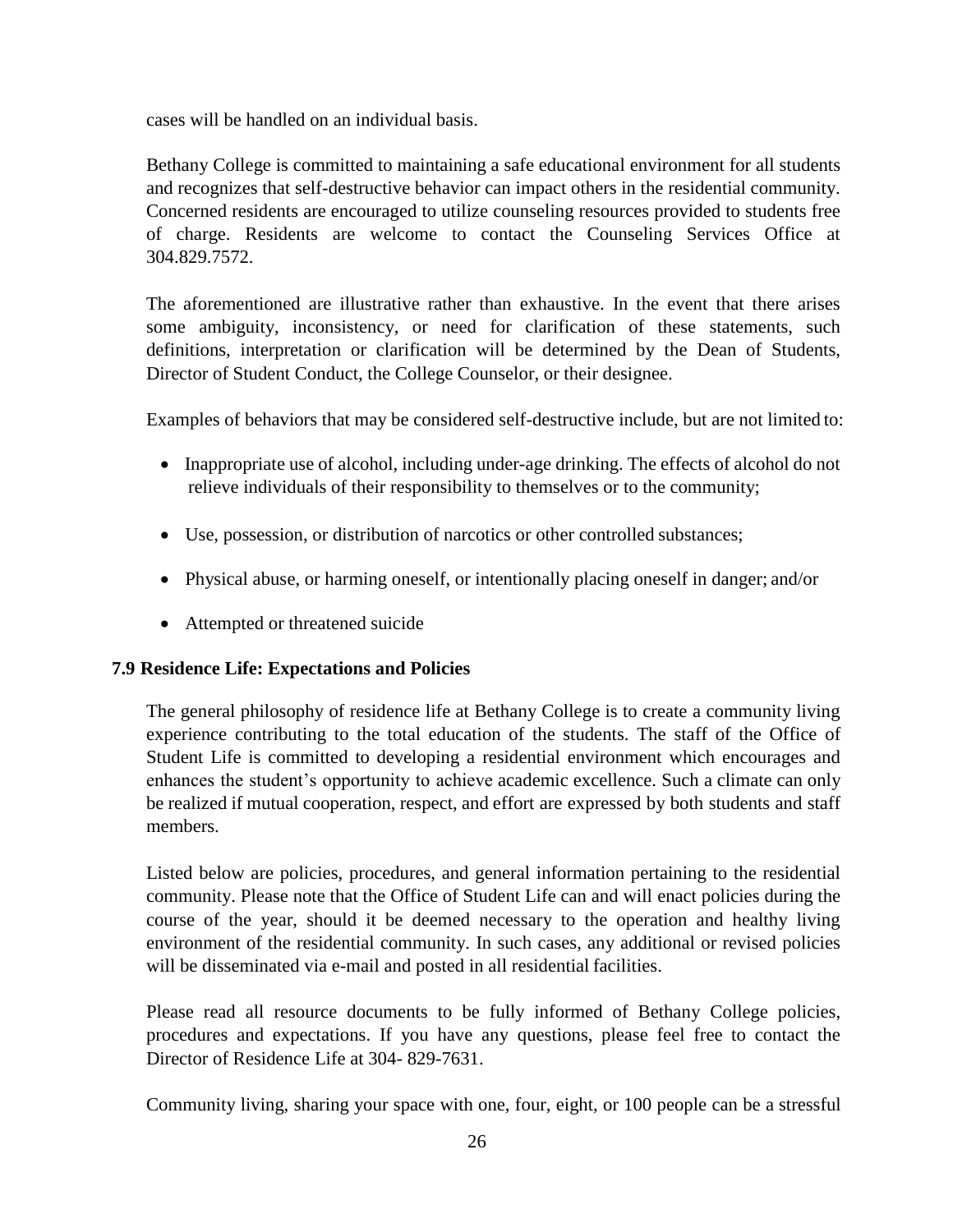situation. This situation is made easier for everyone if basic respect is present. This respect includes respect for yourself, your roommate(s), those living around you, the building in which you live, the staff that takes care of that building, and the general surrounding community. The policies, expectations and guidelines outlined below should make the community in which you live a more positive environment.

#### <span id="page-26-0"></span>**A. Room Selection**

Every attempt is made to assign housing to students based on their requests. However, the Office of Student Life reserves the right to make or change housing assignments.

During the Spring semester, the Office of Student Life conducts a room selection process for all currently-enrolled returning students. (A student participating in a Bethany study abroad program or in another Bethany off-campus program can participate by proxy.) Specific information regarding the lottery is distributed early in the spring semester.

Greek housing units submit floor plans to the Office of Student Life. Although Greek organizations generally determine housing internally, the Office of Student Life reserves the right to assign or reallocate rooms based on needs of the campus. Freshmen and transfer students are housed according to information provided on their room reservation forms and the availability of residential space. Students returning from study abroad programs or absences from the College must coordinate their requests for rooms with the Director of Residence Life. Occasionally a student is assigned a double room on a single basis which has not been requested. When this situation occurs, the student involved must see the Director of Residence Life to arrange either to move into a room with another student or to pay the per semester charge for a single room. Students with single rooms pay an additional charge per semester, as well.

## <span id="page-26-2"></span><span id="page-26-1"></span>**B. Expectations for Residential Living**

1. Alteration of Residential Rooms or Buildings

No students are permitted to alter their residences inside or outside without the express permission of the Director of Residence Life.

<span id="page-26-3"></span>2. Care and Maintenance of Rooms and Living Areas

Students are expected to treat College property with respect. Students must maintain their rooms in as good a condition as when they moved into them. Students are equally responsible for the care and upkeep of common areas of their housing units. Common areas include halls, cubicles, suites, restrooms, lounges, kitchenettes, and exterior grounds. Damages and failure to maintain minimum levels of cleanliness will result in disciplinary action and/or group damage billing from the Director of Residence Life for the individuals responsible.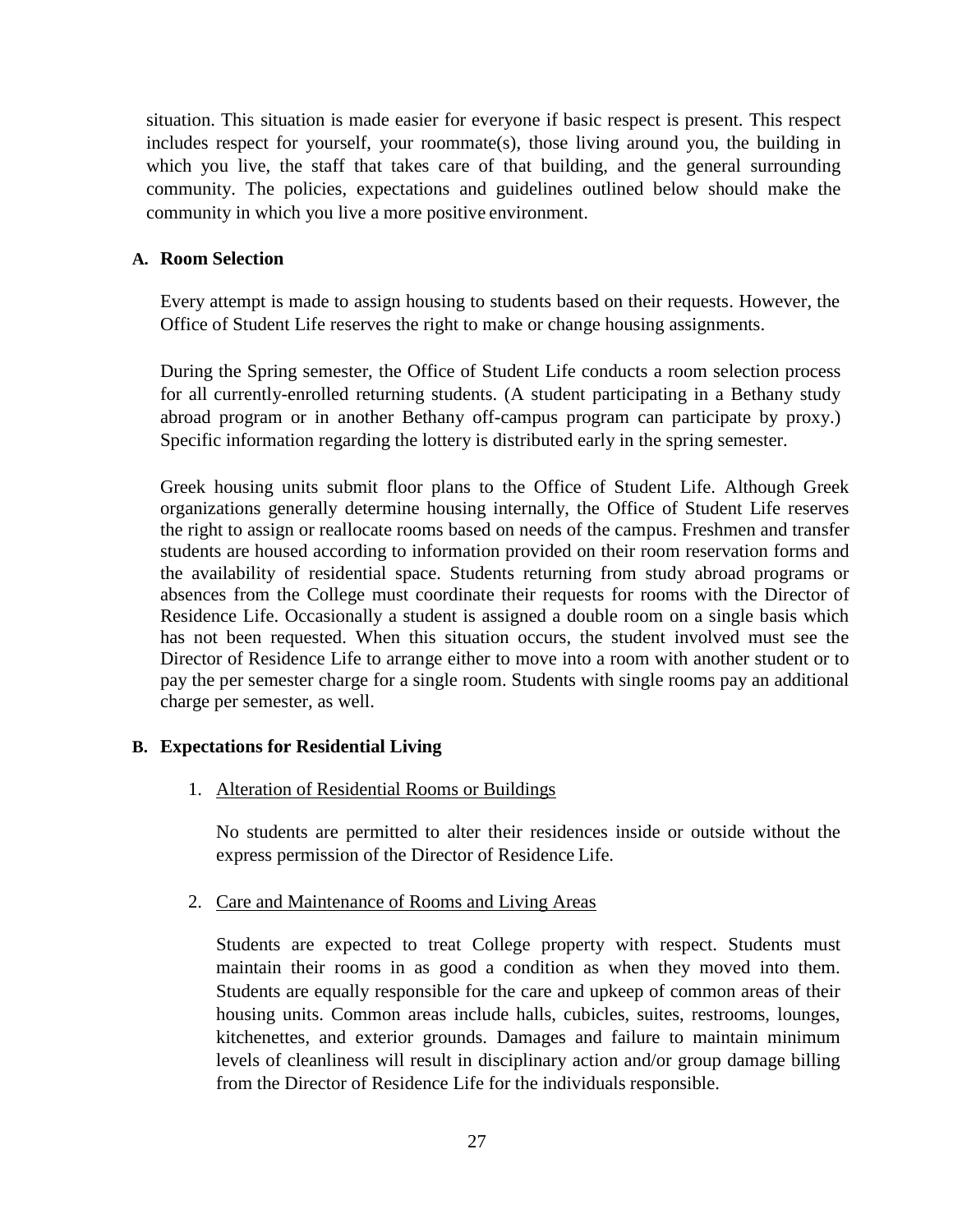#### <span id="page-27-0"></span>3. Room Condition Forms (RCF)

Each student will be asked to complete a RCF to record the condition of the room when they move in. Anything more than normal wear and tear, or if a student fails to return the RCF within 2 days of checking in, will result in charges for damage to the room or its furnishings. At the end of each year, each student shall complete the checkout process, including the completion of the checkout portion of the RCF initiated when they moved into that room, with an Office of Student Life staff member or designee. Failure to have a RCF signed by the student and member of the residence life staff will result in forfeiture of any deposit, and an additional improper checkout fee of \$100 and charges for any damages. In addition, if a student does not checkout properly by the official close of the buildings their belongings will be considered abandoned after 3 days (72 hours) and the contents of the room will be disposed of properly.

#### <span id="page-27-1"></span>4. Cohabitation and Taking up Residence

Residential space is for use by Bethany College students only. A student will not occupy any space that has not been assigned to that particular student. Cohabitation is defined as staying in a residential room, not assigned in your name, for a period longer than three nights consecutively; and/or more than ten days in a 30 day period.

#### <span id="page-27-2"></span>5. Cooking Facilities and Kitchenettes

Kitchenette cooking facilities are available in common areas of some residential buildings (with the exception of Campbell Village and Cochran Hall). These facilities are intended only for limited use. When a kitchenette area is abused in any manner, cooking privileges will be revoked.

#### <span id="page-27-3"></span>6. Emergencies

In the event of any emergency a student shall contact the Resident Assistant, Campus Safety and Security at 304.830.3924, or dial 911 for appropriate emergency services including fire, ambulance*,* or police services.

#### <span id="page-27-4"></span>7. Entry of Rooms by College Personnel

Bethany College is dedicated to preserving students' rights to study, to reflect, to have quiet time, and to rest in their rooms. However, the College reserves the right to enter and inspect any students' room or vehicle at any time. Members of the staff of the Office of Student Life (including Resident Assistants), College Administrators, staff members of the Department of Safety and Security, and Maintenance Personnel are authorized to enter a student's room to determine occupancy, inspect its contents for health and safety reasons, provide for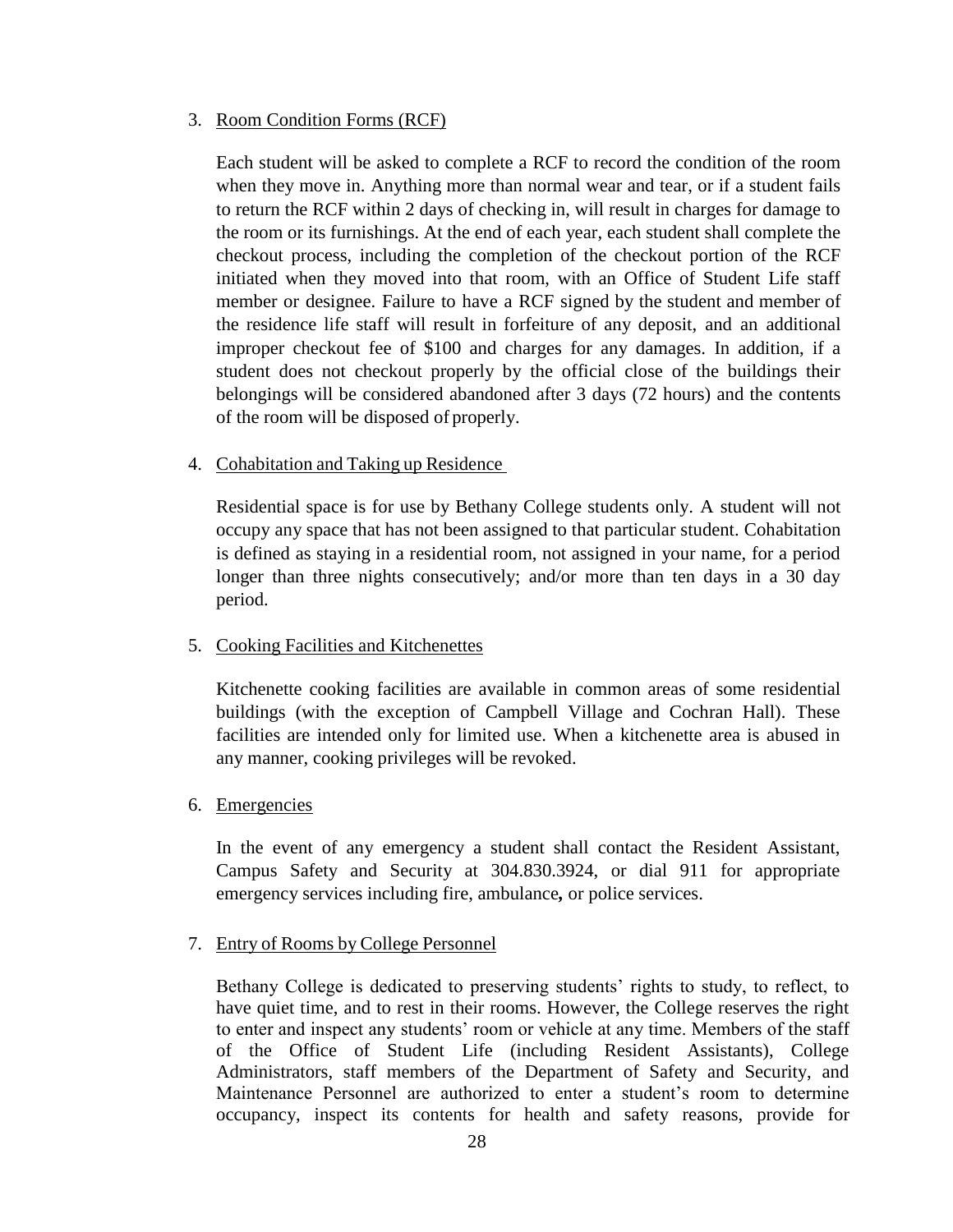maintenance or make repairs, and for routine and random inspections.

College staff may also enter rooms if there is reason to believe a violation of College policy or Code of Conduct is occurring or has occurred. Except in situations involving violation of policy, maintenance, or safety concerns which require immediate attention, the personal belongings of students are not disturbed.

When emergency situations exist, College staff may enter rooms. College personnel are authorized to enter rooms with law enforcement officials to determine whether a violation of law has occurred. The evidence gathered from this entry may be used in College disciplinary proceedings and in a court of law.

#### <span id="page-28-0"></span>8. Fire Drills

State law requires periodic fire drills. Fire drills will be planned during reasonable hours, and conducted at least twice each academic year. All residents must leave the building any time a fire alarm sounds. Failure to follow directions for fire drills may result in disciplinary action under the Code of Student Conduct and a fine of at least \$250.

#### <span id="page-28-1"></span>9. Group Billing

The College makes every effort to identify the individuals who should be held financially responsible for non-regular housekeeping services, non-regular maintenance services, and vandalism or abuse of common areas in residential buildings. Residents, as members of a community, should be diligent in being aware of their surroundings and other students, and non- students, around them. Students witnessing vandalism or abuse of property shall report it to their RA, the Department of Safety and Security*,* or the Office of Student Life as soon as possible. If the person(s) responsible for these damages or additional housekeeping or maintenance issues are not discovered, the most directly related students will bear the costs of cleaning, repair*,* or replacement. The following is a schedule of responsibility for damages:

- a. Bedroom divided equally among occupants of room.
- b. Cube, Suite, or Wing divided equally among occupants of area.
- c. Bathroom divided equally among occupants of the area serviced.
- d. Building, House Lounges, Hallways, and Common Areas divided equally among all occupants of residence.
- e. Exterior and Grounds divided equally among all occupants of building.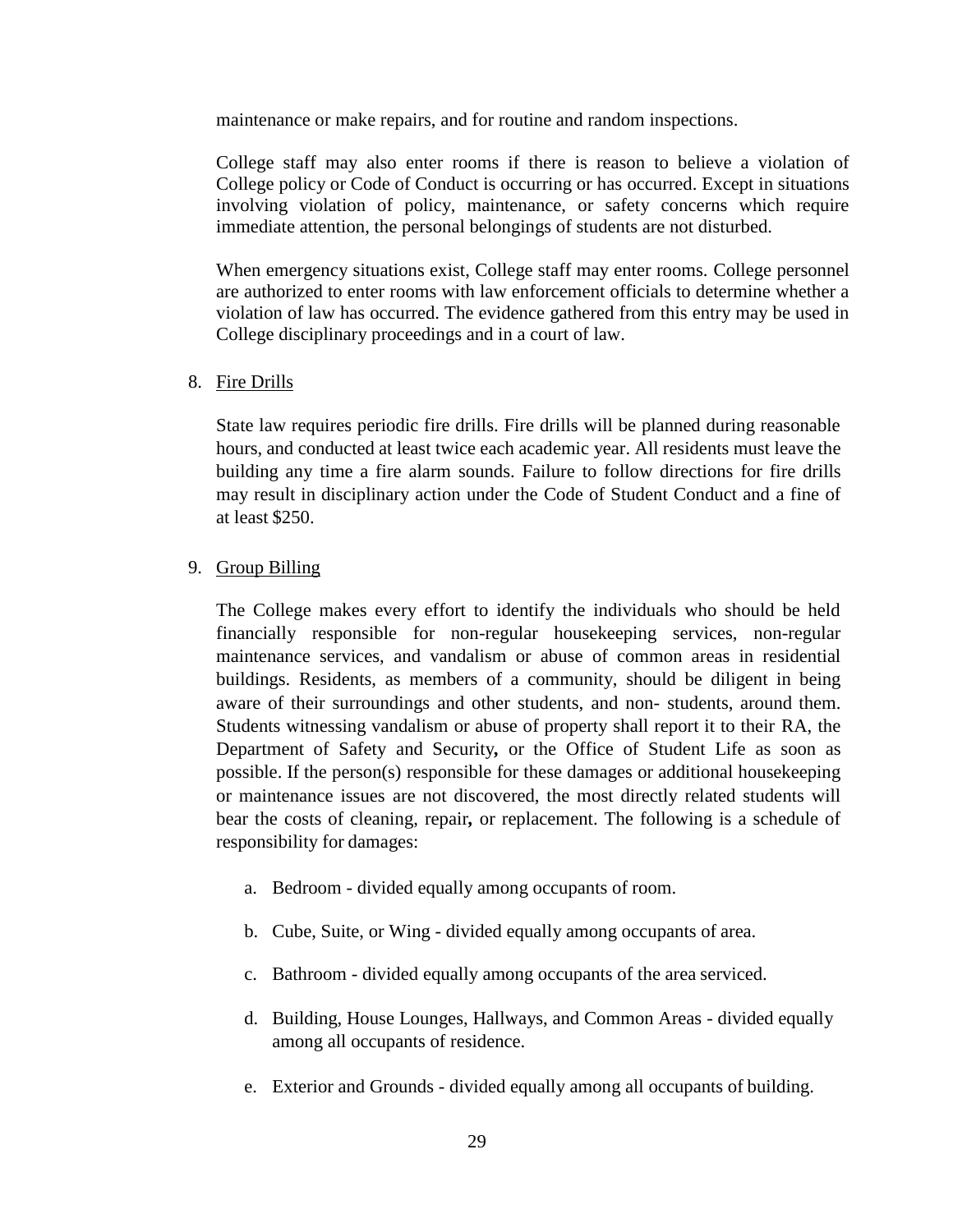If an individual is found responsible for common area damages, sanctions for damages may include written warnings, fines, and loss of privileges, community restitution, suspension, or dismissal.

Periodically and at the end of each semester each residence area is checked by a member of the residence life staff or a designee for damages, alterations*,* and cleanliness.

#### <span id="page-29-0"></span>10. Guests

It is a privilege for a student to entertain a guest. Residential facilities are intended for the particular student who has been assigned that living space and specific room. Residential facilities are not intended as living accommodations for transients, nonstudents, or students who are not assigned for housing or for students to use a room as a "second home" (i.e., staying in another student's room on a regular basis). It is expected that a student seek approval from roommates prior to inviting a guest. The student and guest shall be considerate of a roommate's right to sleep and study.

Students are expected to escort their guests at all times, to educate them on College policies, and to accept responsibility for their behavior and actions. The Office of Student Life retains the authority to review and evaluate the Guest policy at any time. Furthermore, for health and safety reasons, the College reserves the right to limit the number and frequency of visits and to address those situations in which a visitor (whether student or non-student) is inappropriately using this privilege.

## <span id="page-29-1"></span>11. Health and Safety Inspections

Health and Safety inspections are conducted on a regular basis during the course of the academic year. These inspections are normally announced in advance but may take place without notification if deemed necessary by College staff. Staff conducting the search may consist of Office of Student Life Staff (including Resident Assistants) and/or Staff with the Department of Safety and Security. Staff members conducting the search will have the right to open drawers, refrigerators, and other closed containers if a violation is found that could threaten the health and/or safety of the individual, the living environment, or if it is a violation of state or federal law.

## <span id="page-29-2"></span>12. Housekeeping

The College provides housekeeping services for the cleaning only of the common areas of the residential facilities. Students are responsible for the cleanliness of their individual rooms or apartments. Residents of Campbell Village are to assume individual and group responsibility of caring for the apartment in which they reside. These responsibilities include removal of personal and apartment trash to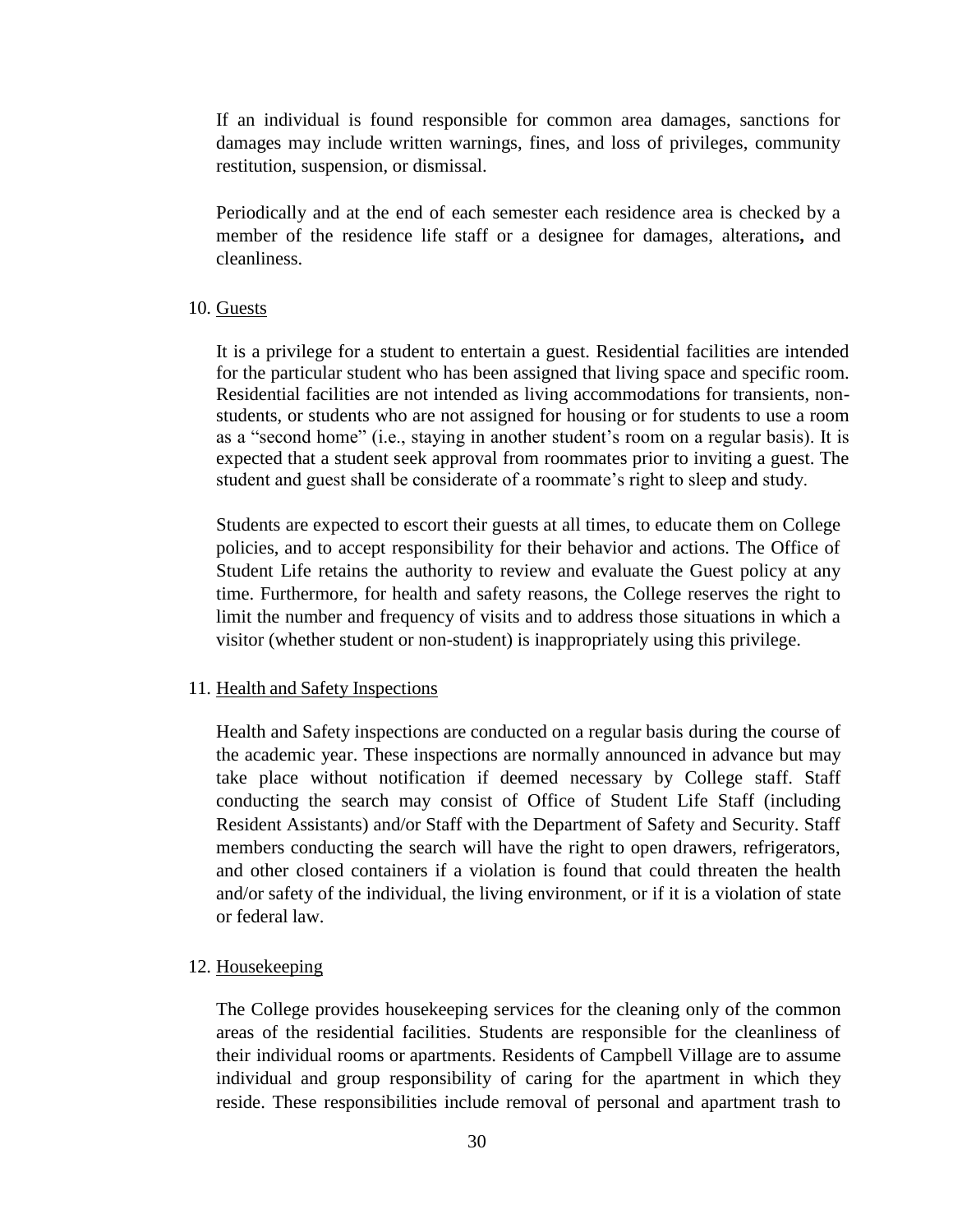dumpsters and appropriate cleaning of common areas.

<span id="page-30-0"></span>13. Keys

Students will be issued keys to access their building and room, and, when appropriate, their suite. A student who loses a key for a room, apartment, or outside door must contact the Office of Student Life for a replacement. If the lost key is not found within one week the lock is changed and the charges assessed to the student.

The cost for replacing a key (which includes key cutting, replacement of the lock core, and labor) is as follows:

- a. Campbell Village Apartment or Bedroom Door \$100
- b. Campbell Village: Both keys \$150
- c. All other Residential Buildings: Room or Outside Key \$100
- d. Phillips and Harlan: Both Keys \$150

For reasons of safety and security, students must not loan their keys out to others, nor be stolen or duplicated. Unauthorized reproduction or use of keys is subject to judicial referral.

#### <span id="page-30-1"></span>14. Laundry

Laundry facilities are available in each residential building 24 hours a day, 7 days a week during the academic year. The equipment is provided only for the use of the residents of the particular building. A malfunctioning machine shall be reported to the providing company, Office of Student Life, or the Resident Assistant. Each residential student is charged a minimal fee each semester for unlimited use of the laundry facilities.

#### <span id="page-30-2"></span>15. Lock Out Policy

The Department of Safety and Security will unlock a resident's door. Charges will be applied to a student's account for the lock out service provided by the Department of Safety and Security as follows:

- a. 1st offense, \$5.00;
- b. 2nd offense, \$10.00;
- c. 3rd offense, \$20.00.
- d. After the 3rd offense, the student will be charged \$150.00.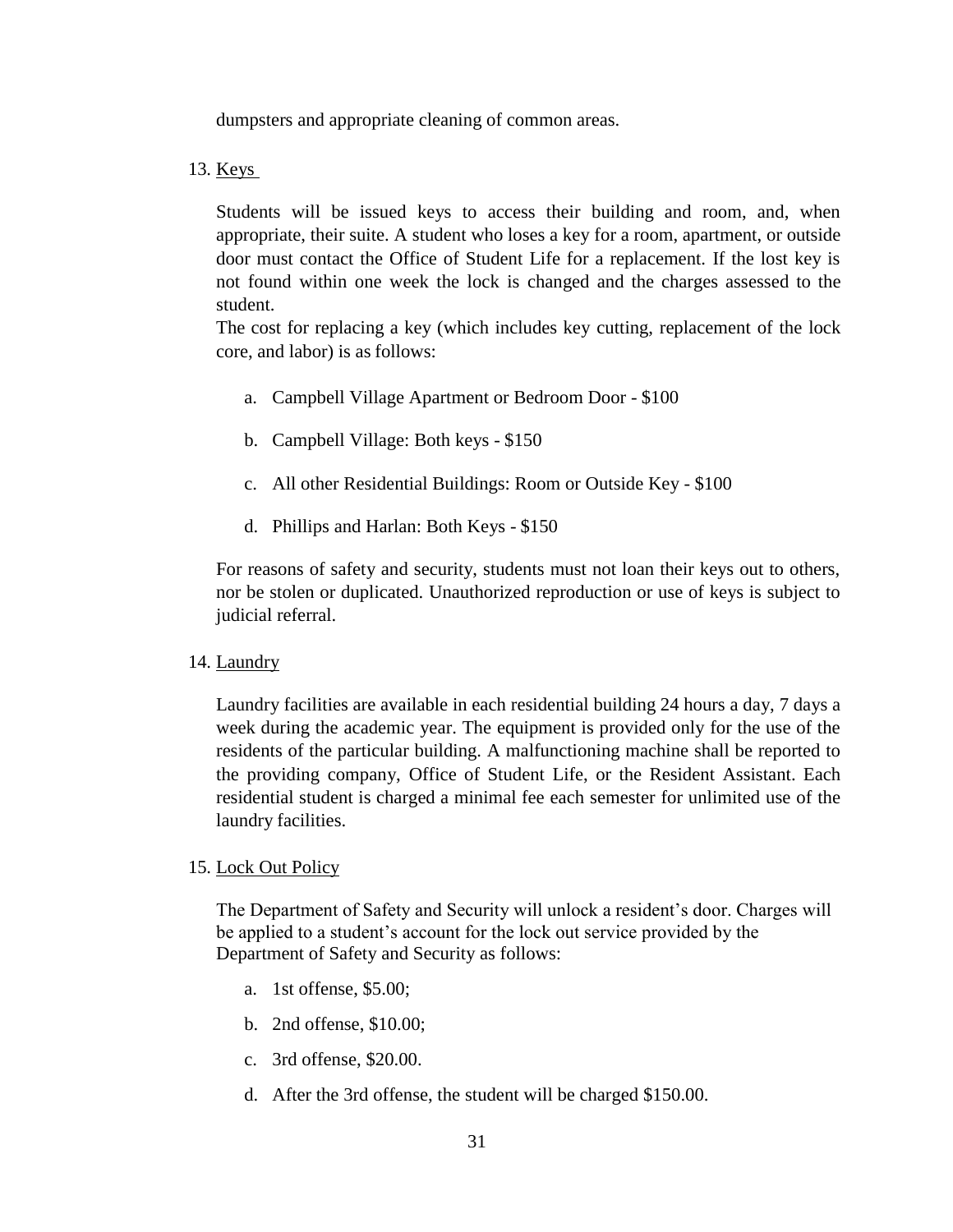#### <span id="page-31-0"></span>16. Lock-Up Policy

Residential entry doors, excluding those with meeting, office or classroom space, are locked twenty-four hours per day. Propping of doors is not permitted. Students found propping, prying, yanking, or forcefully pulling open any door will be subject to student disciplinary charges under the Student Code of Conduct.

#### <span id="page-31-1"></span>17. Maintenance Requests

All maintenance problems in residential rooms or public areas are to be reported as soon as possible. Maintenance problems should be reported directly to the Physical Plant at 304.829.7511 to facilitate prompt repairs.

Maintenance work will usually be done during the working day but circumstances may dictate otherwise. Therefore, maintenance personnel will enter a room in order to make repairs regardless of whether a student is present.

#### <span id="page-31-2"></span>18. Opening and Closing of Residential Buildings

Residential buildings open for incoming first- year students and other new students on the first day of the orientation period. Residential buildings open for upperclassmen on registration day. Requests for early arrival must be made, in writing, to the Director of Residence Life or Dean of Students. Students who have employment with the College must have a written statement submitted by the faculty or staff person for whom they are to work. Students who arrival early without permission and are not associated with an approved campus-related activity will be assessed a per day early arrival fee of \$50.00.

All residential buildings remain open until fall and spring semester examinations are completed, except during Thanksgiving, Christmas, and spring vacations. The closing hours for these vacations are posted prior to the closing date. All students are expected to make arrangements to leave their rooms during these vacation periods. A student must have permission from the Director of Residence Life or Dean of Students to return early or remain on campus during scheduled breaks. Students arriving early or staying during break periods will be assessed a daily fee of \$50.00.

#### <span id="page-31-3"></span>19. Dependent Children and Spouses

Under no circumstances may dependent children or spouses live in residential buildings.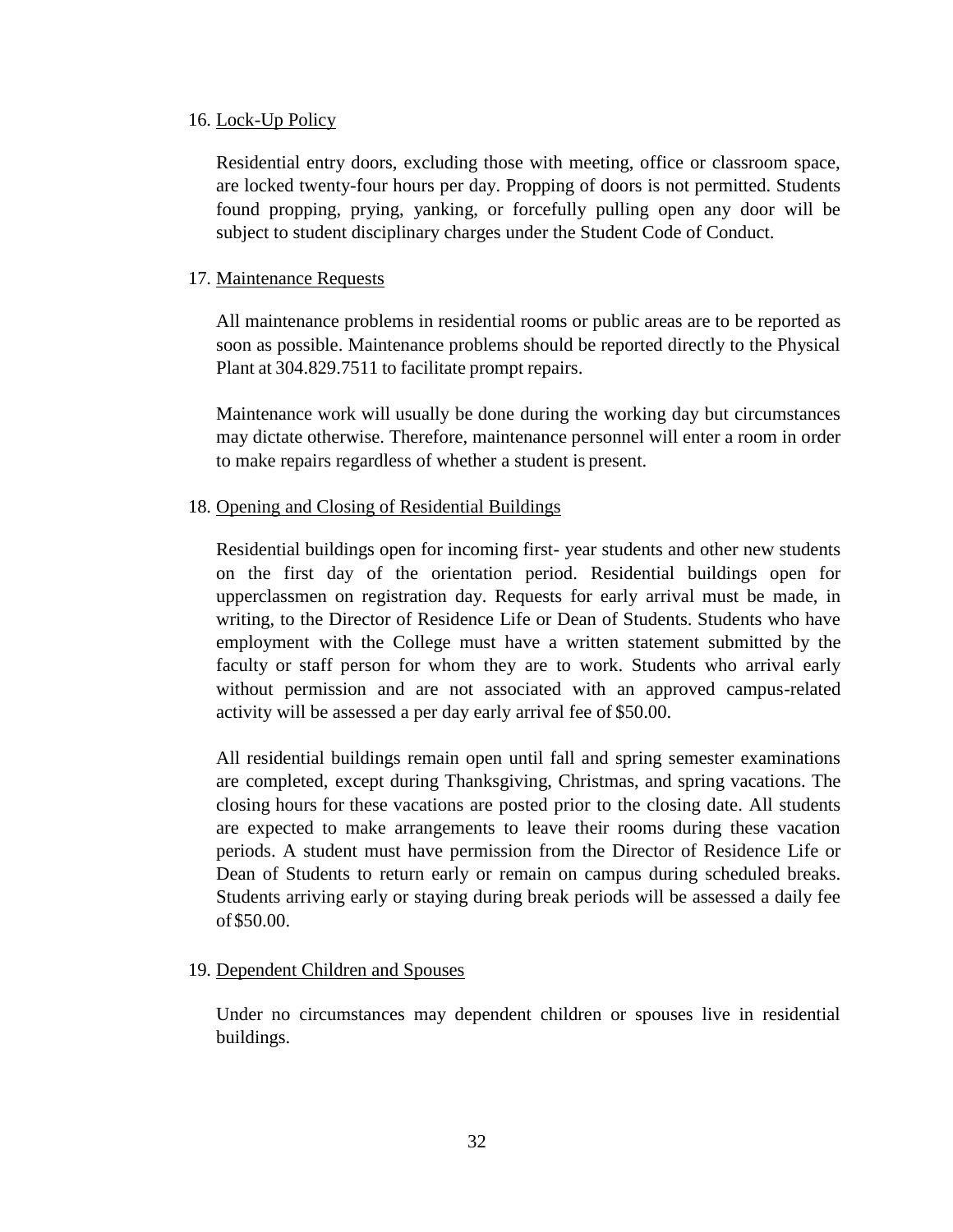#### <span id="page-32-0"></span>20. Quiet Hours

As an academic community the College must protect each student's right to an environment conducive to study, reflection, and rest. Noise shall always be kept at a level acceptable to all residents of the building. At no time shall noise from a room or residential building interrupt classroom activities. Some degree of quiet is appropriate in all areas at all times. Eachmember ofthe communityis expected to be respectfulandconsiderateofothers'needs.

- a. Quiet Hours during the regular semester:
	- i. Sunday through Thursday from 10:00 p.m. to 9:00 a.m.
	- ii. Friday through Saturday from 1:00 a.m. to 10:00 a.m.
- b. Quiet Hours during finals week:
	- i. 24-hour quiet hours will be in effect.
- c. Extended quiet hours are also implemented during Senior Comprehensive Examinations.

#### <span id="page-32-1"></span>21. Room Damage

Students living in residential buildings are responsible for the condition of their rooms upon move-out. The room should be in the original and clean condition in which it was upon student move-in. Students will be billed for any charges resulting from damages to rooms, suites, and/or common areas.

#### <span id="page-32-2"></span>22. Screens

Residential window screens are not to be removed from windows for reasons of health and safety. Students removing screens from windows will be billed appropriately for repair, re-installation or replacement.

#### <span id="page-32-3"></span>23. Storage

Bethany College does not provide storage for students' belongings. Between the Fall and Spring semesters students may leave personal belongings in their rooms. At the end of the academic year all students' belongings must be taken home or placed in off-campus storage facilities.

#### <span id="page-32-4"></span>**C. Prohibited Items**

Students found in possession of, or having in their residential room, any prohibited items may face student disciplinary charges under the Student Code of Conduct. Sanctions may include confiscation of the item(s), probation, fines, and educational sanctions, up to and/or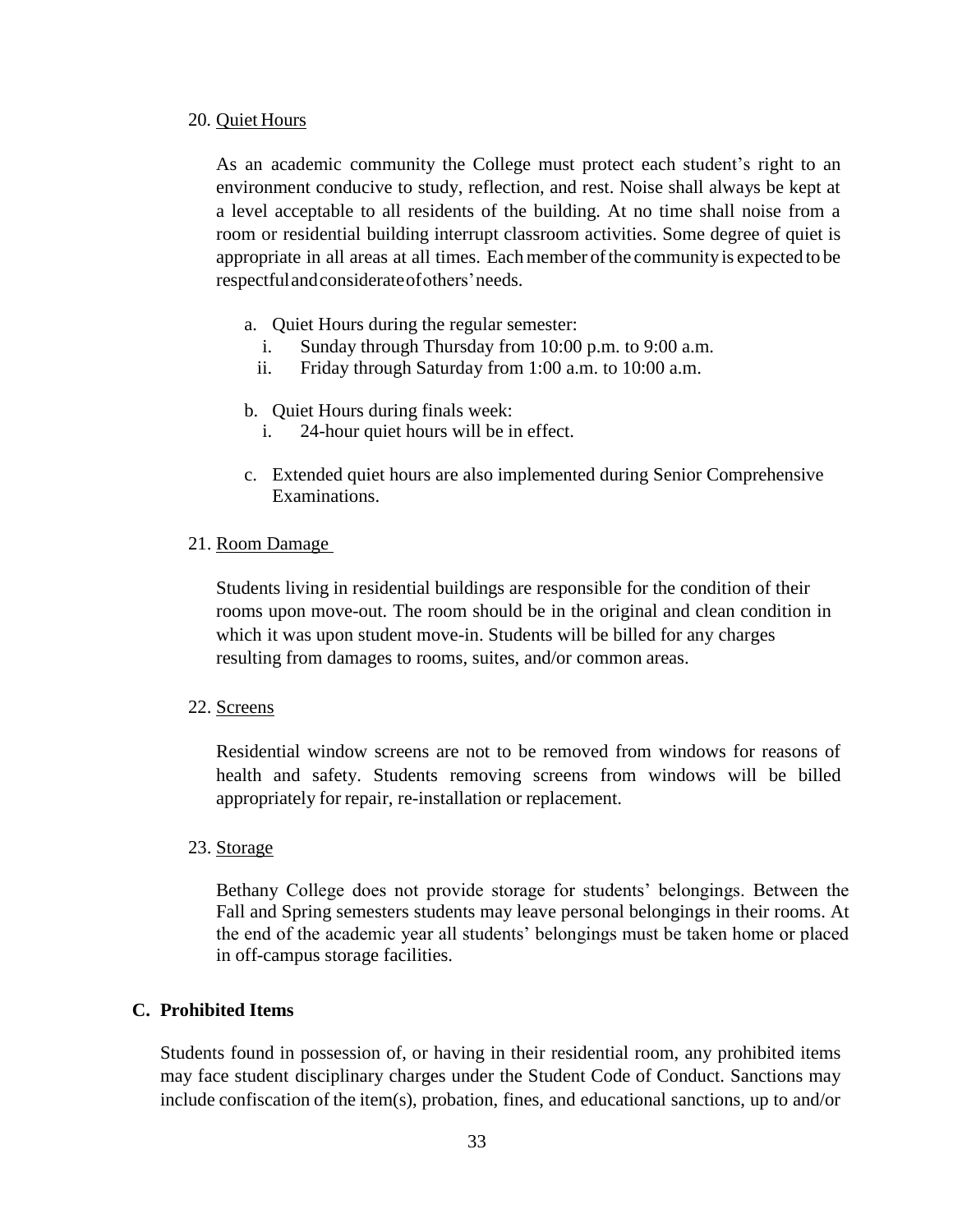including suspension or expulsion from the College for serious or repeat offenses.

This is not an exhaustive list and additional information can be obtained in the Office of Student Life.

## <span id="page-33-0"></span>1. Alcohol and Illegal Drugs

Possession of alcohol and prescription drugs is permitted only as stated under state and federal law. Additionally, possession of alcohol by those over the age of 21 shall be limited according to Bethany College's Drug and Alcohol Policy. Student possession of illegal drugs, or prescription drugs other than within the law, on campus is prohibited.

## <span id="page-33-1"></span>2. Appliances

The use of personal electrical appliances is limited because of sanitation, safety, and electrical concerns. The following (although not exhaustive) are prohibited in all residential rooms: air conditioners (without medical documentation), toasters, toaster ovens, hot plates, space heaters, sun-lamps, halogen lights, hot pots, propane, gasoline, and electrical stoves or grills, ashtrays, oil lamps, any appliance with a heating coil, and extension cords. Refrigerators (not in excess of five cubic feet) are permitted. All approved appliances must bear the Underwriters Lab seal of approval.

## <span id="page-33-2"></span>3. Candles and Incense

Because of the danger of fire the use or possession of candles, incense, and incense holders or any open flame is prohibited in student rooms.

## <span id="page-33-3"></span>4. Contact Paper and Tape

The glue on contact paper is highly flammable and destructive to wood finishes; therefore, the use of contact paper in residential space in prohibited. Furthermore, the use of double sided tape, adhesives, nails, or screws to hang items is prohibited because of damage that these items cause to surfaces. Only Plastic-Tak or a similar product may be used.

## <span id="page-33-4"></span>5. Decorative Items

Students may personalize their rooms as they desire within policy and reason. Hanging fish nets, parachutes, flags, posters, tapestries or other items from the ceilings, sprinklers, heaters and room light coverings is not permitted. Posters or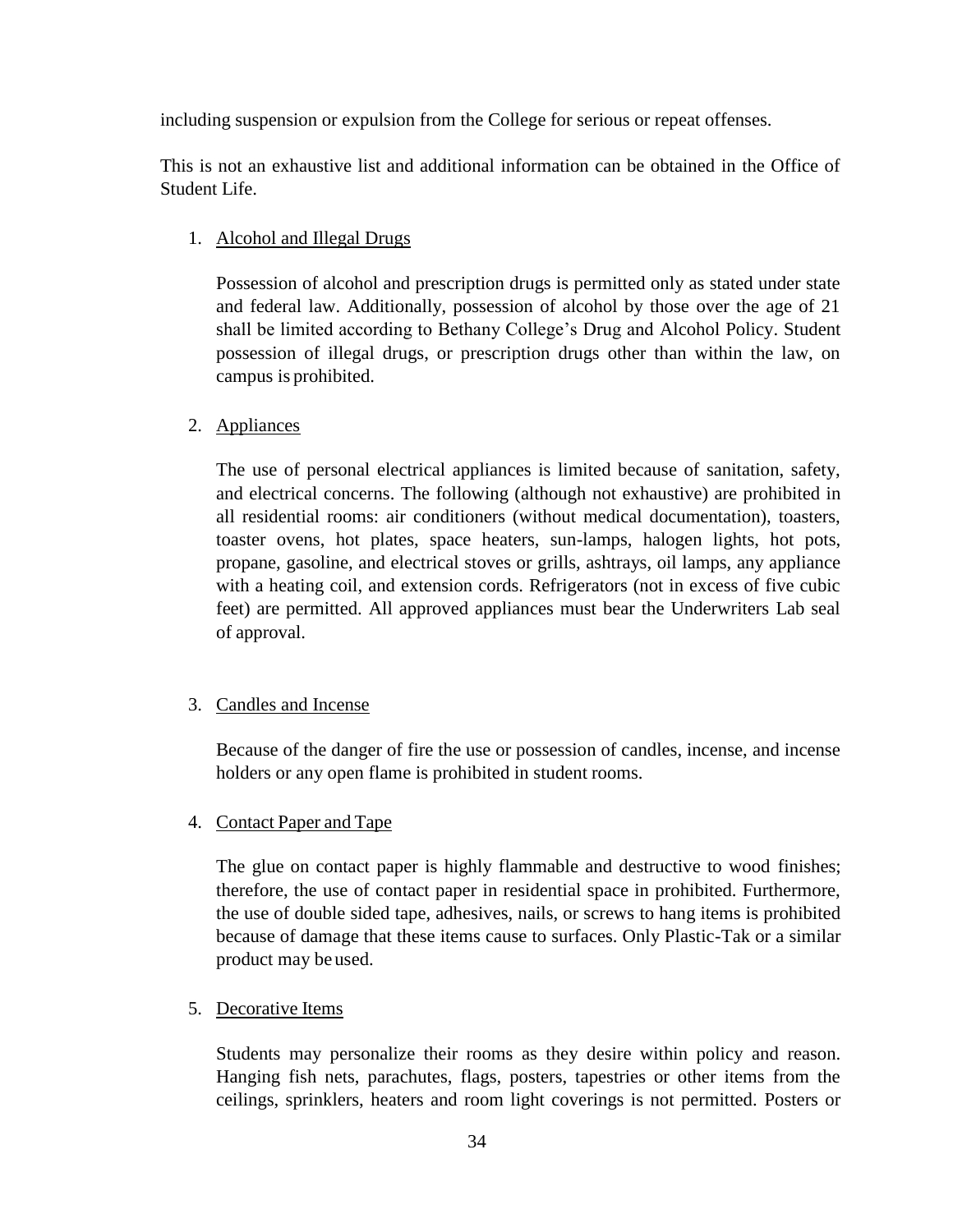flags attached to walls must be flush with the wall. The Residence Life staff reserves the right to request that students remove any decorations that may be offensive (e.g. pornographic pictures). Residents of a room are responsible for damage to walls and doors caused by decorations. Furthermore, no lights are to lay against fabric due to the potential for a fire hazard.

<span id="page-34-0"></span>6. Furniture

The College furnishes all bedrooms and common areas. Furniture issued to students is not to be removed from rooms and if removed, the student will be billed upon check out for items not in the room. Furniture items in rooms on campus are labeled with the room number, and occasionally the side of the room ("A" or "B"). Students may not "borrow" furniture from other rooms or from lounges and other common areas. Such "borrowing" is considered theft and is acted upon accordingly by the College. The College will not, at any time, remove College-owned furniture to accommodate furniture brought by a student.

Students are permitted to bring one additional piece of furniture if it does not violate any health, safety, or fire laws.

At the end of the academic year all furniture must be returned to its original location and arrangement. Students are charged a minimum of \$50 if furniture has to be moved, removed, or repaired.

Greek housing units must make arrangements to store any "house" furniture.

<span id="page-34-1"></span>7. Lofts

Students may not bring or construct personal loft bed units in their rooms.

<span id="page-34-2"></span>8. Grills

Grills that use charcoal, lighter fluid, propane gas, or other flammable substances are prohibited.

<span id="page-34-3"></span>9. Musical Instruments and Stereo Systems

Individuals or groups may not play stereos, amplified musical instruments, or other instruments that disturb others in the residential buildings. Students who wish to play instruments at levels which may disturb others should seek space in designated areas on campus. Stereo speakers and stereos must not be directed out windows as that may be disruptive to the surrounding community.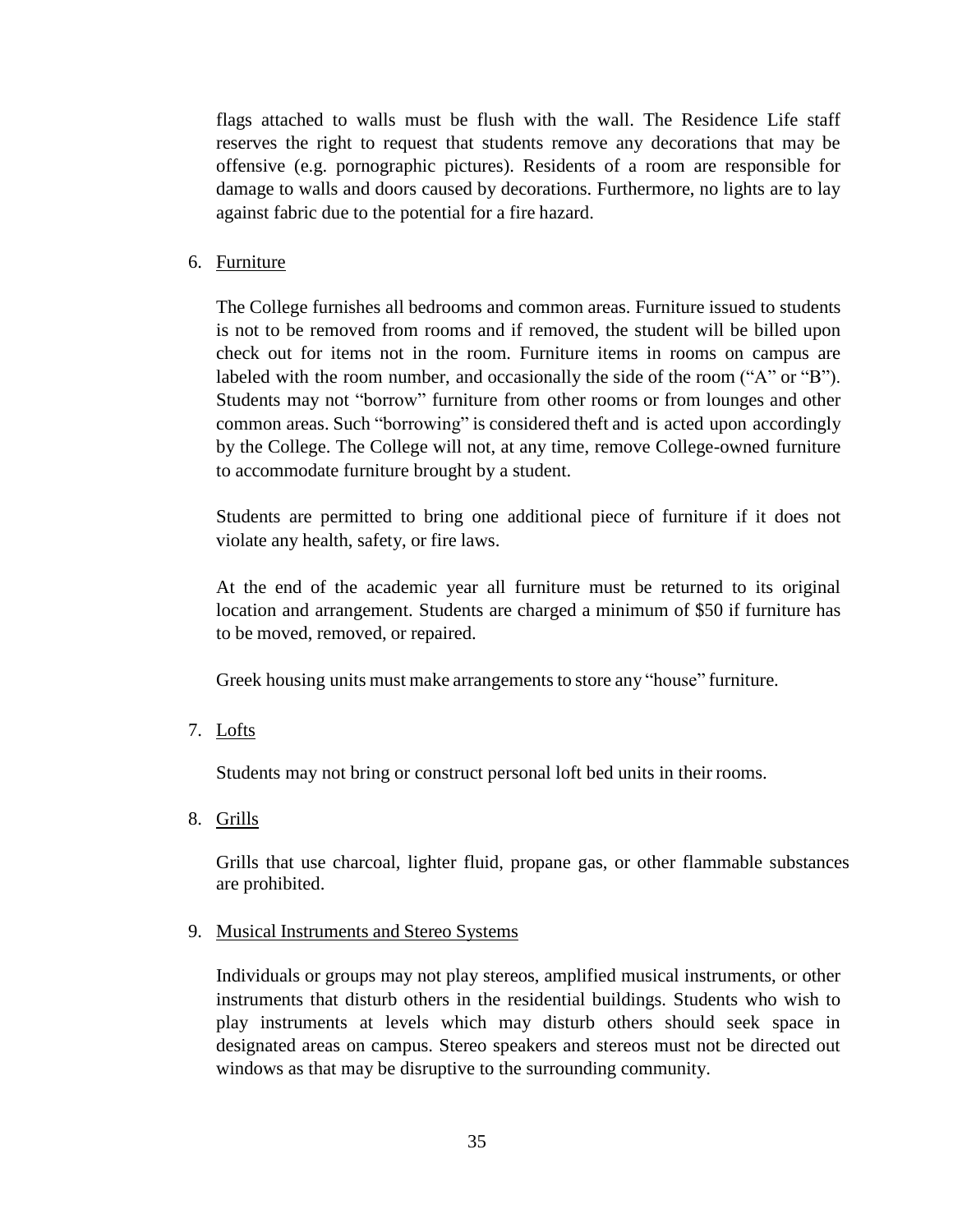#### <span id="page-35-0"></span>10. Pets

Because of the health and sanitation problems involved in the maintenance of pets, the only animals allowed in rooms in residential space are working service animals, approved therapy/assistance animals and fish in a small aquarium under ten gallons. For safety reasons, no piranha or other aquatic animals deemed dangerous by the Office of Student Life are permitted.

Please see the **Section 7.6 (D)**, above, for more detailed information regarding the College's Animal Policy.

#### <span id="page-35-1"></span>11. Water Beds

The use of water beds in college residences is prohibited because of the potential for water damage and the added stress on building structures from their weight.

#### <span id="page-35-2"></span>12. Weapons

The possession of deadly weapons or destructive devices is prohibited in residential facilities. This includes possession or use of any type of deadly weapon, firearm, imitation firearm, ammunition, explosive, firework, dangerous chemical, or other destructive device while on College premises. "Firearm" means any item which will or is designed to or may readily be converted to expel a projectile by the action of an explosive.

"Deadly weapon" means any device, instrument, material, substance, or object, whether animate or inanimate, designed to be used to produce serious bodily injury or death or is readily adaptable to such use.

This provision does not apply to those individuals specifically permitted by College policy or procedure to possess such items. This specifically includes replicas of firearms and deadly weapons, as well.

#### <span id="page-35-3"></span>**D. Removal from Housing**

Vandalism, actual or threatened violence, possession of any weapon, repeated violations of the Student Code of Conduct, and other serious and inappropriate behaviors may result in judicial referral and removal from College housing. The Dean of Students or designee determines the appropriate sanctions for violations which may include removal from housing. A student removed from housing does not receive a refund of housing fees or forgiveness of housing fees yet due and is not excused from the residence requirement in subsequent semesters.

If a student is removed from College housing, all personal items left in a room for three days (72 hours) after the student moves out of the room shall be considered abandoned and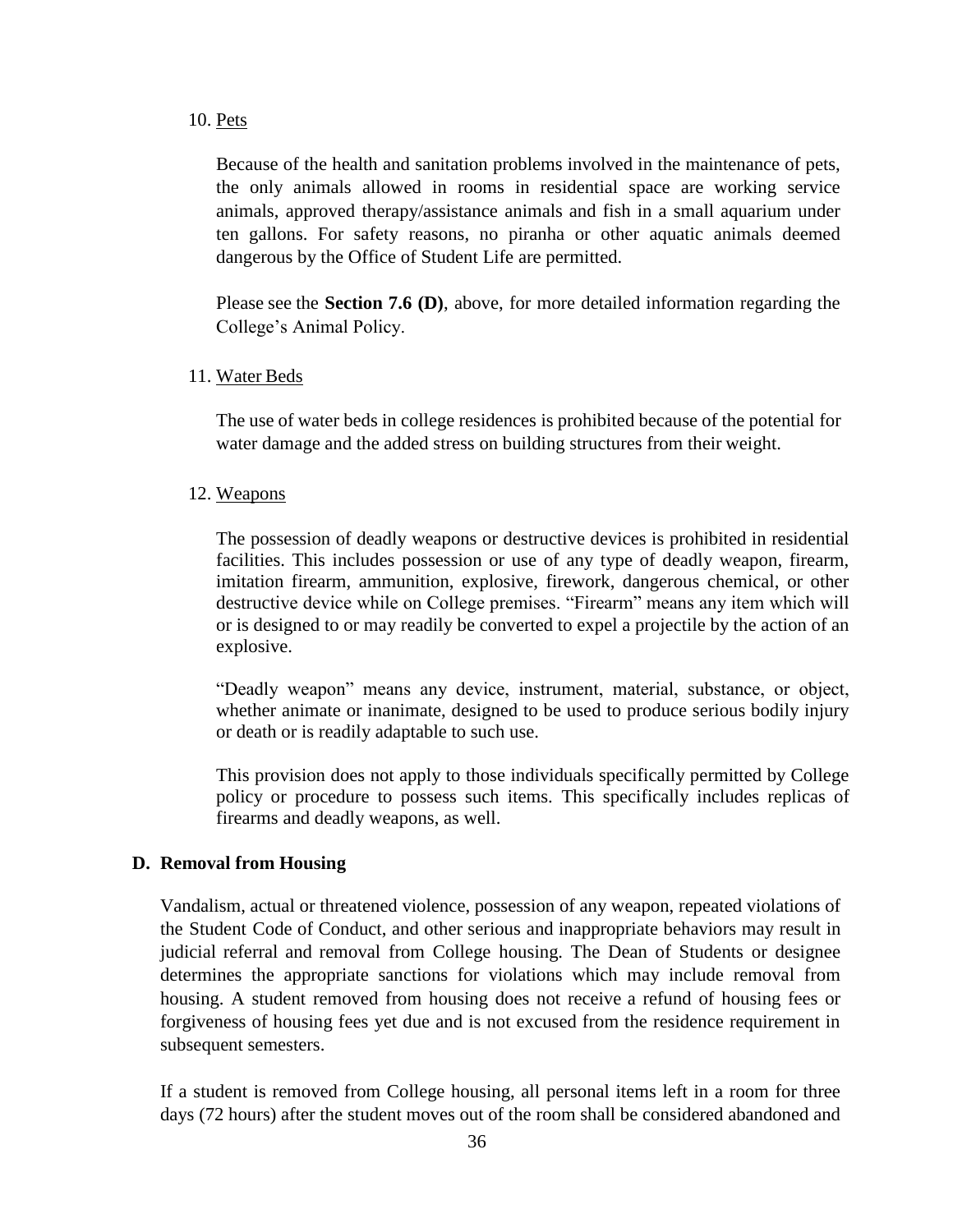will disposed of by the College at the student's expense.

## <span id="page-36-0"></span>**E. Roommate Conflicts**

It can be normal that conflict may arise between roommates. It is an expectation that, if a conflict does arise, the involved roommates make an effort to discuss and resolve the conflict. If the conflict cannot be resolved at this level, please contact a Resident Assistant to serve as a mediator. The Resident Assistant, in conjunction with the roommates, may develop a roommate contract between the students. An administrative room change may be implemented in those rare occasions when a conflict cannot be resolved. Such a change is at the discretion of the Director of Residence Life and the Dean of Students.

#### <span id="page-36-1"></span>**F. Room Changes**

Room changes will be a last resort for resolving conflict involving one's living situation. Exception is given to those with special circumstances (i.e. medical condition).

Prior to a room change being granted, a student must:

- 1. Meet with a member of the Resident Assistant staff to discuss the area of conflict, following which the Resident Assistant will either suggest mediation or have the student(s) complete a roommate agreement;
- 2. Upon the recommendation of the RA, complete a room change request form, and schedule an appointment to discuss concerns with the Director of Residence Life or designee; or
- 3. Be granted permission by the Director of Residence Life, who makes the final decision on all room changes. If a change is granted, students will have 72 hours to complete the move and all conditions imposed by the Director of Residence Life.

(**NOTE**: Failure to complete an approved move within the 72 hour window may result in loss of permission to change rooms.)

Room changes will not be made during the first or last two weeks of any semester. Additionally, students changing rooms without the written permission of the Director of Residence Life or designee, will be fined \$100 and may lose privileges for future moves, and be required to move back to their assigned space.

The Office of Student Life reserves the right to order a change in room assignment at any point during the academic year when deemed necessary. This could be as a result of a conduct hearing, a need to consolidate space, or if a move is deemed to be in the best interest of the student or the institution.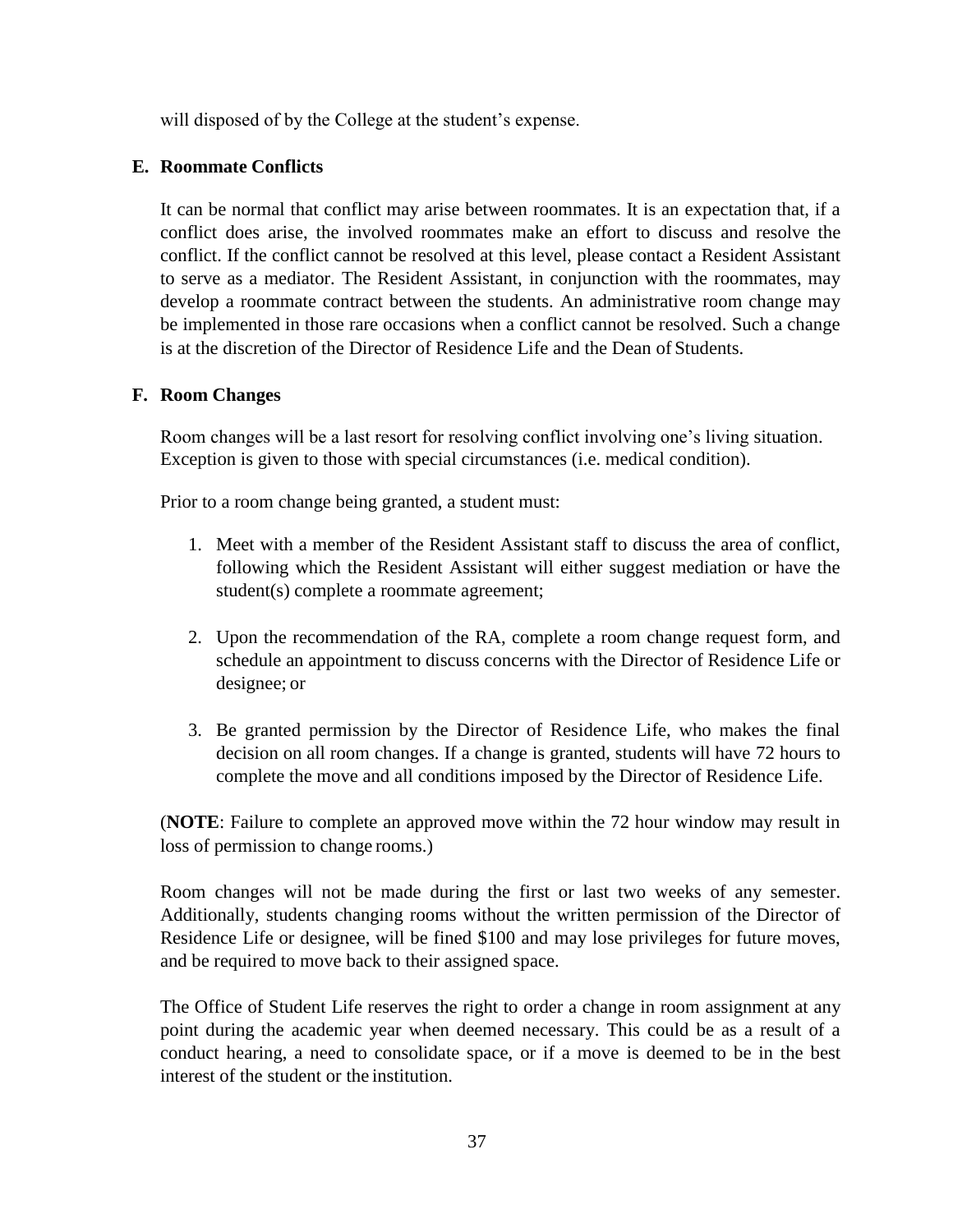All personal items left in a room for three days (72 hours) after the student moves out of the room shall be considered abandoned and will disposed of by the College at the student's expense.

#### <span id="page-37-0"></span>**G. Off-Campus Housing**

Bethany College is a residential college and, as such, all students are required to live in College-owned housing or for members of Beta Theta Pi, in their privately-owned fraternity houses. Residential students are expected to be on a meal plan.

#### <span id="page-37-1"></span>1. Allowable Exceptions to Residential Requirement

Exceptions may be made if one or more of the following conditions apply:

- a. The student commutes from the address of parents or a legal guardian.
- b. The student is a tenth semester senior or graduate student.
- c. The student is engaged in student-teaching (only during the applicable semester).
- d. The student is over 23 years-of-age.
- e. The student is married.
- f. The student has dependent children.
- g. The student has serious medical concerns (validated by the Director of Health Center).
- h. The student is registered on a part-time basis.

Requests for permission to live off-campus must be submitted to the Director of Residence Life at the time of housing registration (mid-April and mid-November). Requests that have not been received one month before the opening of a semester are given low priority.

#### <span id="page-37-3"></span><span id="page-37-2"></span>**7.10 Student Safety and Security Policies**

#### **A. General**

The Department of Safety and Security is located in the Cummins Community Center. The Department is open and provides protection and services, 24 hours a day, 365 days a year. The Department is staffed by both full-time and part-time officers. All of the officers are trained in general security practices, standard first aid, and CPR. The Department cooperates with and works closely with the Bethany Police Department and the Brooke County Sheriff's Department, and coordinates any necessary police responses or arrests on campus. All of the officers are radio equipped for an efficient response to community needs. The department has designated patrol vehicles.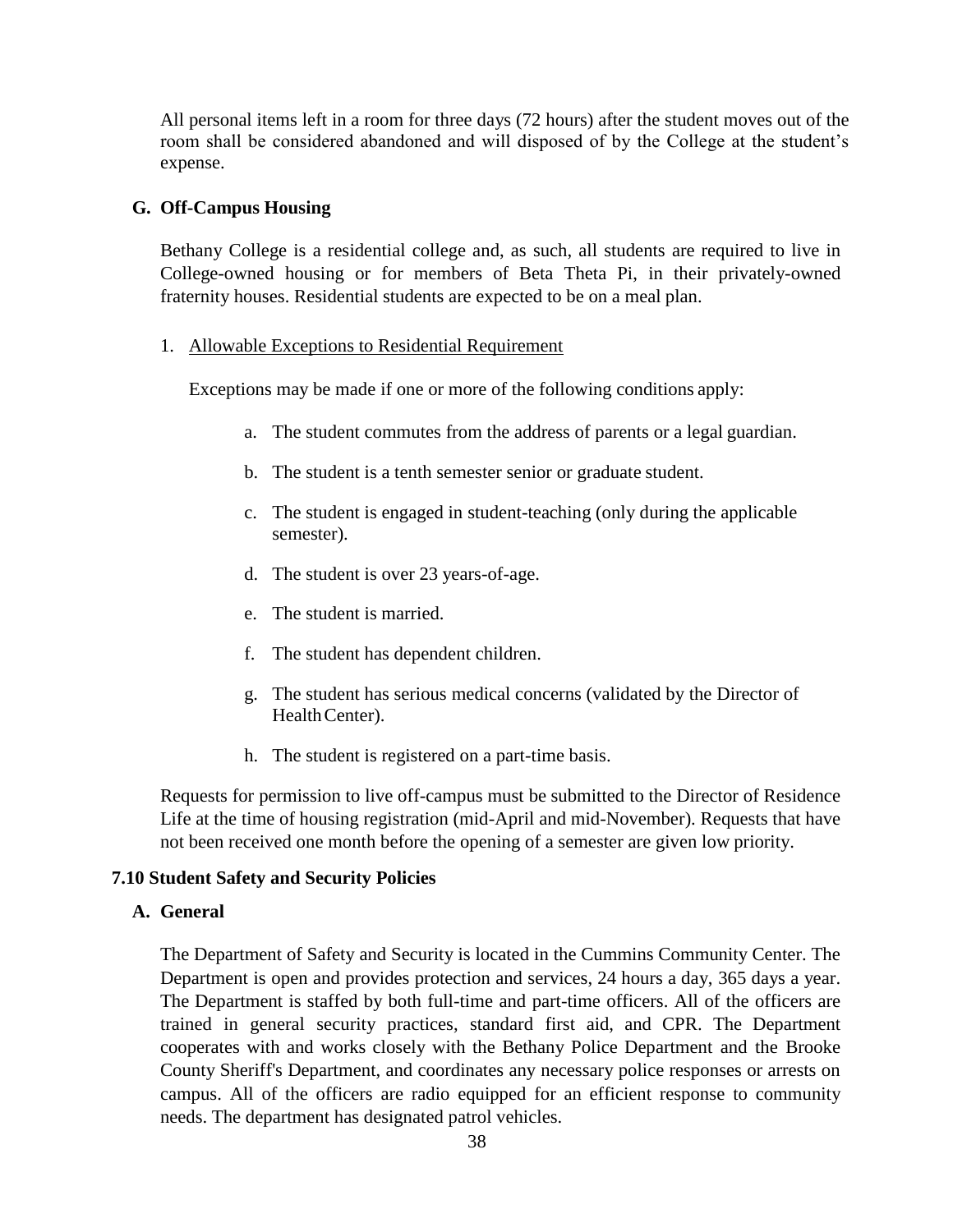#### <span id="page-38-0"></span>**B. Campus Safety Tips**

- 1. Carry room and front door keys at all times and make certain that doors close and lock when entering or leaving buildings.
- 2. Do not admit uninvited guests or strangers into buildings without acceptable identification.
- 3. Report any suspicious persons or activity to the Department of Safety and Security (304.830.3924) or to a member of the Office of Student Life.
- 4. Students, not the College, are responsible for any property stolen or lost.
- 5. Do not prop doors open. Open doors are a leading cause of campus crime. Every member of the Bethany community must accept responsibility for keeping doors closed and locked at times when buildings are to be secured.
- 6. Walk in pairs during hours of darkness and use lighted walkways. When desired, students may request a vehicle escort from the Department of Safety and Security (Student Escort Services).

#### <span id="page-38-1"></span>**C. Fire Safety and Procedures**

The best way to be protected in case of emergency is to be familiar with the environment. Be familiar with the emergency exits and be sure to know two ways out. Leave the building immediately when an alarm sounds. Inform the Department of Safety and Security if it is believed that someone has not evacuated the building.

#### <span id="page-38-2"></span>1. Preventing Fires:

The Fire Marshall has specified a number of items that are fire hazards and, therefore, prohibited in College residences. These items include extension cords, electric heaters, candles, incense, toaster ovens, hot plates, and electric burners. Students are prohibited from hanging anything from the ceiling; including tapestries or flags covering room lights. All prohibited items will be confiscated and the student subject to fines, judicial charges, or both. Specific regulations may be modified to reflect the diversity of residence hall wiring.

Serious offenses, such as any tampering with fire equipment (alarm, extinguishers, sprinkler heads, etc.), may result in removal from College housing, restitution, and additional sanctions, should the student(s) be found responsible.

Smoke carefully and only in designated areas outside of campus buildings. If you smoke, do not smoke near flammable materials. Use large ashtrays and be sure ashes, matches, and cigarette ends are cold before you dump them. Do not smoke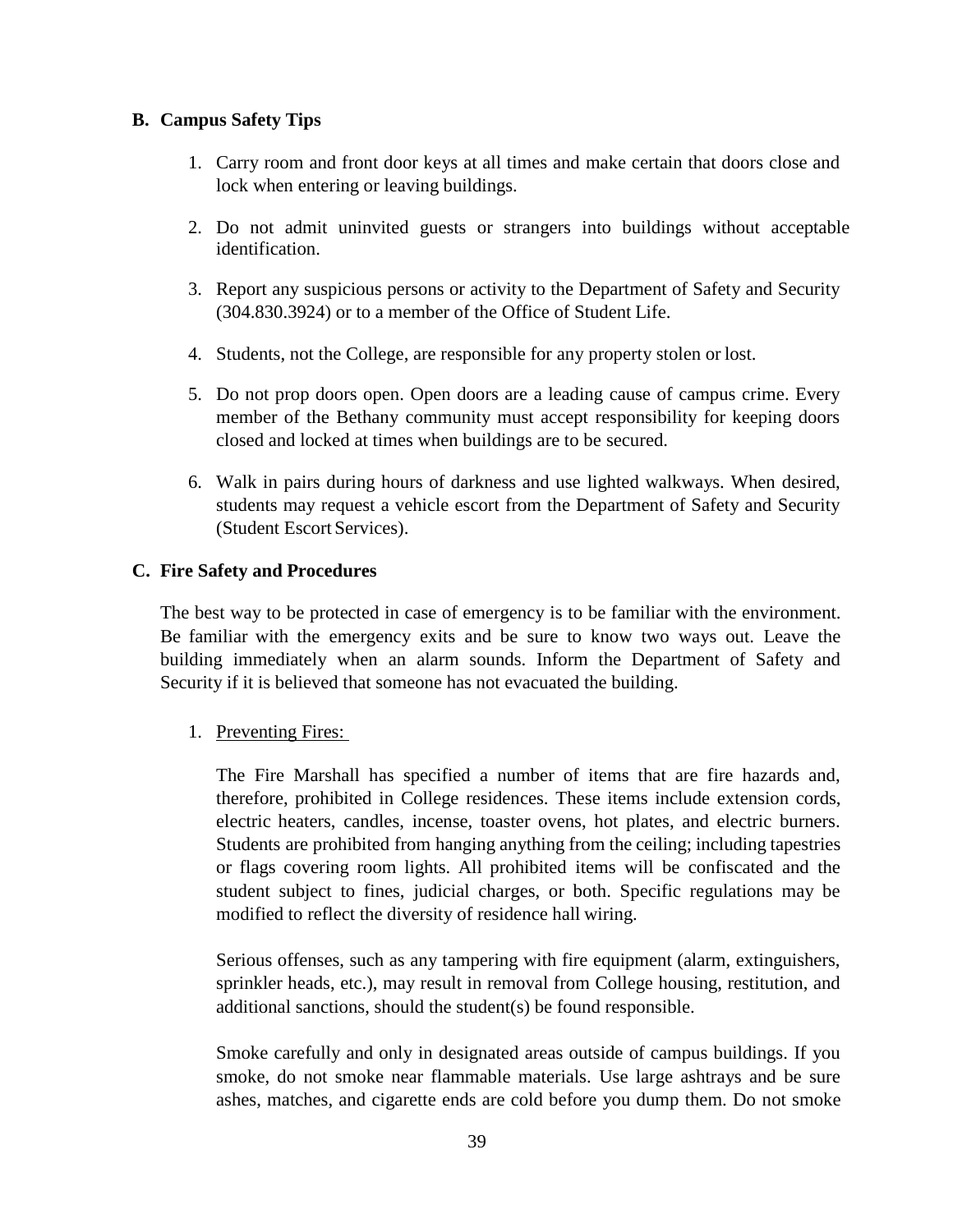while intoxicated. Cook in approved areas or kitchens and use laboratory-tested appliances and stay nearby while appliances are being used. Remove grease and clean appliances assoon as possible.Don't overload outlets. Replace damaged wires.

- <span id="page-39-0"></span>2. Responding to a Fire
	- a. Immediate Evacuation is safest.
	- b. Use a fire extinguisher if the fire is small and you know how to use it. But be sure the fire department is called first.
	- c. If the fire cannot be put out, leave immediately.
	- d. If a fire is discovered or suspected, sound the building's fire alarm.
	- e. Warn the other occupants by knocking on doors and shouting when leaving.
	- f. Take your room key in case you are unable to leave the corridor and must return to your room.
	- g. Leave the building and move to a designated meeting place away from the building and out of the path of the fire department.
	- h. Stay outside the building until the fire department or College officials say it is safe to go in.
	- i. Call the Department of Safety and Security to summon the Fire Department. The Department of Safety and Security may be notified by dialing extension 304.830.3924, and give the following information:
		- Name of Building;
		- Floor:
		- Room Number: and
		- Nature of the Situation.

If for some reason this department cannot be reached, call 9-911 to reach the Brooke County Dispatcher.

- <span id="page-39-1"></span>3. Surviving a Fire
	- a. Crawl if there is smoke. If caught in smoke, get down and crawl. Cleaner, cooler air is near the floor. Cover your nose and mouth with a cloth. Get Low And Go!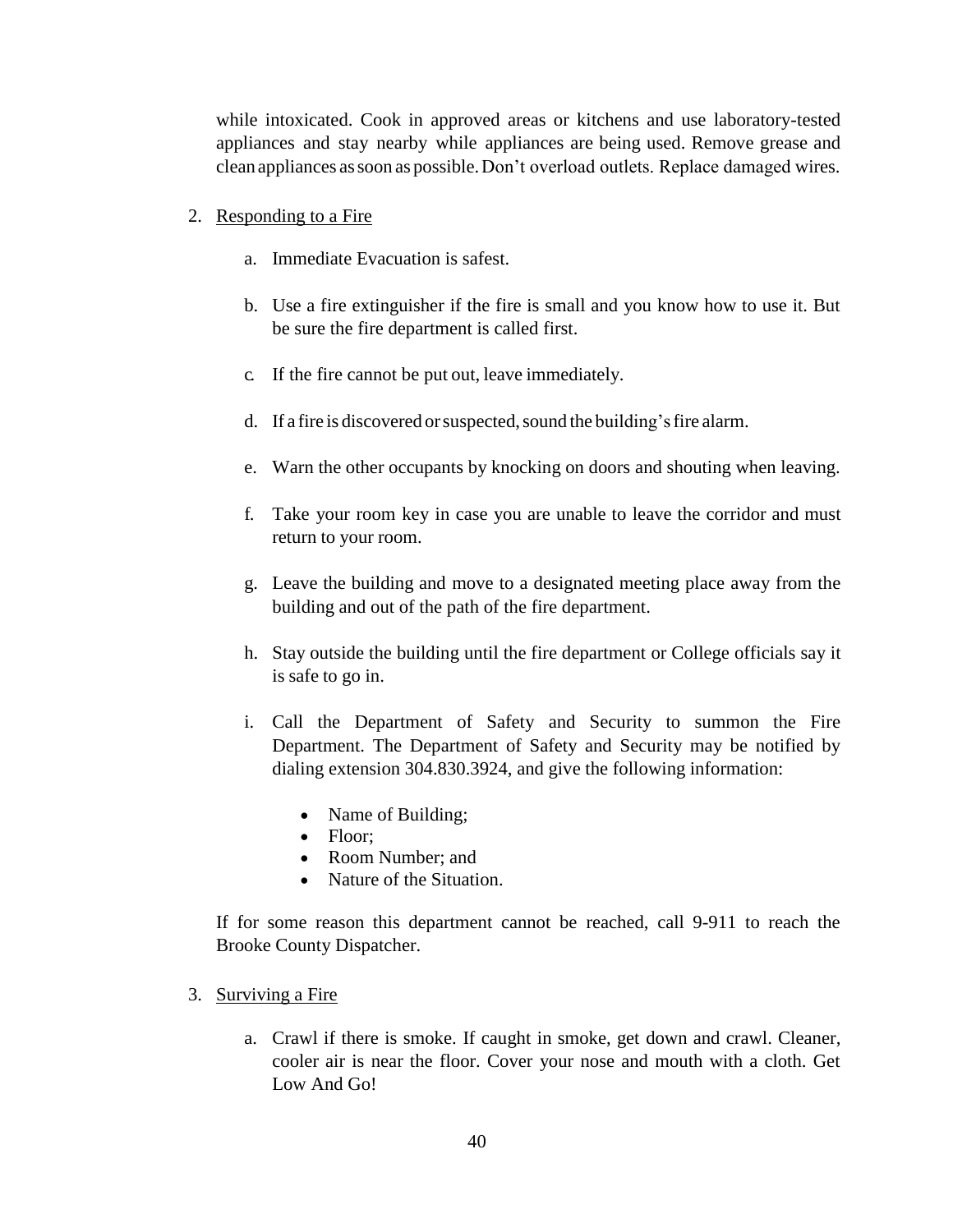- b. Before opening doors, feel the door. If it is warm, don't open it. If it is cool, brace yourself against the floor, open it slightly, and if heat or heavy smoke are present, close the door immediately and stay in the room. Go to the nearest exit or stairway:
- c. Always use an exit stair, not an elevator. Elevator shafts may fill with smoke or the power may fail, leaving you trapped. Stairway fire doors will keep out fire and smoke-if they are closed-and will protect you until you get outside. If the nearest exit is blocked by fire, heat, or smoke, go to another exit. Close as many doors as possible as you leave to help confine the fire.

#### <span id="page-40-0"></span>4. If You Get Trapped

- a. Keep the doors closed and seal cracks and vents if smoke comes in. If you become trapped in a room and there is no smoke outside, open the windows, from the top to let out the heat and smoke and from the bottom to let in fresh air.
- b. Signal for help. Hang an object out the window (a bed sheet, jacket, shirt, etc.) to attract the fire department's attention. If there is a phone in the room, call the Department of Safety and Security and report that you are trapped. Be sure to specify your building and room number.
- c. Sometimes it is safer to stay in one place. If all exits from a floor are blocked, go back to your room, close the door, seal any cracks, open the windows if safe, wave something out the window, and shout or phone for help. DON'T JUMP!
- d. If your clothes catch on fire, stop, drop, and roll. Rolling smothers the fire. Cool burns: Use cool tap water on burns immediately. Don't use ointments. If the skin is blistered, dead white, brown, or charred, go to the Health Services building or call the ambulance 9-911.

## <span id="page-40-1"></span>5. If You Have a Disability

If you have a disability (even a temporary one), be certain to do the following:

- a. Plan ahead for fire emergencies.
- b. Be aware of your own capabilities and limitations.
- c. Notify the College staff so that you can get assistance when needed.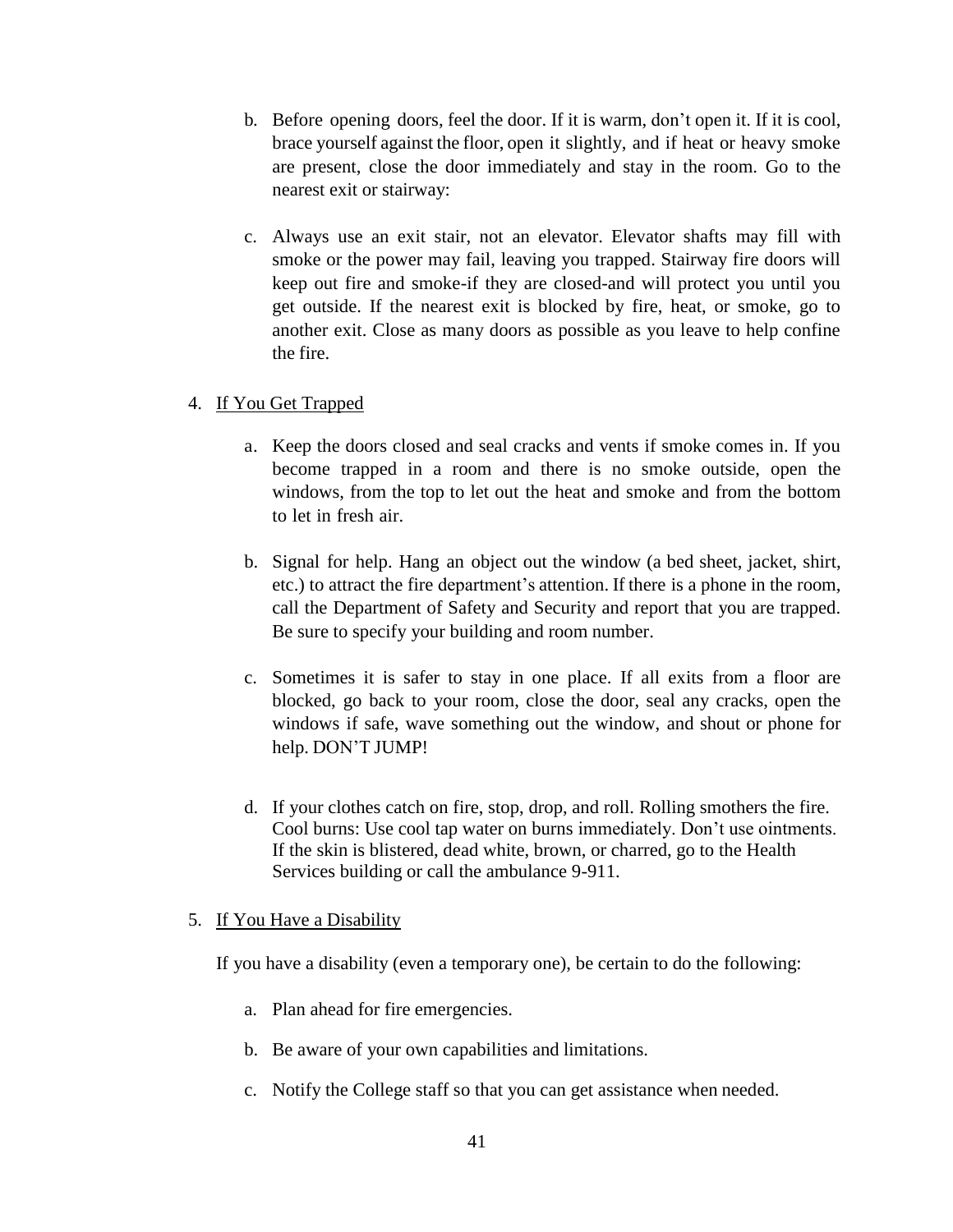- d. Lookfor"areasofrefuge" likestairenclosuresorthe safesideofcorridorfire doors.
- e. Do not use elevators or try to descend fire stairs in a wheelchair.
- f. Sometimes it may be safer to stay in your room, and follow the advice for being trapped.
- <span id="page-41-0"></span>6. If You Use Alcohol or Drugs

You are especially vulnerable to smoke asphyxiation. Even healthy people may not be able to escape a fire if they are intoxicated. They may not hear the smoke alarm or be able to find an exit.

Take special care of anyone who becomes intoxicated, particularly if the person is a smoker.

#### <span id="page-41-1"></span>7. Report Damaged Fire Equipment

Report to the Department of Safety and Security any damaged fire equipment such as the following:

- a. Fire Doors: Fire doors should close completely and automatically. Fire doors must be kept closed at all times.
- b. Exit Doors: Two exits should be visible from all public areas.
- c. Fire Alarms: Horns, bells, and pull stations should be accessible and operational.
- d. Smoke Detectors: Smoke detectors should not be blocked, disabled or vandalized.
- e. Fire Extinguishers: Fire Extinguishers should be functional. Report when they are empty, have been vandalized, or are missing.

## <span id="page-41-2"></span>8. Fire Alarms

If a fire alarm sounds, students should close the windows, leave the room, closing the door behind them, and leave the building immediately through the nearest safe exit. Failure to evacuate during a fire alarm is a serious safety issue and violation of the Student Code of Conduct and will be dealt with very seriously.

Tampering with or disconnecting smoke detectors is illegal and results in severe sanctions. Students with information about the nature of a false alarm shall report the information to College officials when they arrive on the scene.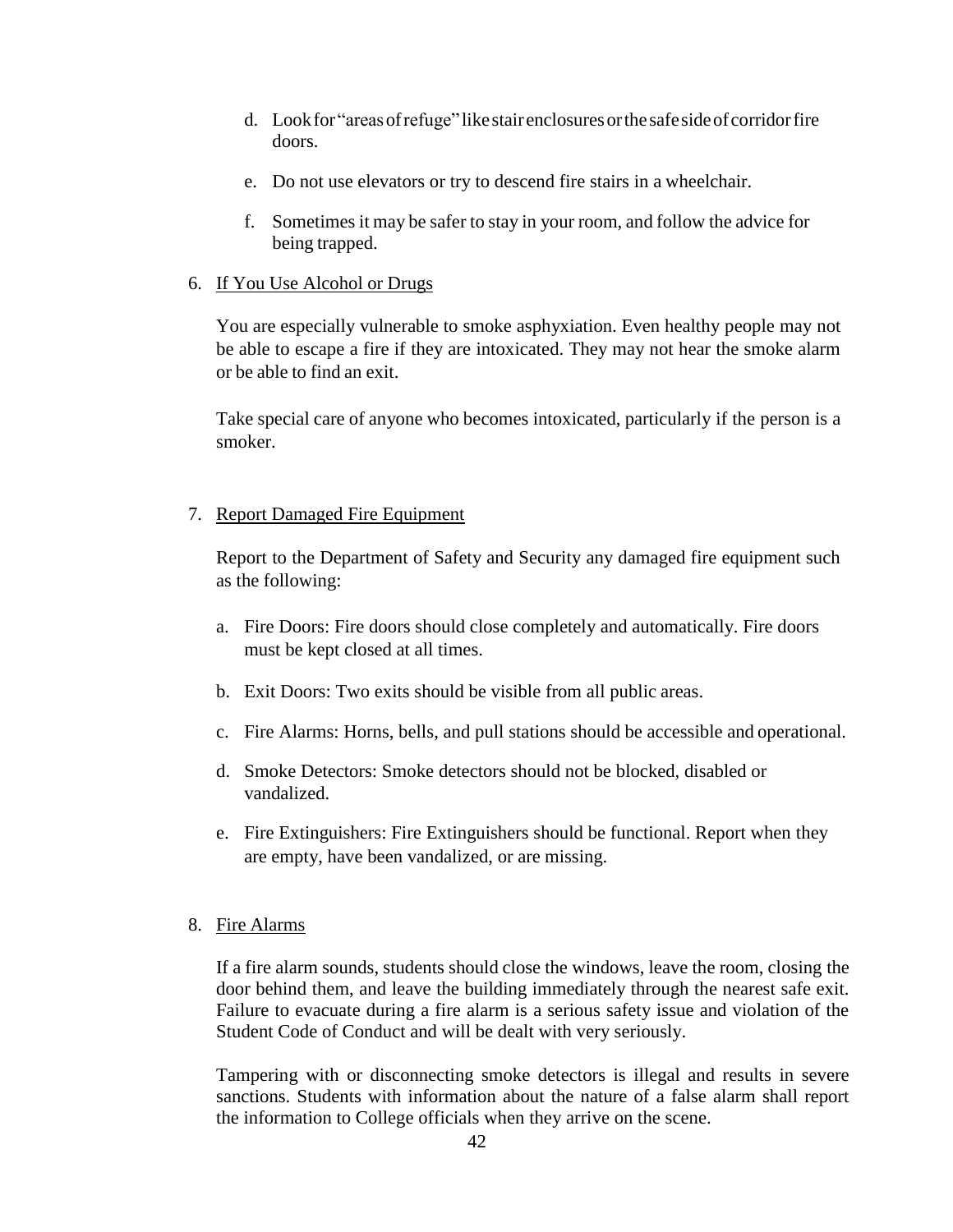If the false alarm is pulled intentionally, the responsible person(s) will be held accountable under the Student Code of Conduct. Serious offenses such as any tampering with fire equipment (alarm, extinguishers, sprinkler heads, etc.) will result in disciplinary charges with possible sanctions including removal from College housing, restitution, and/or College suspension.

#### <span id="page-42-0"></span>9. Insure Personal Possessions

Bethany College does NOT insure a student's personal property. Therefore, a student desiring insurance protection in the event of a fire must secure renter's insurance or make certain that parents' insurance covers personal property in Bethany. A student relying on parents' insurance should also make certain that coverage is adequate.

#### <span id="page-42-1"></span>10. Report Fire-Related Crimes

Vandalism of fire extinguishers, exit signs, and fire alarms reduces fire protection, and is against the law.

Any student found responsible for such vandalism will face disciplinary action with sanctions up to expulsion from the College and face criminal prosecution. A criminal conviction could interfere with one's chances for employment, or prevent a student from being admitted to graduate or professional school.

Fires injure and kill people and destroy property. Therefore, anyone setting a fire shall be reported immediately.

#### <span id="page-42-2"></span>**D. Selected Ordinance of the Town of Bethany**

Although you are a student at Bethany College, you are also considered a citizen of the Town of Bethany and are not exempt from its regulations. Common courtesy and a respect for the rights of all members of the Bethany community are expected by the Dean of Students and the Town Council. Town ordinances are applicable to you. *Please refer to the link below for pertinent town ordinances and regulations.*

**[www.bethanywv.org](http://www.bethanywv.org/)**

#### <span id="page-42-3"></span>**7.10 Student Activities and Organizations**

#### <span id="page-42-4"></span>**A. Student Government Association**

The Student Government Association has a President and Vice President who are elected by the student body. The Cabinet is made up of the Vice President and the following appointed officers, approved by the SGA President: Secretary, Treasurer, Assistant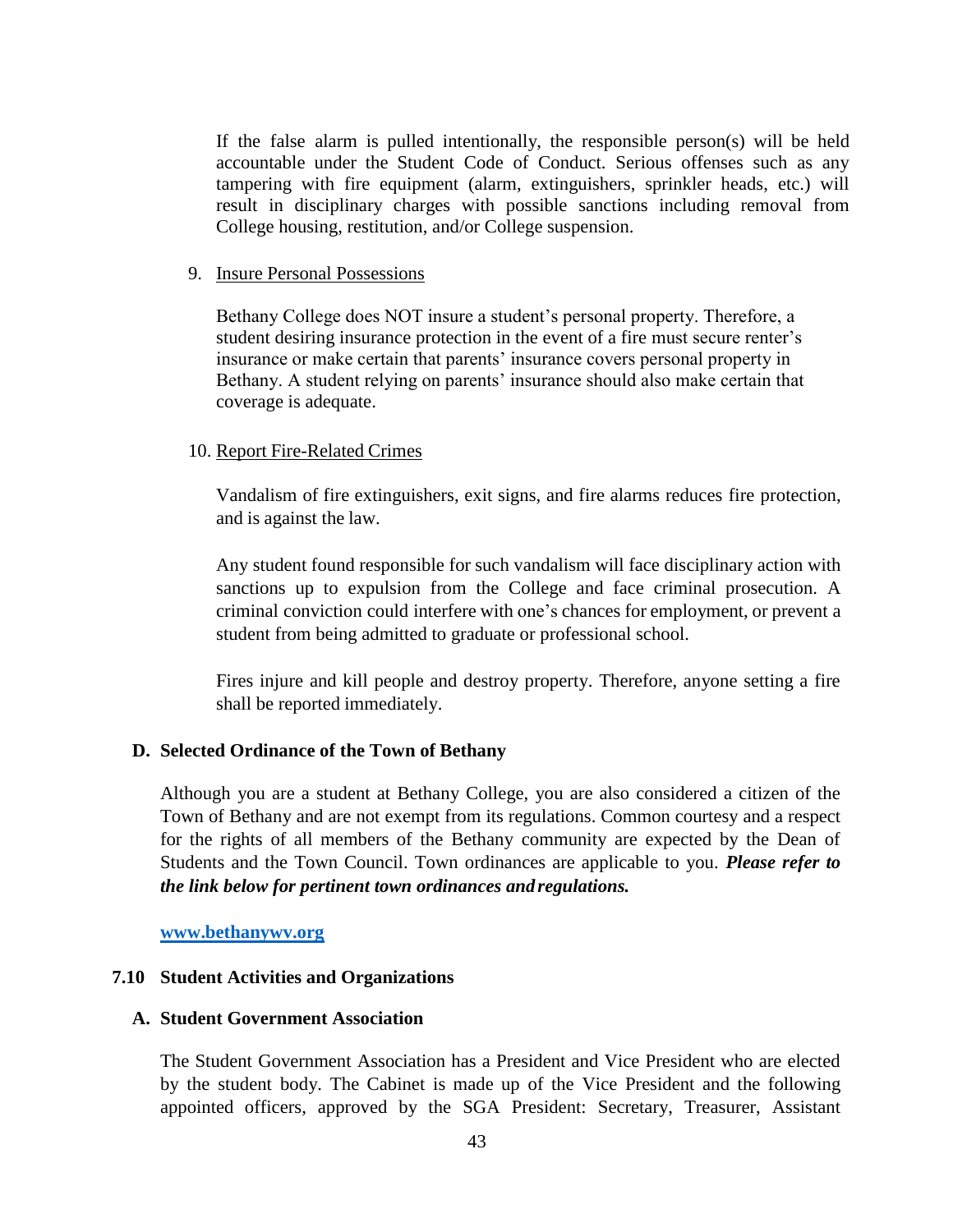Treasurer, Parliamentarian, Clubs/Committees Chair, Clubs/Committees Secretary, Director of Publicity.

The President, Vice President, and the Cabinet make up the executive branch for the SGA. The judicial branch is made up of the Student Court, and the student body makes up the legislative branch. The SGA President meets with the President of the College, the Vice President for Academic Affairs and Dean of the Faculty, and the Dean of Students whenever necessary. Usually the SGA President meets with the Dean of Students every week to discuss student concerns and what can be done to address problems when they arise.

The Chief Justice of the student court and the SGA President appoint the justices of the student court and recommend same for approval by the student body. The Chief Justice of the Student Court is also appointed and approved by the student body. The President also has the power to approve and veto motions by the student body. The President does not vote in regular meetings except in the event of a tie. The student body is given representation in the SGA meeting through their housing units depending of the number of members in each unit.

Commuters are also given representation through a commuter representative when requested. Commuters must pay the SGA fee as they are a member of and represented by SGA. SGA meetings are governed by Robert's Rules of Order. The SGA President and Cabinet handle the petitions elections for SGA President/Vice President and Class Officers for the ensuing year. Once petitions are turned in, the petitions are handed over to the Student Court to conduct the elections for these positions.

Another major responsibility of SGA is to establish a budget allocating funds to the clubs/committees who are recognized by the Student Government Association. The clubs/committees use the money for trips, speakers, and materials for their clubs/committees. Budget hearings are held each semester to decide how much money should be given to each club for the semester.

Benefits of Joining a Student Organization

- Making New Friends
- Career Exploration
- Career Information
- Getting Involved
- Gaining a Sense of Belonging at Bethany
- A chance to Share Common Interests
- Learning to Work in a Group
- Learning to manage your time
- An opportunity to learn and practice leadership skills
- Learning to organize meetings, events and programs
- Learning new skills
- Recognition for achievement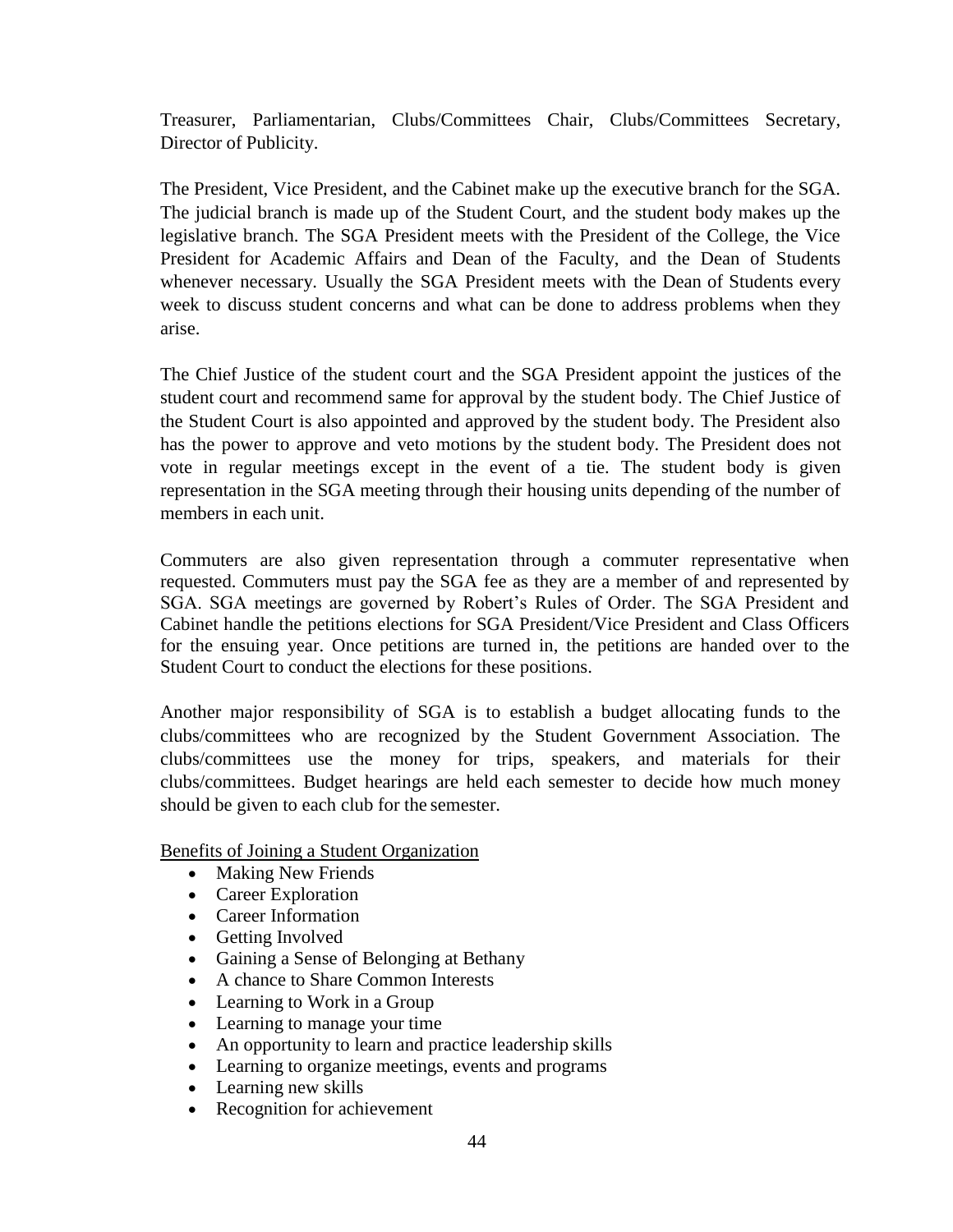#### Questions to Ask Before Joining a Student Organization

- What am I looking for?
- Can this group meet those needs?
- How will the group meet my needs?
- Does this group have values that are similar to mine?
- Do the members of this group have interests that are similar to mine?
- Is this a local group or are there other groups on college campuses elsewhere?
- What is the relationship of this group to its state or national affiliate?
- Are there any fees (monthly dues, initiation fees, etc.) that must be paid?
- What kind of commitment am I willing to make to this group in terms of my time and energy?
- What are my expectations of this organization?
- What does this organization expect of me?

A current list of student clubs, service and philanthropy groups, and organizations is available from the Student Government Association.

#### Governing and Representative Organizations

- 1. Student Government Association (SGA)
- 2.Interfraternity Council (IFC)
- 3. Panhellenic Council
- 4. Freshman Class Council (FCC)
- 5. Sophomore Class Council (SoCC)
- 6.Junior Class Council (JCC)
- 7. Senior Class Council (SCC)
- 8. Greek Leadership Council (GLC)

#### Fraternities

- 1. Alpha Sigma Phi
- 2.Beta Theta Pi
- 3. Delta Tau Delta
- 4. Phi Kappa Tau

#### Sororities

- 1. Alpha Xi Delta
- 2. Phi Mu
- 3. Zeta Tau Alpha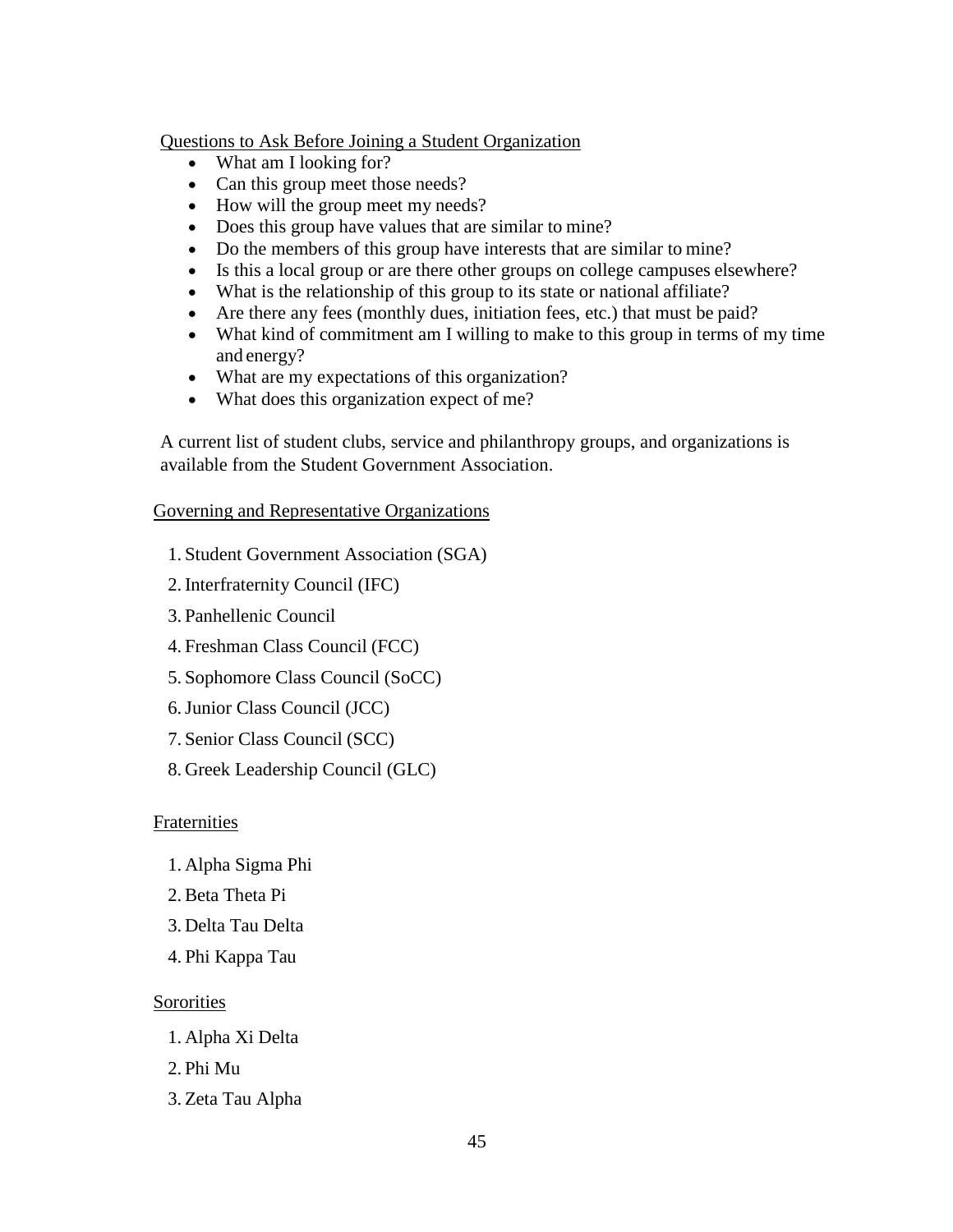#### <span id="page-45-1"></span><span id="page-45-0"></span>**B. Bethany Greek System Policies and Procedures**

#### 1. Mission of the Bethany Greek System

The object of the Bethany Greek System is to provide an environment which enriches the College experience and provides an opportunity to obtain the intangibles that can only be found outside of the classroom. The College's Greek system is to provide this by encouraging scholarship, fostering leadership, and allowing for experiences, such as philanthropies and community service, on a more accessible scale to the undergraduate student. The position of Bethany College is that the Greek System be an integral part of the Bethany community, and play a prideful role in the overall education of undergraduate students.

#### <span id="page-45-2"></span>2. Greek Organizations at Bethany College

Bethany currently recognizes four fraternities and three sororities. The men's organizations are Alpha Sigma Phi, Beta Theta Pi, Delta Tau Delta, and Phi Kappa Tau. The women's organizations are Alpha Xi Delta, Phi Mu, and Zeta Tau Alpha. All of these organizations are nationally recognized Greek organizations.

#### <span id="page-45-3"></span>3. Greek Life at Bethany College

Bethany is the home of seven (7) Greek social organizations. Greek life has been an integral part of student life at the college almost since its founding. Bethany College was founded in 1840, and the first fraternities appeared in 1858. Since that date, students involved in our Greek organizations have been distinguishing themselves as leaders in the college community.

## <span id="page-45-5"></span><span id="page-45-4"></span>**C. Male Organizations**

1. Alpha Sigma Phi, Beta Gamma Chapter

Founded at Bethany - 1930 Mission – "To better the men through the creation and perpetuation of brotherhood founded upon the values of character…Silence, Charity, Purity, Honor, Patriotism."

#### <span id="page-45-6"></span>2. Beta Theta Pi, Psi Chapter

Founded at Bethany - 1860 Mission Statement – "Beta Theta Pi is dedicated to building men of principle for a principled life. Our brotherhood aids the individual, builds the Fraternity and strengthens the host academic institution through lifelong devotion to intellectual excellence, high standards of moral conduct and responsible citizenship."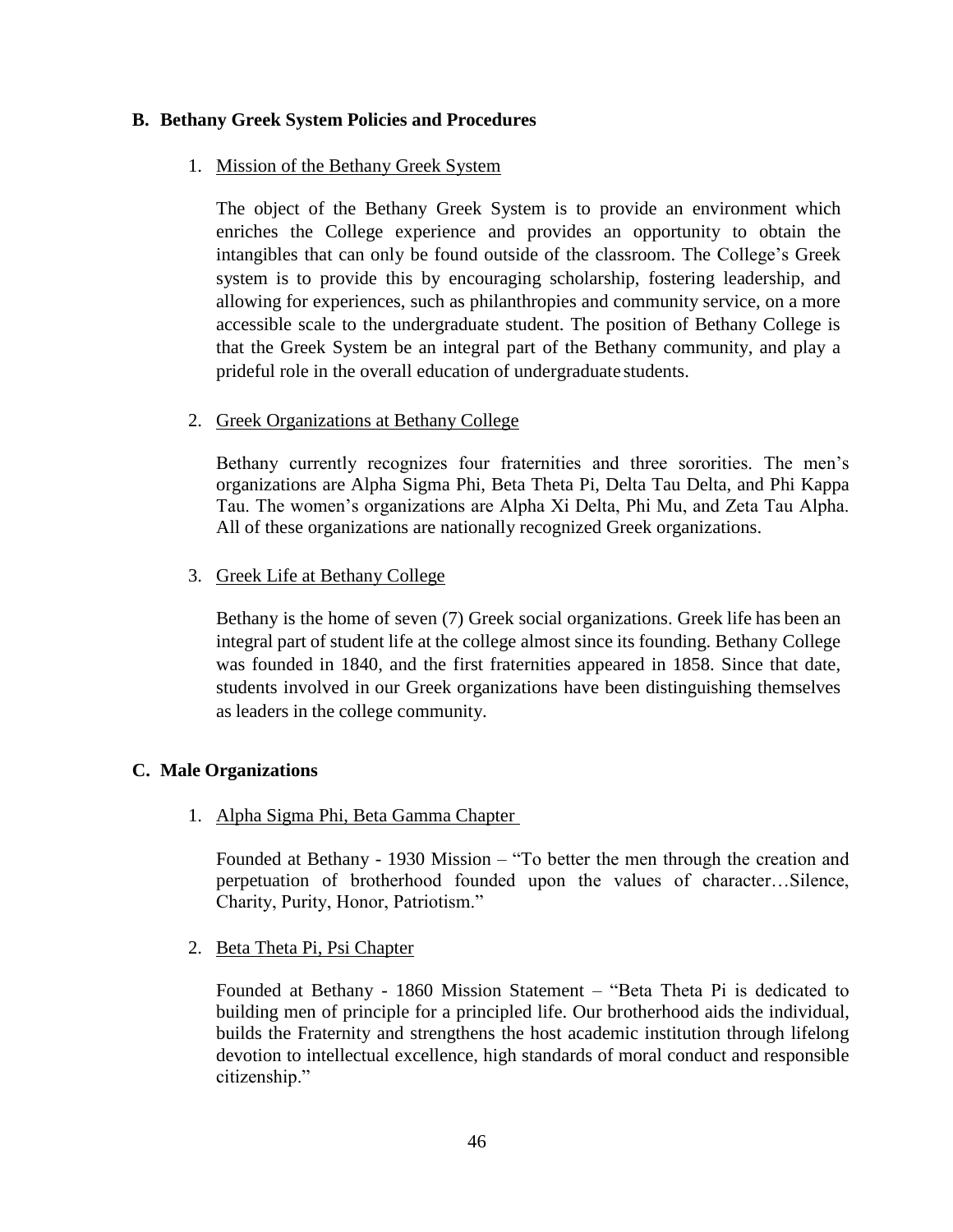<span id="page-46-0"></span>3. Delta Tau Delta, Theta Chapter

Founded at Bethany - 1858 Mission – "Committed to Lives of Excellence"

<span id="page-46-1"></span>4. Phi Kappa Tau, Phi Chapter

Founded at Bethany - 1923 Mission – "To provide each man that joins our fraternity with the spirit embodied in our cardinal principles, such that each man grows through a quality fraternity experience to be a credit to his fraternity, college/university, community and country."

#### <span id="page-46-3"></span><span id="page-46-2"></span>**D. Female Organizations**

1. Alpha Xi Delta Delta Chapter

Founded at Bethany - 1903 Mission – "Inspiring women to realize their potential."

<span id="page-46-4"></span>2. Phi Mu Beta Nu Chapter

Founded at Bethany - 1939 Mission – "Founded in 1852, Phi Mu is a women's organization which provides personal and academic development, service to others, commitment to excellence and lifelong friendship through a shared tradition. Phi Mu promotes vibrant living, encouraging members to achieve their personal best."

<span id="page-46-5"></span>3. Zeta Tau Alpha Theta Chapter

Founded at Bethany - 1905 Mission – "Seek the noblest."

## <span id="page-46-6"></span>**E. Greek Housing**

All on-campus Greek housing units are entrusted to be self-governed on a day-to-day basis, as long as they follow Bethany residence hall standards. Six of Bethany's Greek houses are located on campus property. With the exception of their day-to-day selfgovernance, they are residences run by the College. This means that all maintenance, safety, and security issues fall under the jurisdiction of Bethany College. In the eyes of the College, two key chapter members are considered as the primary contacts for housing issues: the Chapter President and the House Manager. The Chapter President is considered the official spokesperson for the house on all issues, with the exception of the House Manager, who is seen as the primary contact person for any housing or maintenance issues.

Off-campus Greek housing units are expected to be upstanding residents of the community. Due to this housing situation, Bethany College considers these students to be full-time representatives of the College in the community, and as such are expected to act and present themselves in a manner consistent with high standards and ideals of Bethany College. In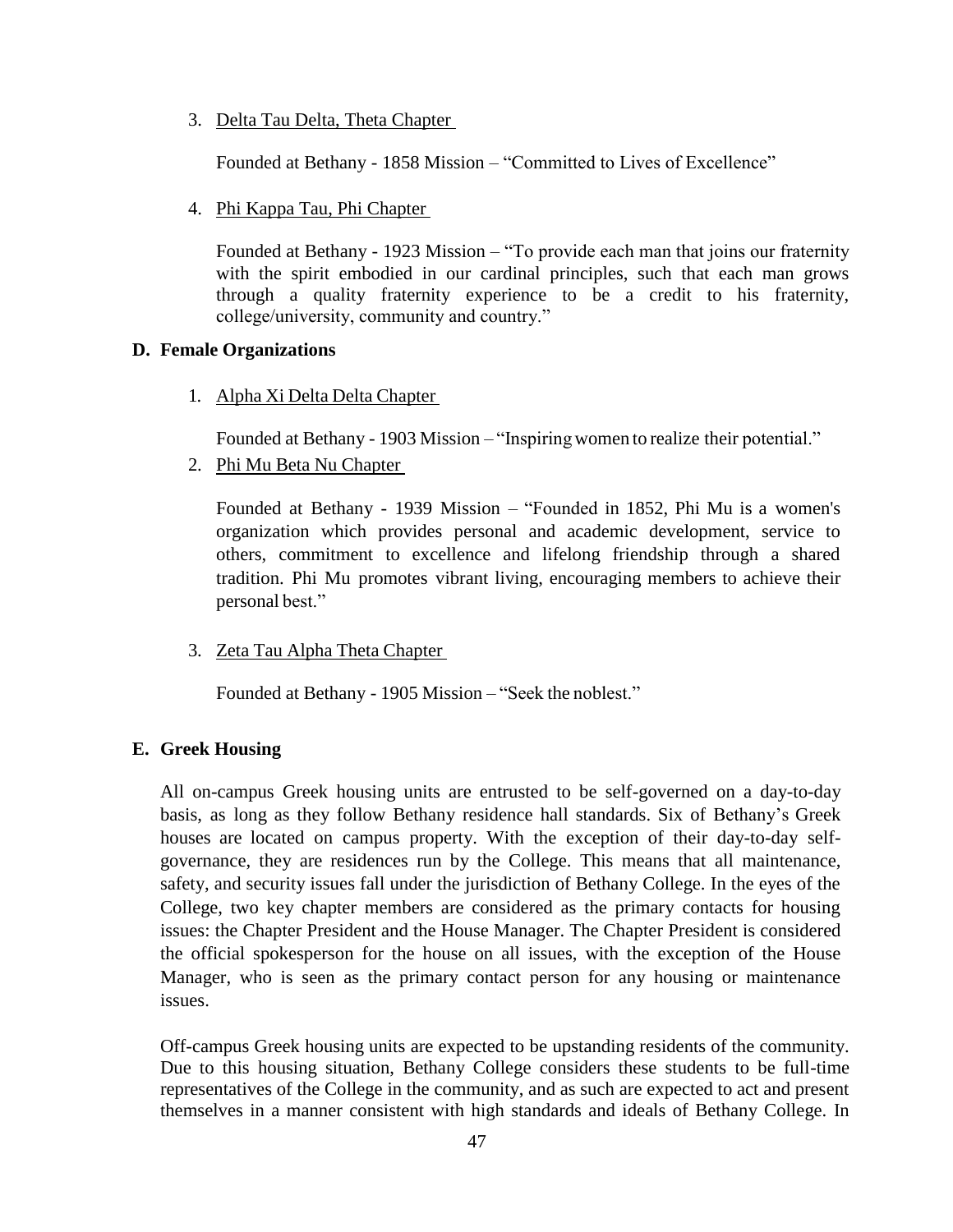addition, the College allows all current Greek organizations to exist with the understanding that they uphold the ideals of the College. These students are held to all of the standards set out in the Student Code of Conduct. One of Bethany's fraternities are located off campus. Each off-campus Greek housing unit is responsible for coordinating its maintenance and security issues with its individual housing corporation. The organizations are financially responsible for the maintenance and upkeep of their respective housing units. It should be noted that the Bethany considers these chapters College representatives in the community, and therefore, reserves the right to sanction them for poor upkeep, lack of cleanliness, or any other display that would not be considered in good taste in representing the College.

#### <span id="page-47-0"></span>**F. Formal Recruitment**

The Bethany College Greek system follows a fall recruitment policy. This means that first year students are allowed to join a chapter if they meet the minimum grade point average of 2.5 (based on high school GPA) to be considered eligible. Many of Bethany's Greek organizations have higher GPA requirements. Upperclassmen are allowed to join a chapter during either semester. In any case, students must be in good standing with the College in order to join a Fraternity or Sorority. The Office of Student Life reserves the right to deny any student entrance to a chapter for academic or disciplinary reasons.

The Greek Leadership Council has formulated a policy, in direct relation to the denial of chapter entrance, if an independent student participates in any actions unbecoming to a student of Bethany College or, more specifically, a Greek student at Bethany College. Examples of this are an independent student ripping down rush posters of a house they are not interested in joining. The GLC will confer on the appropriate time of suspension from joining a Greek organization.

"Formal recruitment" takes place at the end of September. Provided that they meet the requirements stated above, all independent men and women wishing to join a chapter may participate. The specific rules and procedures regarding recruitment are set by both the Interfraternity Council and the Panhellenic Council, respectively. These rules are on file with the Office of Student Life and are available to all students upon request. All students interested in joining a chapter are invited to bring any questions or concerns they may have to the Office of Student Life. Greek life at a residential college can enhance many opportunities to students who choose to become affiliated with Greek organizations. "Formal Recruitment" is a time when members of the Greek organization provide organized programs to explain and promote the benefits of Greek Life.

No new member processing would occur from Dec. 1 until the first Friday of the spring semester. Organizations may continue to "Open Bid" new members beginning on the first Friday of the spring semester.

#### <span id="page-47-1"></span>**G. Contacting the Greek Life Office**

If you have questions or concerns about Bethany College Greek Life, stop by the Office of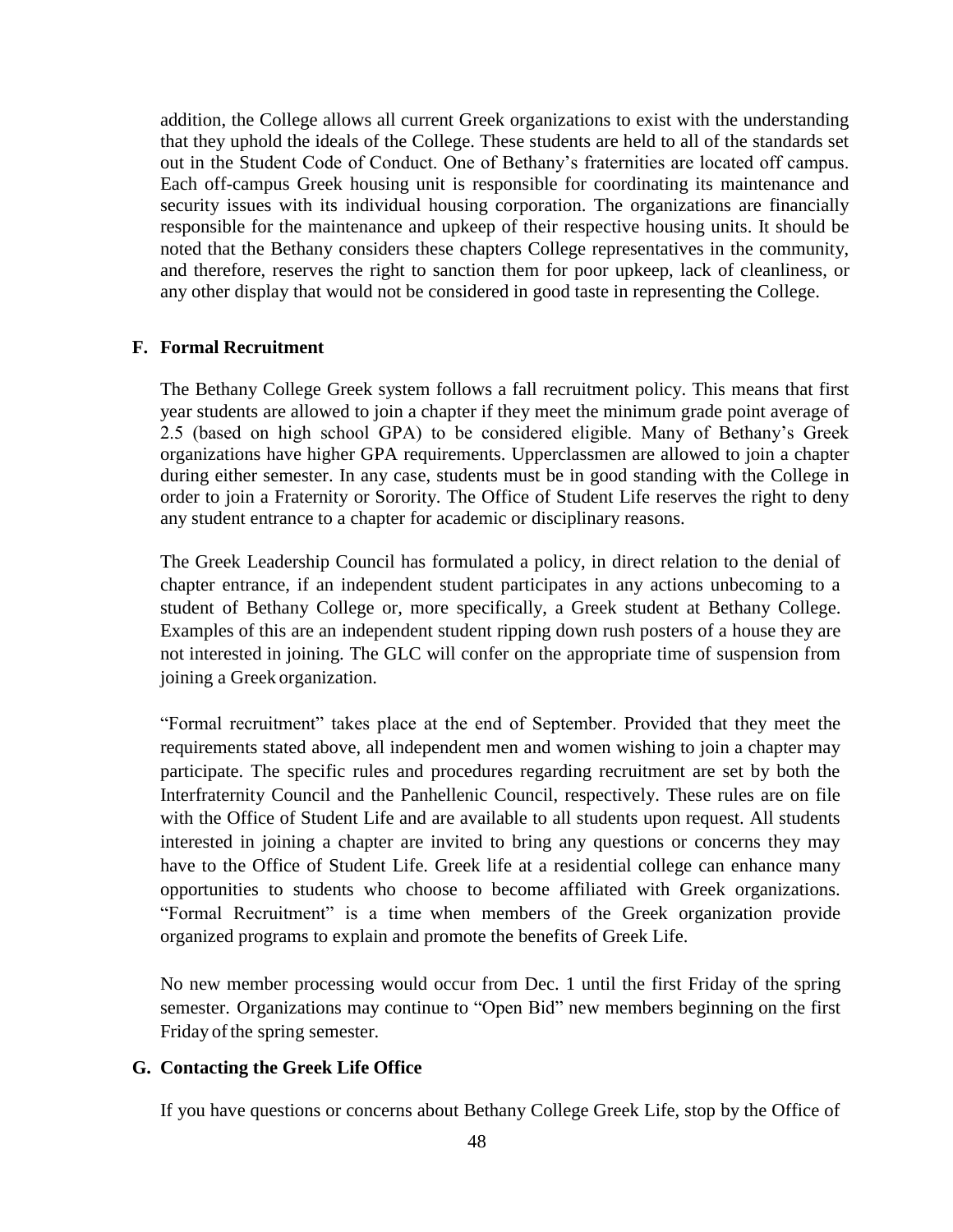Student Life in Bethany House or contact the Director of Student Activities at 304-829- 7631.

## <span id="page-48-0"></span>**7.12 Student Athletic Policies**

Bethany College is a member of Division III of the National Collegiate Athletic Association. Varsity women's and men's teams participate in the Presidents' Athletic Conference. Members of the Conference, in addition to Bethany, are Chatham, Geneva, Grove City, St. Vincent, Thiel, Thomas More, Washington & Jefferson, Waynesburg, and Westminster. Men's teams compete in baseball, basketball, cross country, football, golf, lacrosse, soccer, swimming, tennis, and indoor and outdoor track. Women's teams compete in basketball, golf, lacrosse, soccer, softball, tennis, volleyball, cross country, swimming, and indoor and outdoor track.

#### <span id="page-48-2"></span><span id="page-48-1"></span>**A. Intramurals and Club Sports**

1. Intramurals

Bethany offers students several chances to participate in athletic competitions without playing intercollegiate athletics. In the past, intramural sports that have been offered include soccer – both indoor and outdoor – football, softball, volleyball, basketball, ultimate Frisbee, tennis and table tennis.

A wide variety of sports is offered to the entire student body through Bethany's intramural program. Facilities for numerous individual or group athletic, health, and recreation activities are located on or nearby the campus.

<span id="page-48-3"></span>2. Club Sports

Club sports often offer students a similar atmosphere with a few key differences. The club sports are supported and recognized by the Student Government Association at Bethany College and must have the work of an executive body to meet SGA standards. Additionally, the organization itself sponsors the sport, meaning the students are responsible for the day-to-day operations associated with have a club team.

For more information on what club sports are being offered at Bethany, contact the SGA office at 304-829-7773.

- Men's club sports teams provide competition in baseball, equine, soccer, and volleyball.
- Women'steams on the club level participate in soccer, equine, volleyball, and softball.